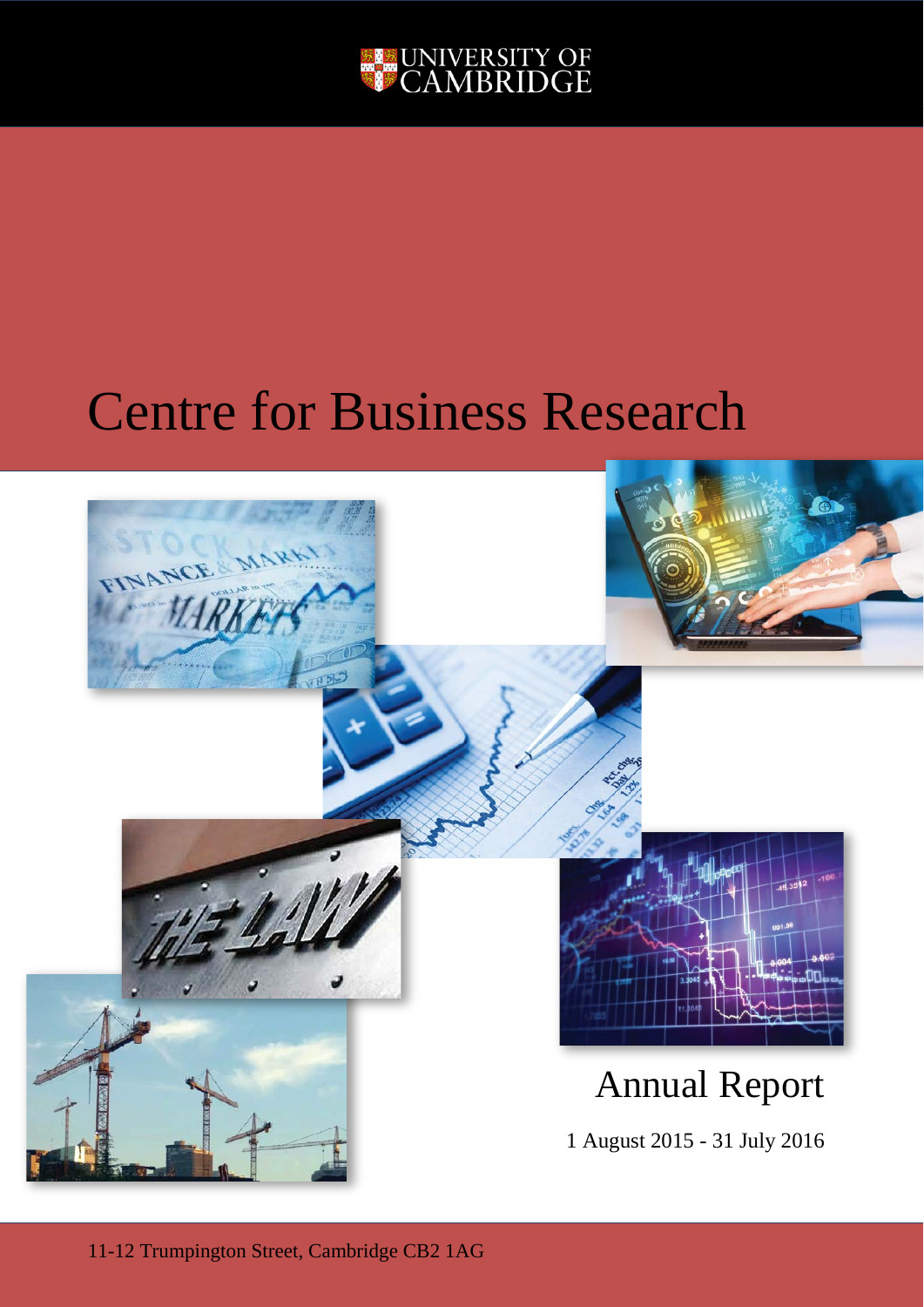# Foreword

The past year has been one in which several major projects in the CBR were brought to a successful conclusion and new ones began. With a redesigned website and a new blog page, we brought our work to a larger audience than ever before. CBR research contributed in a timely way to debates over Brexit, the disruptive impacts of new technologies, and the role of China in the global economy. The publication in Cambridge University's open-access repository of our extended 'leximetric' datasets made a unique resource on labour and company laws available to the wider research community. In disseminating research based on these datasets we engaged directly with policy makers in Asia, Africa and Latin America as well as closer to home in the EU, OECD and UK government. We collaborated directly with industrylevel partners Costain and Pinsent Masons to develop proposals for the improvement of contract design and procurement in the UK civil engineering sector. Thus 2015-16 was, once again, a year of intense activity for the Centre. I am very grateful to all those whose hard work made the last year such a success and would particularly like to thank Andy Cosh (who has stood down as assistant director but continues as a project leader), Andrea Mina (who has taken up an associate professorship at the Santa Ana School of Advanced Studies in Pisa), Enying Zheng (who has been appointed to a tenure track post at the New York Institute of Technology) and Boya Wang (who takes up a post in the private sector in China).

Simon Deakin Director, CBR

October 2016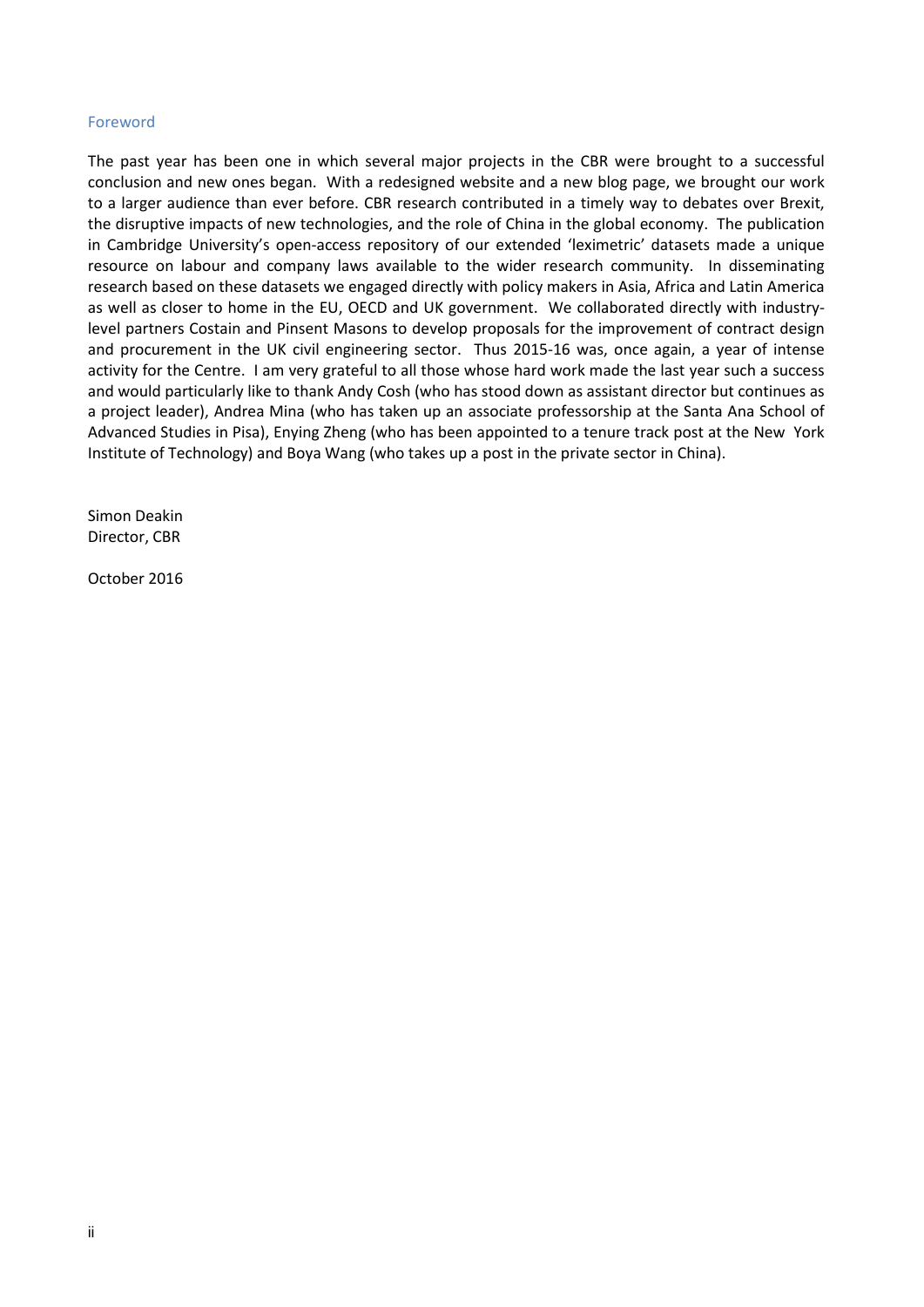# **Table of Contents**

| Understanding the Role of Contracts and Procurement in Innovation in Complex Projects5          |  |
|-------------------------------------------------------------------------------------------------|--|
|                                                                                                 |  |
|                                                                                                 |  |
|                                                                                                 |  |
|                                                                                                 |  |
|                                                                                                 |  |
|                                                                                                 |  |
|                                                                                                 |  |
|                                                                                                 |  |
| Development of a Stock-Flow Consistent UK Macroeconomic Model for Policy Analysis 14            |  |
| IMF Lending & Socio-Economic Development: The Evolution & Consequences of                       |  |
|                                                                                                 |  |
|                                                                                                 |  |
|                                                                                                 |  |
|                                                                                                 |  |
| Maximising Innovation in the Supply Chain beyond Procurement & Contract Execution26             |  |
| The Legal Framework for Data Sharing: Balancing Crime-Fighting with Privacy and Data Protection |  |
|                                                                                                 |  |
|                                                                                                 |  |
|                                                                                                 |  |
|                                                                                                 |  |
|                                                                                                 |  |
|                                                                                                 |  |
|                                                                                                 |  |
|                                                                                                 |  |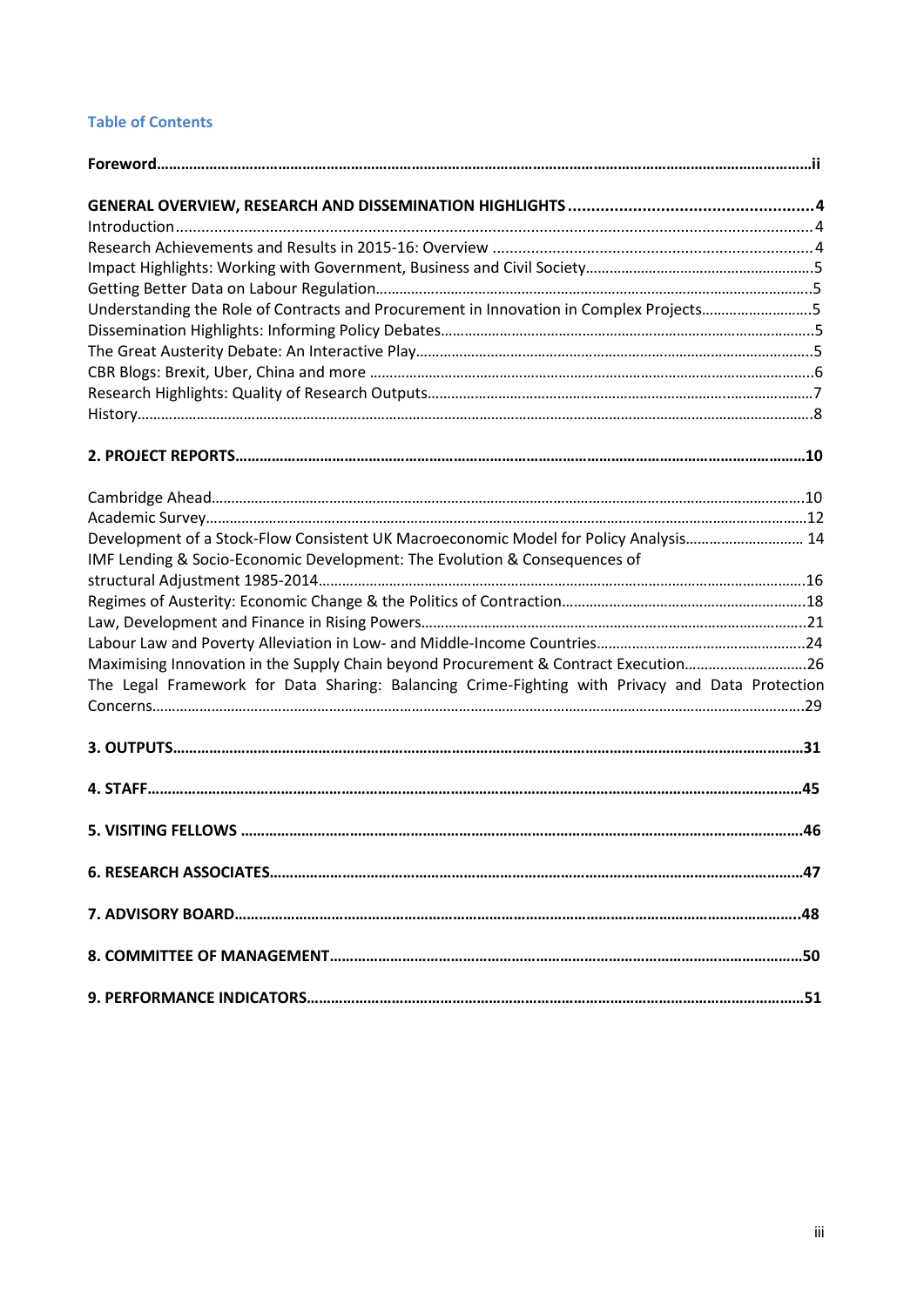#### <span id="page-3-0"></span>**General Overview, Research and Dissemination Highlights**

#### <span id="page-3-1"></span>**Introduction**

The CBR, established in 1994, conducts interdisciplinary, evidence-based research on the determinants of sustainable economic development and growth. CBR research has pioneered new methods of data collection and analysis of enterprise and innovation, novel approaches to macroeconomic modelling, and original datasets tracking legal and regulatory changes and their economic impact over time. Current projects are examining inequality in cities, the effects of IMF structural adjustment policies, macroeconomic projections for the UK economy, social rights and poverty alleviation, law and finance in the BRICS, the role of universities in knowledge exchange, business development in the Cambridge region, and the relationship between contract forms and innovation in construction and infrastructure projects.

The Centre's areas of specialisation include the construction and analysis of large and complex datasets on SMEs and innovation, longitudinal analysis of regulatory change affecting business firms, and fieldwork-based studies of corporate governance and organisational practice. The Centre has made a significant contribution to the development of research methods and theory in the analysis of law and finance. The Centre's research is disseminated to and used by managers, policy-makers and regulators in numerous countries.

The CBR is located at 11-12 Trumpington Street in the centre of Cambridge. In 2015-16 the Centre had 19 members of staff, 16 of whom were research staff, and 3 administrative staff.

This report covers the activities of the CBR from 1 August 2015 to 31 July 2016.

#### <span id="page-3-2"></span>**Research Achievements and Results in 2015-16: Overview**

In the year under review we completed two major projects funded by the Economic and Social Research Council, one on law and finance in the rising powers, the other on labour law and poverty alleviation in low- and middle-income countries. We also undertook a year-long project funded by Innovate UK on the role of contract design and procurement in promoting innovation in civil construction; this research was undertaken in collaboration with Costain Ltd. and Pinsent Masons LLP. In addition we completed a new round of the Academic Survey of dissemination- related activities and commercialisation of research undertaken in UK universities, and we extended our work mapping business and infrastructure development in the Cambridge region. We also continued our work on economic forecasting. We began new projects, funded by the Cambridge Political Economy Society, on IMF structural adjustment packages, and the effects of austerity on British cities. We also began a new project, funded by the Engineering and Physical Sciences Research Council, on legal aspects of data sharing. Our research outputs appeared in leading journals across several disciplines, including *Journal of Comparative Economics*, *Socio-Economic Review*, *Research Policy* and *Journal of Corporate Law Studies*. We produced a number of research reports based on the results of the 2015-16 Academic Survey and a white paper making policy recommendations for procurement and contract design in construction. Several datasets incorporating new quantitative and qualitative data were archived with the UK Data Service. Our research was fed into policy debates on, among other things, Brexit, China's growth model, corporate governance, labour market reform, and 'disruptive' technologies.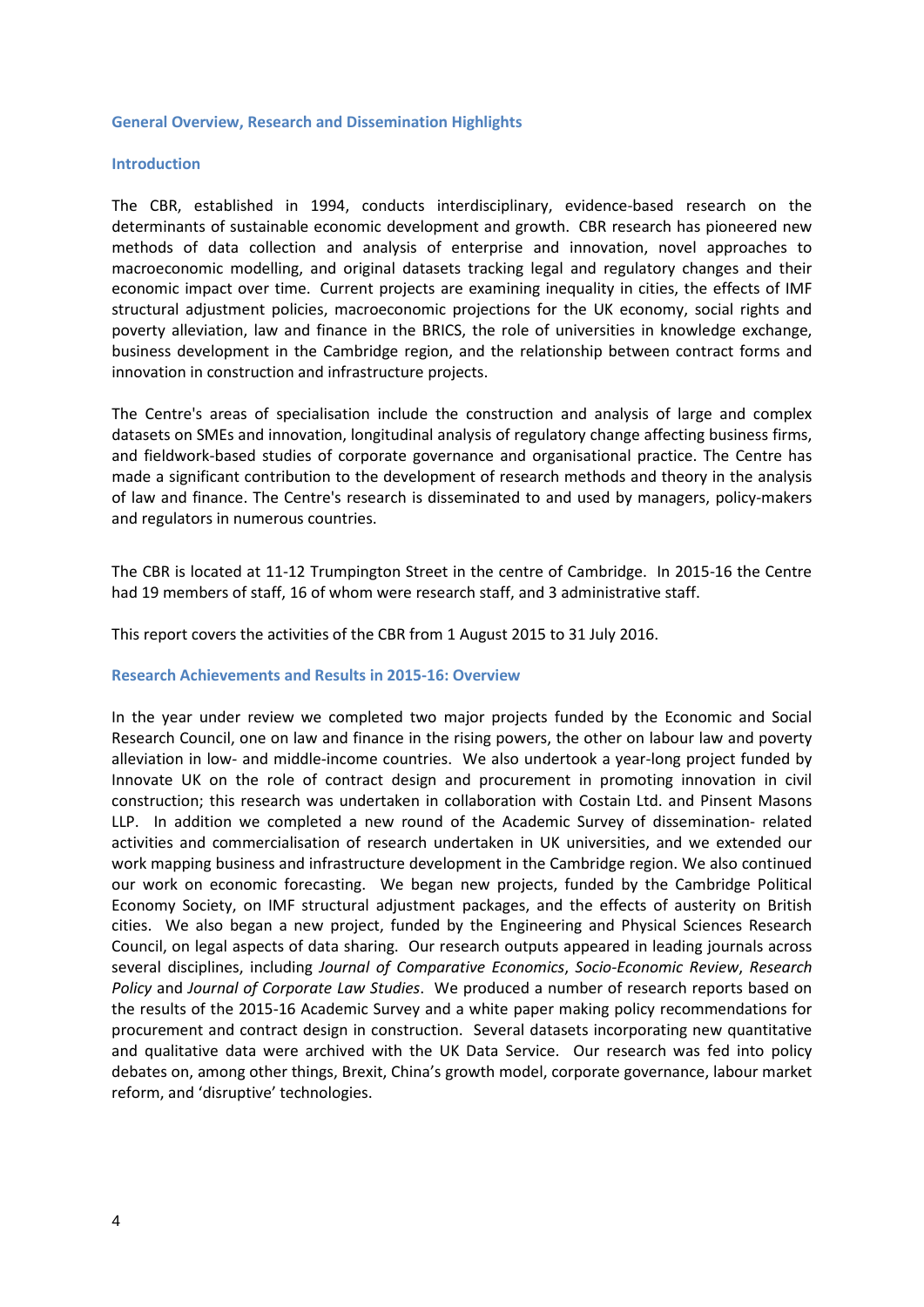## <span id="page-4-0"></span>**Impact Highlights: Working with Government, Business and Civil Society**

# *Getting Better Data on Labour Regulation*

The CBR's new leximetric datasets [\(https://www.repository.cam.ac.uk/handle/1810/256566\)](https://www.repository.cam.ac.uk/handle/1810/256566) make it possible for the first time to get a systematic picture of long-run trends in labour and financial regulation and to begin the process of analysing the new data in order to test theories and hypotheses on the economic effects of labour and company laws. There has been considerable interest among policy makers in the new labour law datasets. The ILO's 2015 World Employment and Social Outlook report included a chapter containing an analysis based on the data, and in December 2015 Simon Deakin, Zoe Adams and Louise Bishop carried out consultancy work for the Asian Development Bank, using the data. In April 2016 Ewan McGaughey and Parisa Bastani gave a presentation on the dataset to the European Commission in Brussels, and Simon Deakin presented it to the OECD in Paris in June 2016 and the ILO office in Pretoria in July 2016. Simon Deakin gave presentations incorporating analysis of the dataset to conferences in Cape Town (September 2016), Johannesburg (July 2016), Lima (October 2016) and Moscow (November 2016).

# *Understanding the Role of Contracts and Procurement in Innovation in Complex Projects*

A year-long project funded by Innovate UK and involving collaboration between the CBR, Costain Ltd and Pinsent Masons LLP was completed in September 2016 when the results of the research were presented to a conference in London attended by practitioners from various parts of the civil engineering and construction industry. The research examined the role of new procurement practices, including early supplier involvement, and collaborative contract forms, including the New Engineering Contract (NEC), in addressing a tradition of adversarialism in the industry, and in promoting an improved environment for cooperation. The work included a case study of the Crossrail project as well as an industry-wide survey and a number of in-depth inteviews. A series of recommendations were set out in a white paper published in September 2016:

[http://www.pinsentmasons.com/en/media/publications/innovation-in-the-supply-chain/.](http://www.pinsentmasons.com/en/media/publications/innovation-in-the-supply-chain/)

<span id="page-4-1"></span>**Dissemination Highlights: Informing Policy Debates** 

# *The Great Austerity Debate: An Interactive Play*

As part of her research on austerity, Mia Gray contributed to the production of an interactive play, *The Great Austerity Debate*. The play is about 'imagining the future beyond austerity' and poses the questions 'is austerity inevitable', ' is it fair', and 'are there alternatives'? The play went into production in Cambridge in October 2016 and is due to play before audiences in Great Yarmouth, Ireshopeburn, Wolverhampton, Norwich and London during November 2016. An interview with Mia on the background to the play and project can be seen here:

[http://festivalofideas.cam.ac.uk/speaker-spotlight-mia-gray.](http://festivalofideas.cam.ac.uk/speaker-spotlight-mia-gray)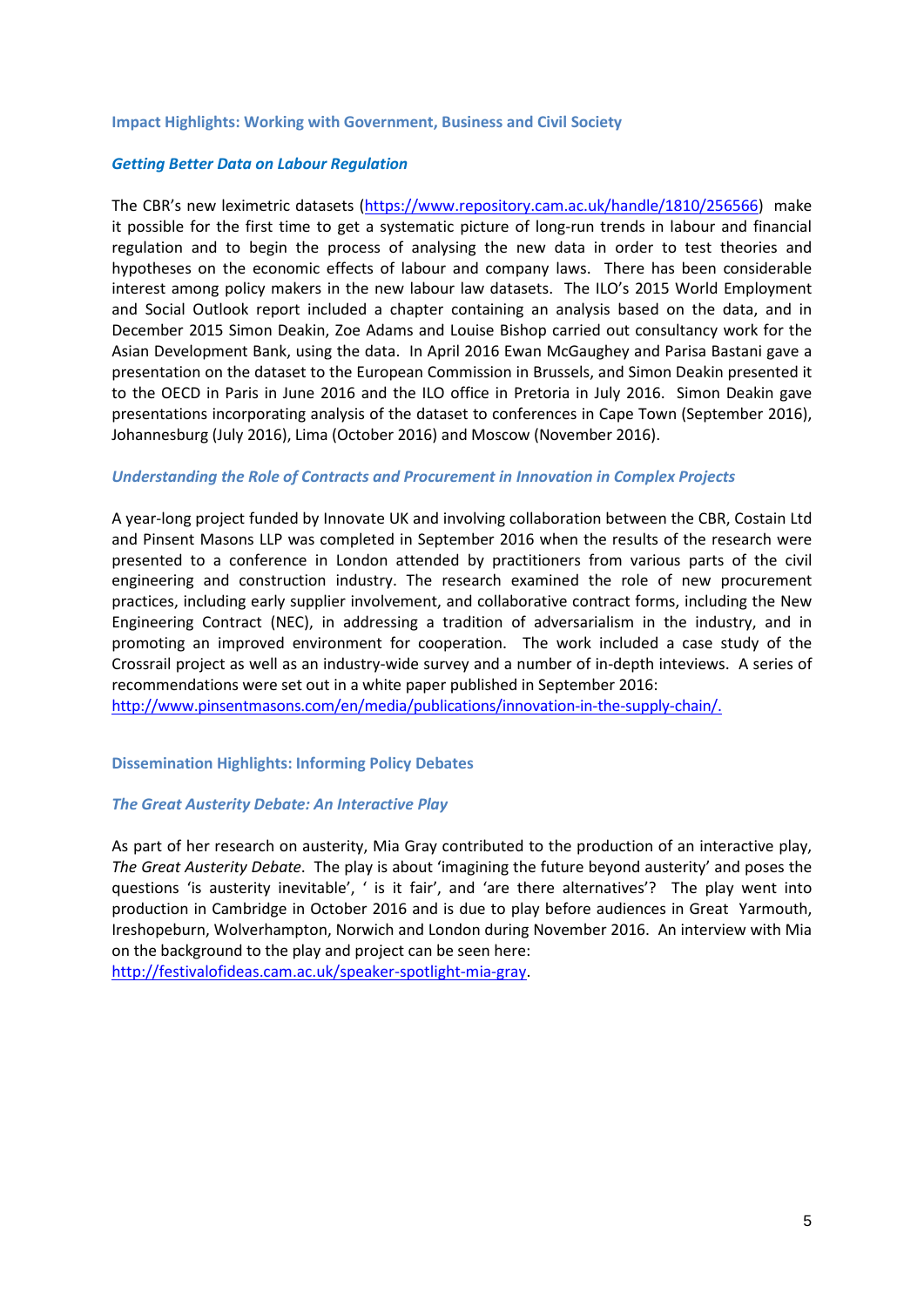# *CBR Blogs: Brexit, Uber, China and more*

In the past year we undertook a major revision of the CBR blog page as part of wider changes to the Centre's website, and produced a series of blogs and podcasts which led to a number of references to the Centre's work in the national press. The subject-matter of the blogs and podcasts ranged from Brexit to the rise of Uber and China's economic growth. They included:

Simon Deakin, 'What's next for Brexit?' posted 27 June 2016 <http://www.blogs.jbs.cam.ac.uk/cbr/what-next-for-brexit/>

Simon Deakin, 'Brexit, labour rights and migration: what's really as stake?' posted 20 June 2016 <http://www.blogs.jbs.cam.ac.uk/cbr/brexit-labour-rights-and-migration-whats-really-at-stake/>

Simon Deakin, 'Brexit would make the UK less democratic, not more' posted 28 April 2016 <http://www.blogs.jbs.cam.ac.uk/cbr/brexit/>

Boni Sones, 'George Osborne's 2016 Budget', posted 30 March 2016 <http://www.blogs.jbs.cam.ac.uk/cbr/george-osbornes-2016-budget/>

Boni Sones, 'The Conservatives' 25 year fight for equality: why reform is on the agenda', posted 22 February 2016

[http://www.blogs.jbs.cam.ac.uk/cbr/the-conservatives-twenty-five-year-fight-for-equality-why](http://www.blogs.jbs.cam.ac.uk/cbr/the-conservatives-twenty-five-year-fight-for-equality-why-reform-is-on-the-agenda-in-2016/)[reform-is-on-the-agenda-in-2016/](http://www.blogs.jbs.cam.ac.uk/cbr/the-conservatives-twenty-five-year-fight-for-equality-why-reform-is-on-the-agenda-in-2016/)

Christopher Markou, 'Keeping the world at arm's length: what the Amish can teach us about technology', posted 17 December 2015

[http://www.blogs.jbs.cam.ac.uk/cbr/keeping-the-world-at-arms-length-what-the-amish-can-teach](http://www.blogs.jbs.cam.ac.uk/cbr/keeping-the-world-at-arms-length-what-the-amish-can-teach-us-about-technology/)[us-about-technology/](http://www.blogs.jbs.cam.ac.uk/cbr/keeping-the-world-at-arms-length-what-the-amish-can-teach-us-about-technology/)

Graham Gudgin and Ken Coutts, 'High household debt and extreme house prices threaten the UK economy and the Chancellor won't balance his budget by 2019/20, says a new economic forecast from the Centre for Business Research – Winter 2015', posted 8 December 2015 <http://www.blogs.jbs.cam.ac.uk/cbr/uk-economy-forecast-report/>

Boni Sones, 'Women in business and women in politics have much to learn from each other – including how to storm the smoking room and how to break down clubby cultures!', posted 23 November 2015

<http://www.blogs.jbs.cam.ac.uk/cbr/women-in-politics/>

Simon Deakin and Christopher Markou, 'Will the recent High Court Uber ruling eventually help Google launch driverless cars and what can history tell us about technological change and the law?', posted 28 October 2015

<http://www.blogs.jbs.cam.ac.uk/cbr/the-uber-ruling/>

Simon Deakin and Boya Wang, 'As the Chinese economy slows we still have much to learn from this emerging market's phenomenal economic transition and its increasing reliance on the rule of law', posted 20 October 2015

<http://www.blogs.jbs.cam.ac.uk/cbr/china-emerging-market/>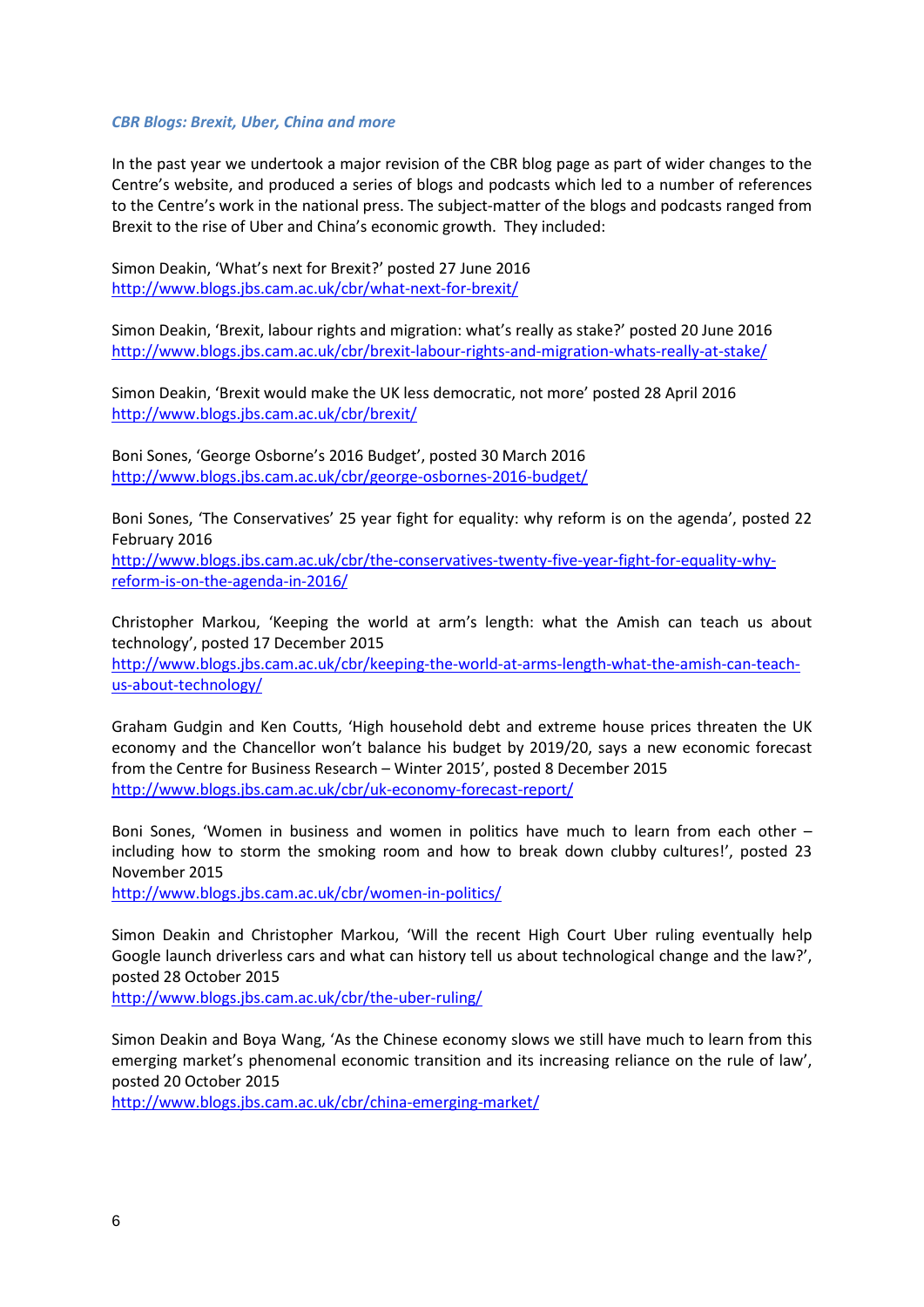John Buchanan, 'Nikkei's purchase of FT Group may be good for all those concerned', posted 10 August 2015 [http://www.blogs.jbs.cam.ac.uk/cbr/nikkeis-purchase-of-ft-group-may-be-good-for-all-those](http://www.blogs.jbs.cam.ac.uk/cbr/nikkeis-purchase-of-ft-group-may-be-good-for-all-those-concerned/)[concerned/](http://www.blogs.jbs.cam.ac.uk/cbr/nikkeis-purchase-of-ft-group-may-be-good-for-all-those-concerned/)

# **Research Highlights: Quality of Research Outputs**

The CBR aims to publish articles on a regular basis in leading or core journals in each of the disciplinary areas in which it carries out research (economics, innovation studies, geography, law, management, accounting, political science and sociology). Because of the uneven flow of research findings, it will not necessarily be possible to produce a large number of outputs in core journals in every year. Our aim is to achieve a substantial number of high-quality outputs over the normal life of a project.

The Centre recognises that not all research outputs will be ideally suited to publication in article form. Thus outputs in the forms of books, book chapters, and governmental reports are also encouraged. The CBR also produces a Special Publications series focusing on evidence-based policy reports and the outputs of public, commissioned evaluation reports. We aim to produce a balanced flow of research outputs of various kinds over the project life cycle.

The Centre does not make a REF submission in its own right. CBR outputs are credited to the university departments of the PIs and researchers concerned. In this way the Centre makes a direct contribution to the REF entries of departments within Cambridge and at other universities (as CBRbased researchers often go on to find employment elsewhere). Feedback received from HEFCE indicates that impact case study material submitted by Cambridge departments drawing on CBR research received the highest (4\*) rating in the 2008-13 REF.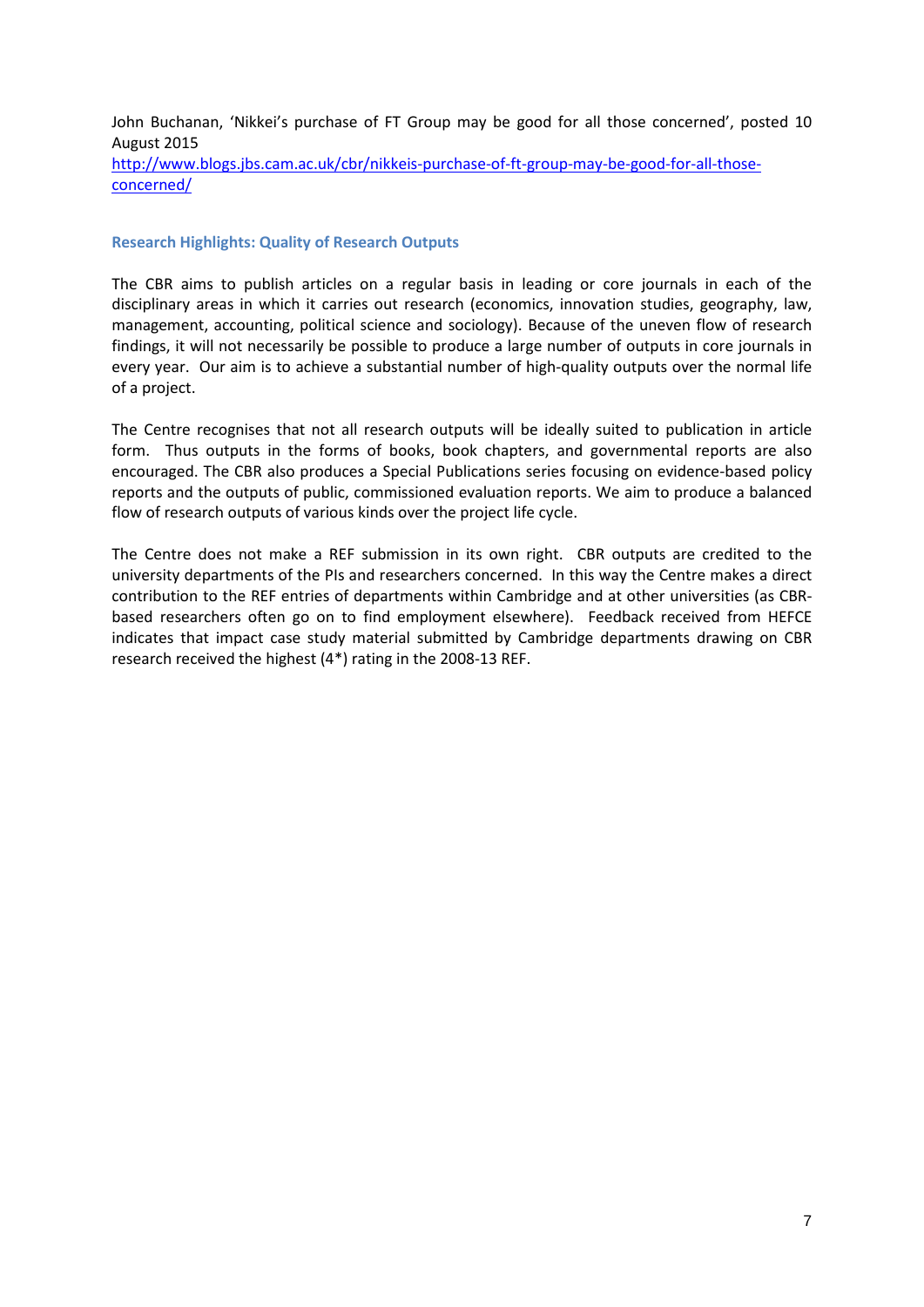Since the start of the 2014-20 REF cycle, CBR research has appeared, or is forthcoming, in the following highly-ranked journals:

| <b>Discipline</b>               | Journal                                                                                                                                                                                                                                                                                                                                                                                                                                        |
|---------------------------------|------------------------------------------------------------------------------------------------------------------------------------------------------------------------------------------------------------------------------------------------------------------------------------------------------------------------------------------------------------------------------------------------------------------------------------------------|
| <b>Economics and Management</b> | Academy of Management Review; California<br>Management Review; Organization Science;<br>Journal of Institutional Economics; Journal of<br>Business Ethics; Corporate Governance: An<br>International Review; International Business<br>Review; Journal of Management Studies; Journal<br>of Governance and Management; Journal of<br>Institutional Economics; Journal of Comparative<br>Eonomics; Review of International Political<br>Economy |
| <b>Innovation Studies</b>       | Research Policy; International Journal<br>of<br>Innovation & Technology Management; Journal<br>of Product Innovation                                                                                                                                                                                                                                                                                                                           |
| Law and Socio-Legal Studies     | American Journal of Comparative Law; Journal of<br>Law and Society; Journal of Corporate Law<br><b>Studies</b>                                                                                                                                                                                                                                                                                                                                 |
| <b>Employment relations</b>     | International Labour Review; Industrial Law<br>Journal; British Journal of Industrial Relations;<br>Indian Journal of Labour Economics                                                                                                                                                                                                                                                                                                         |
| <b>Political Science</b>        | Governance: An International Journal of Policy,<br>Administration and Institutions                                                                                                                                                                                                                                                                                                                                                             |

# **History**

The contract between the ESRC and the University of Cambridge under which the CBR was established in 1994 specified a number of aims and objectives to be met by the Scientific Programme of the CBR.

Major advances were expected in these areas:

- the analysis of the interrelationships between management strategy, takeovers and business performance in an international competitive context;
- the analysis of the relationship between corporate governance structures, incentives systems, business performance and the regulatory and legal environment;
- the analysis of policy, entrepreneurial styles, innovation, finance, training and international activity and networking and cooperative activity in relation to the survival, growth and development of small and medium-sized firms.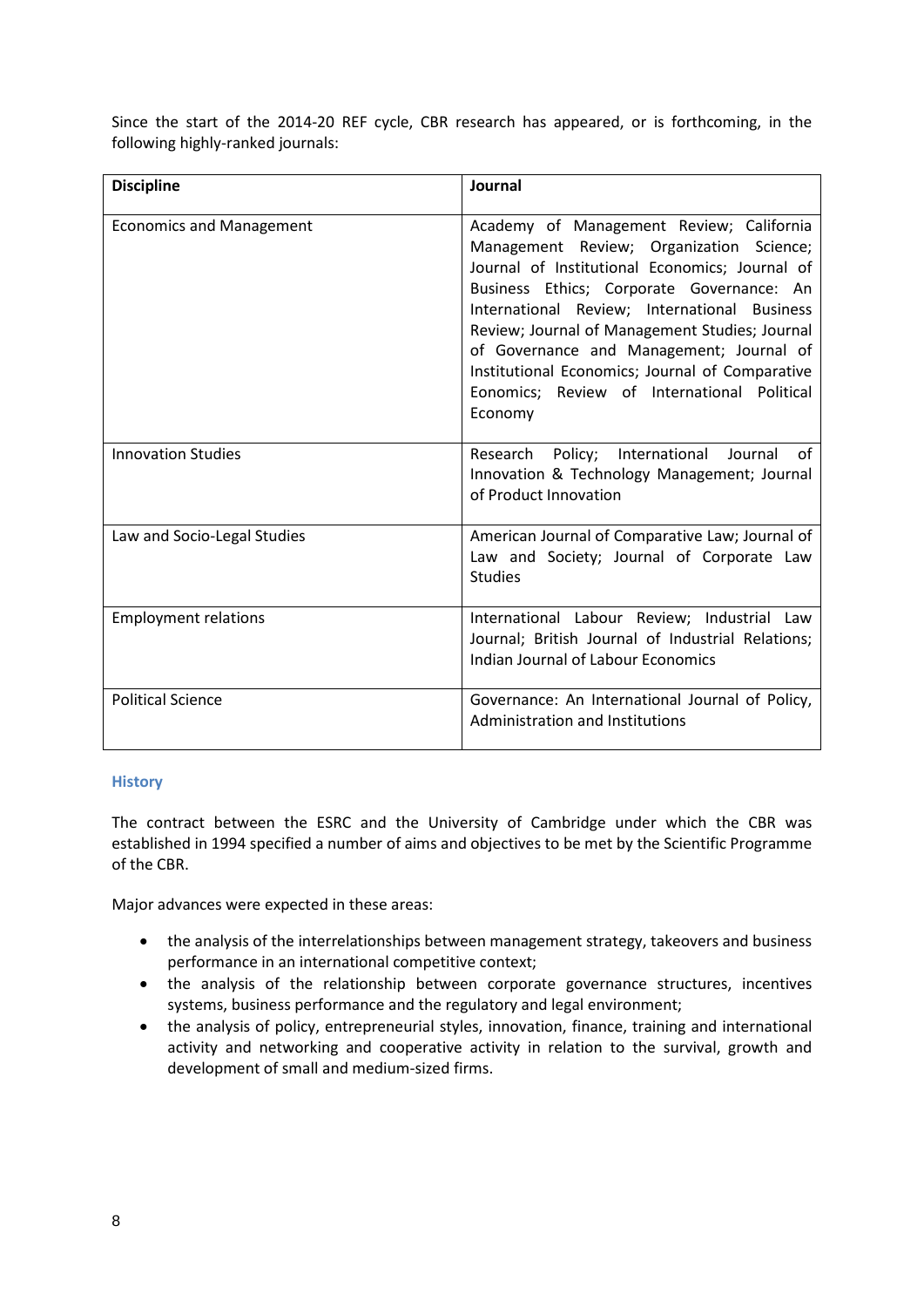It was expected that in making these advances, the CBR would make a significant contribution to the construction and analysis of large and complex datasets including survey and panel data.

In order to achieve the objectives set out above, the CBR was to carry out the following actions:

- conduct an interdisciplinary research programme in Business Research;
- construct and maintain survey and related databases necessary for the conduct of Business Research;
- mount a series of workshops and seminars in Business Research;
- produce and distribute a Working Paper Series to disseminate the results of the Centre's research programme;
- maintain contact with researchers in the UK and abroad in cognate areas of research, and with potential users of the output of the Centre's research, in designing and executing the Centre's programme of research.

It was also expected that, in making these advances, the CBR would make significant contributions to the following areas: a) economics, b) human geography, c) management and business studies, and d) socio-legal studies.

In its final report as an ESRC-designated research centre (*Report on Activities 2002-4*), the CBR set out how it had achieved these objectives in the three years prior to the ending of core funding in December 2004. These objectives remained broadly relevant going forward. However, following the ending of core funding, the Centre's management structure was reorganized to reflect a new focus on the twin themes of *Enterprise and Innovation* and *Corporate Governance*. These now correspond to the Centre's two research programmes. The Centre's programme structure is kept under review.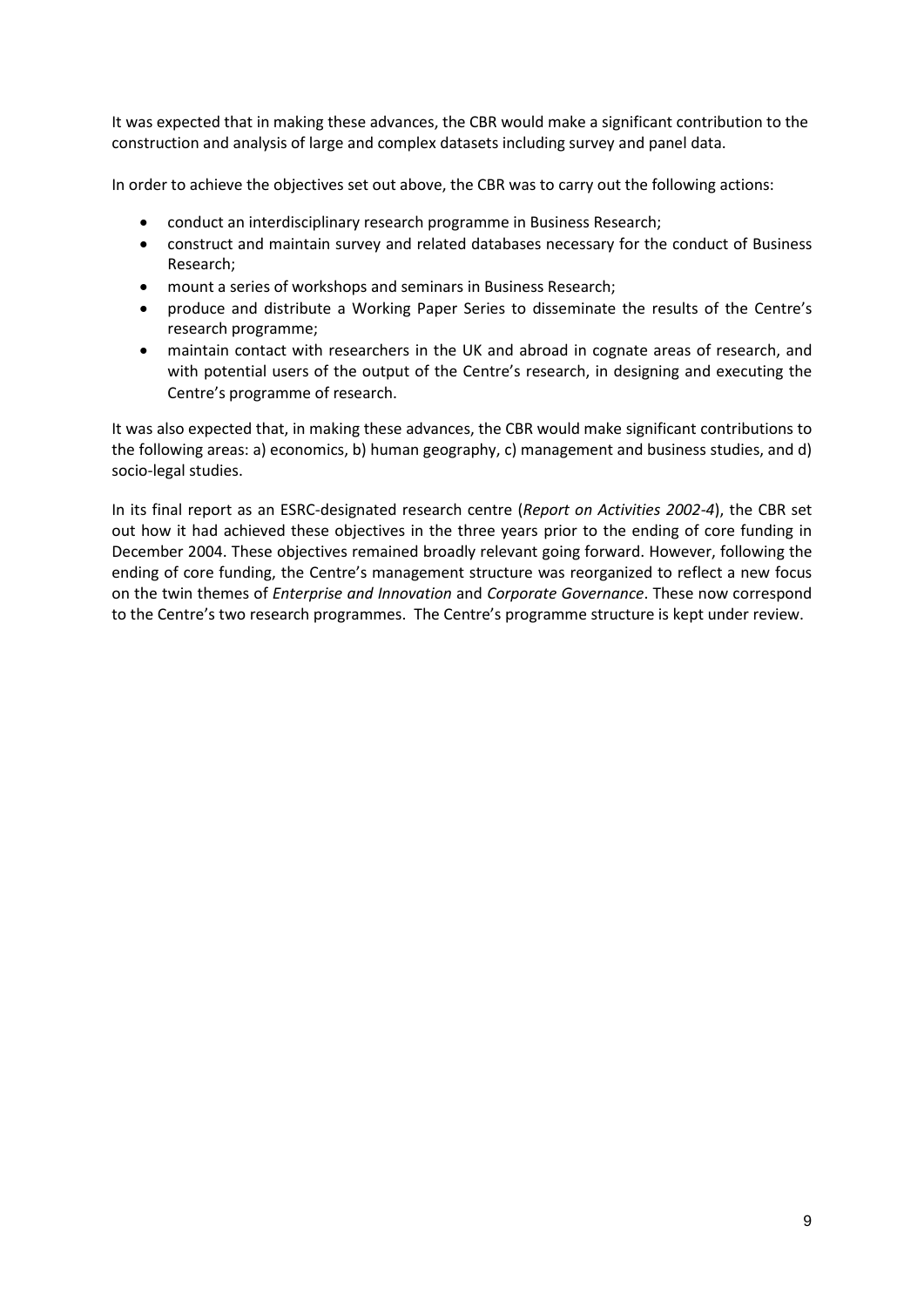# **2. Project Reports**

**Cambridge Ahead: The Cambridge Corporate Database and Regional Growth**

Project team: [Andy Cosh, Anna Bullock, Jocelyn Probert.](http://www.cbr.cam.ac.uk/about_us/hughes.htm) Project dates: 2014-2017. Funding: Cambridge Ahead consortium, Barclays Bank and the Greater Cambridge Greater Peterborough LEP.

Cambridge Ahead is a business, local government and academic member group dedicated to the successful growth of Cambridge and its region in the long-term. Its members represent a current working population of over 30,000 people in the city and a turnover of over £5billion. The first phase of this project concerned the authoritative analysis of the current scale, make-up and growth rate of economic activity in the region, defined by a 20 mile radius around Cambridge. The CBR was commissioned to create a dashboard to monitor growth in Cambridge. The Cambridge Cluster map <http://www.cambridgeahead.co.uk/camclustermap/> provides, for the first time, a sound and robust measure of the Cambridge economy, and how it has been growing over the past four years.

The corporate database currently covers the accounting years from April 2010 to March 2015, but the CBR has been commissioned to both update it to March 2016, but also extend it to cover the area covered by the Greater Cambridge Greater Peterborough LEP; and the new findings will be published in January 2017.

The second part of the project will involve our Forecasting work-stream. The CBR is working with the Local Authorities to take their current economic model input data and add local understanding to it by using local business and sector-specific expectations rather than national ones. For example Cambridge has, with Marshall and its supply chains, a large aerospace component in its economy so the growth expectations of the aerospace sector will feature strongly in the local forecast. Where this breaks down though is that the national forecasts will be dominated by what Rolls Royce and BAe's growth expectations are, which could be very different from Marshall's. This will involve a group of economists and a lengthy programme of interviews which are unlikely to begin before the New Year.

The output of the economic forecasting will then be used to help inform local planning. It will also feed into a programme to explore the different options to accommodate growth which in turn will be used to stimulate and inform a public debate about Cambridge and its growth.

The Cambridge Cluster Map is a big data resource highlighting the data on the cluster of businesses located within 20 miles of Cambridge, UK. It is a free-to-access online resource created by Cambridge Ahead and shows the vibrancy of the Cambridge technology and life science cluster. The links below take you to the cluster map and various analyses of the data underlying it.

<http://www.cambridgeahead.co.uk/camclustermap/> [http://www.cambridgeahead.co.uk/wp-content/uploads/2016/03/CBR-database-summary](http://www.cambridgeahead.co.uk/wp-content/uploads/2016/03/CBR-database-summary-tables.pdf)[tables.pdf](http://www.cambridgeahead.co.uk/wp-content/uploads/2016/03/CBR-database-summary-tables.pdf) [http://www.cambridgeahead.co.uk/wp-content/uploads/2016/03/CORPORATE-CAMBRIDGE-1-](http://www.cambridgeahead.co.uk/wp-content/uploads/2016/03/CORPORATE-CAMBRIDGE-1-Knowledge-Intensity.pdf) [Knowledge-Intensity.pdf](http://www.cambridgeahead.co.uk/wp-content/uploads/2016/03/CORPORATE-CAMBRIDGE-1-Knowledge-Intensity.pdf) [http://www.cambridgeahead.co.uk/wp-content/uploads/2016/03/CORPORATE-CAMBRIDGE-2-](http://www.cambridgeahead.co.uk/wp-content/uploads/2016/03/CORPORATE-CAMBRIDGE-2-Births-and-Deaths.pdf) [Births-and-Deaths.pdf](http://www.cambridgeahead.co.uk/wp-content/uploads/2016/03/CORPORATE-CAMBRIDGE-2-Births-and-Deaths.pdf) [http://www.cambridgeahead.co.uk/wp-content/uploads/2016/03/CORPORATE-CAMBRIDGE-3-](http://www.cambridgeahead.co.uk/wp-content/uploads/2016/03/CORPORATE-CAMBRIDGE-3-Employment-growth.pdf) [Employment-growth.pdf](http://www.cambridgeahead.co.uk/wp-content/uploads/2016/03/CORPORATE-CAMBRIDGE-3-Employment-growth.pdf)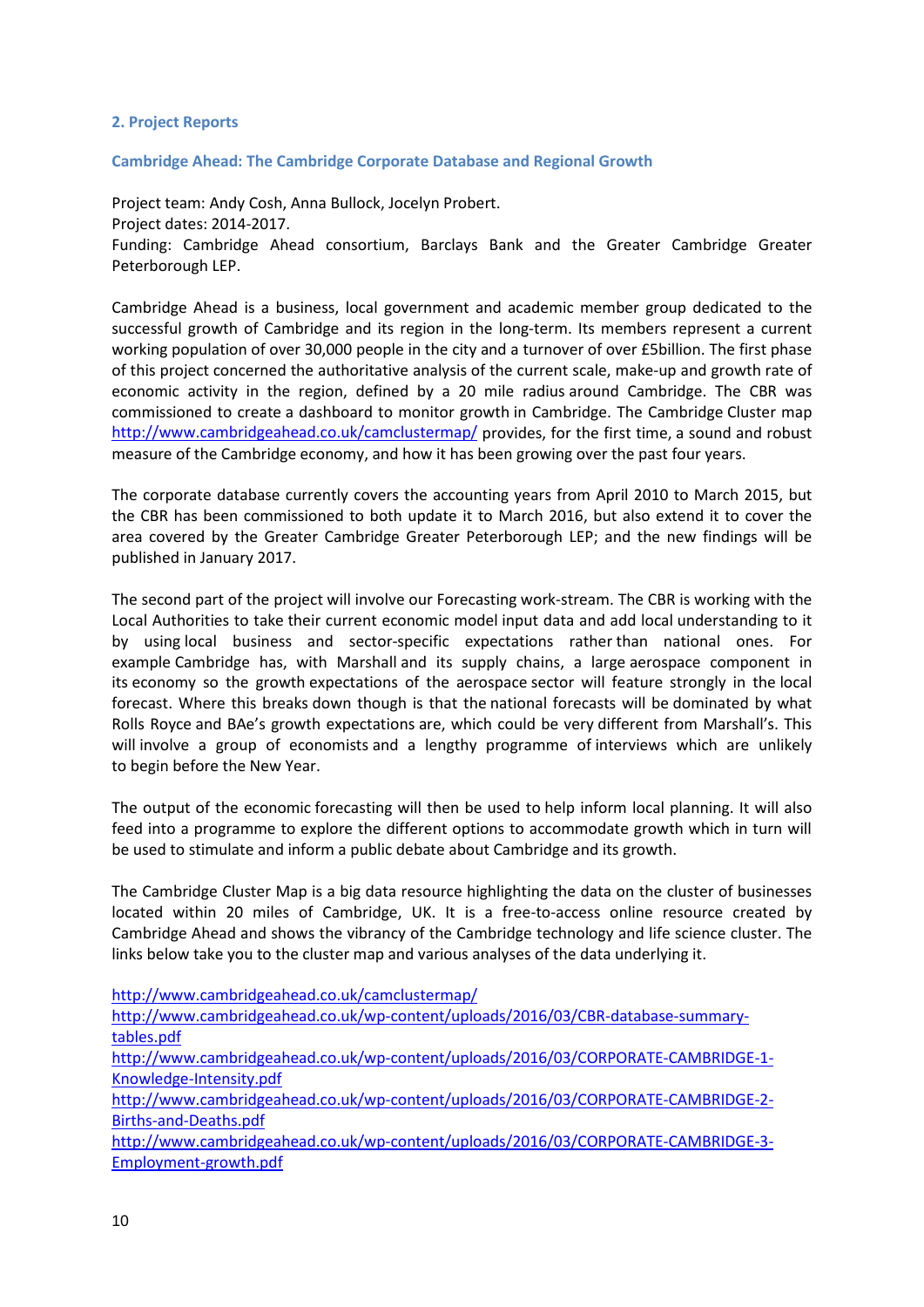[http://www.cambridgeahead.co.uk/wp-content/uploads/2016/03/CORPORATE-CAMBRIDGE-4-KI-](http://www.cambridgeahead.co.uk/wp-content/uploads/2016/03/CORPORATE-CAMBRIDGE-4-KI-Birth-death-and-growth.pdf)[Birth-death-and-growth.pdf](http://www.cambridgeahead.co.uk/wp-content/uploads/2016/03/CORPORATE-CAMBRIDGE-4-KI-Birth-death-and-growth.pdf) [http://www.cambridgeahead.co.uk/wp-content/uploads/2016/03/CORPORATE-CAMBRIDGE-5-](http://www.cambridgeahead.co.uk/wp-content/uploads/2016/03/CORPORATE-CAMBRIDGE-5-Sectoral-growth.pdf) [Sectoral-growth.pdf](http://www.cambridgeahead.co.uk/wp-content/uploads/2016/03/CORPORATE-CAMBRIDGE-5-Sectoral-growth.pdf)

The purpose of this growth project is to combine a top-down employment and population forecast with a bottom-up approach based on business data. This will seek to provide not only an excellent portrayal of the current position, but also disaggregate and improve forecasts for periods relevant to infrastructure planning requirements.

The project and the development of the database that underpins it will be relevant to at least two aspects of Cambridge Ahead's work:

**Promoting Cambridge** – requires an accurate picture of Cambridge business and trends. It also needs to be able to assess the contribution of Cambridge to the national economy and to understand infrastructure and other constraints inhibiting its growth.

**Vision and Growth** – the growth project is important beyond the purpose of mapping company data into the macroeconomic model, since it also provides the means to access non-financial data (eg the employment skill sets, land needs etc.) that can provide data for modelling alternative patterns of land use and transport.

The project has developed a unique methodology for analysing business activity and growth in a particular area. The project also involves measuring the extent of research activity outside the corporate sector and the picture that emerges is that Cambridge has a special environment. It is expected that funding for this project will continue into 2016.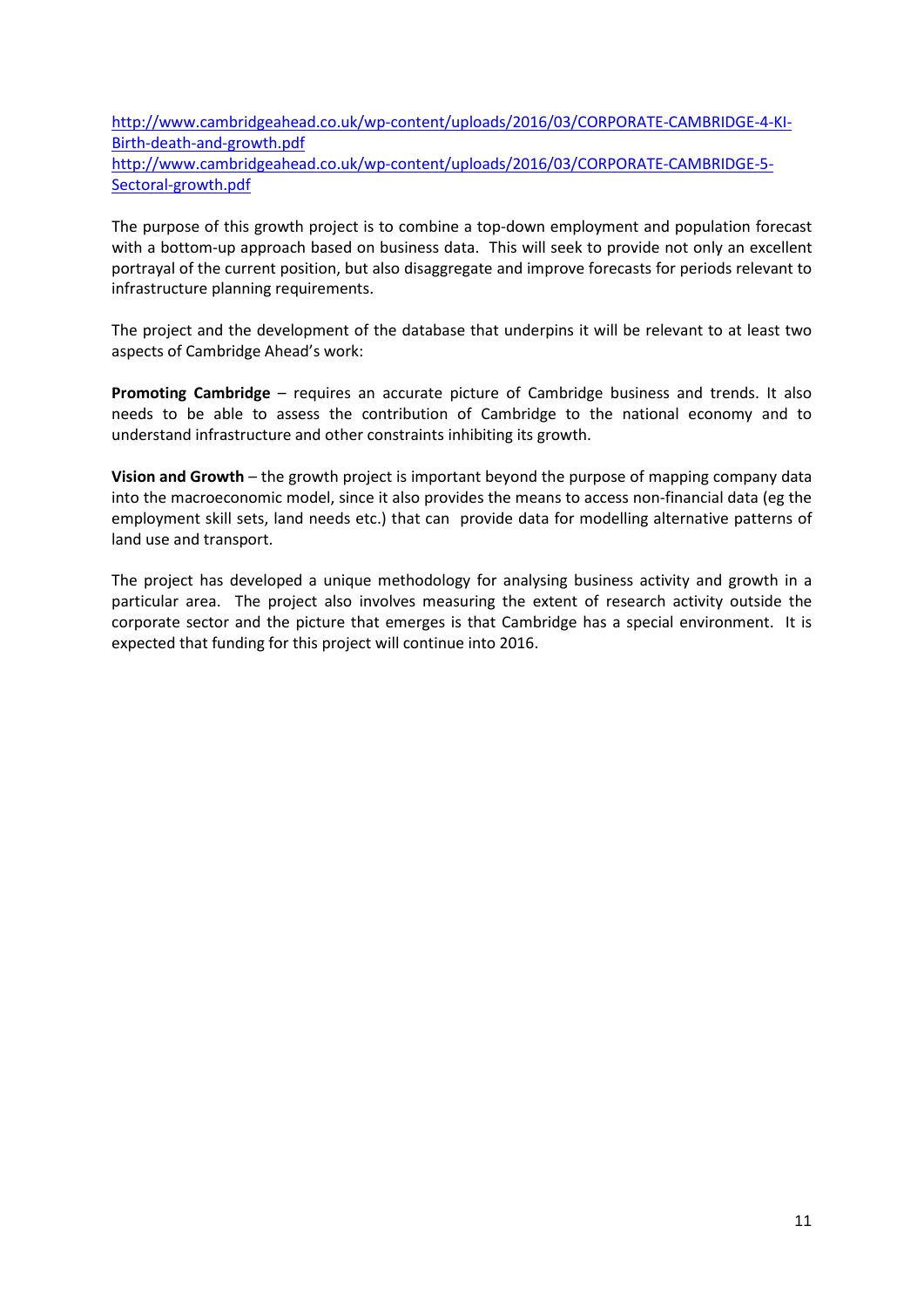# **Academic Survey (2015-16)**

Project leader: Michael Kitson. Co-investigators: Ammon Salter (Bath), Alan Hughes (CBR and Imperial College, London). Research Fellow: Cornelia Lawson. Database Management and Survey Research Support: Anna Bullock, Robert Hughes. Project dates: 2015-17 . Funding: BIS, HEFCE, EPSRC, ESRC, AHRC, NERC and MRC.

A consortium of BIS, HEFCE, and several research councils (EPSRC, ESRC, AHRC, NERC and MRC) are funding this project, repeating the highly successful academic survey research which was directed by Michael Kitson and Alan Hughes in 2009. The original research project was rated as outstanding in the ESRC evaluation process. This new project has co-investigators at Imperial College (Professor Alan Hughes) and at the University of Bath (Professor Ammon Salter). The project was due to be completed by the end of the 2015, however, as described below further funding for additional research was subsequently added and the project was extended to run to the end of October 2016.

With significant changes in the policy landscape for research happening since the 2009 UK-wide survey of academics, there existed a unique window of opportunity for undertaking a new survey as equivalent to the previous survey as possible. The new survey was designed to enable the crosssection comparison between 2015 2009. It also allowed the creation of a panel database consisting of academics who responded to both surveys. This allowed analysis of changes in attitudes towards impact and knowledge exchange in the UK. Although the evaluation of impact in REF and the REF impact database has provided new evidence of a cultural shift and detail on the actions that lead to impact, the repeat of the CBR's UK-wide survey provides systematic longitudinal evidence on the 'impact' of the impact agenda.

The survey instrument was designed in 2015. A hand collected and cleaned database of the email addresses of over 130,000 academics was constructed as the sample frame. The survey was completed in 2015 with over 18,177 responses. When combined with the 21,598 responses to the 2009 survey this has created the largest ever survey database for the analysis of a higher education sector. The surveys in both years are fully representative of the academic population and contain no significant response biases. In 2016 the original project was augmented in two ways. First, the sponsors agreed to a separate survey of Research Council Institutes. These are directly owned or supported by research councils and their researchers sit outside the normal academic survey sample frame. The survey was designed and completed in 2016 and included over 600 responses (a response rate of over 20%). A report on the findings of this survey will be published in November 2016. Second, the ESRC commissioned a specific analysis of social scientists in the main 2015 academic database. This disaggregated analysis was completed in 2016 and a report submitted to and published by the ESRC in 2016.

The analysis of the main survey confirmed the wide range of knowledge exchange activities undertaken by university academics. The changed economic circumstances in 2015 compared to 2009 might have been expected to produce significant falls in these activities since the initial survey took place prior to the financial crisis and the subsequent period of economic austerity. Whilst there were some declines in some pathways, in particular, as might be expected in those of a more commercial kind (patent and licensing and spin formation), the overall picture was of a sustained range of engagement across all disciplines and all impact pathways. The analysis of the unique panel database of over 4,000 academics who responded to both surveys showed that engagement is a sustained activity, often learn through experience: past engagement encourages future engagement. This has at least three policy implications. First, training and support for junior academics to learn how to successfully engage with external organisations may help start academics on 'a pathway to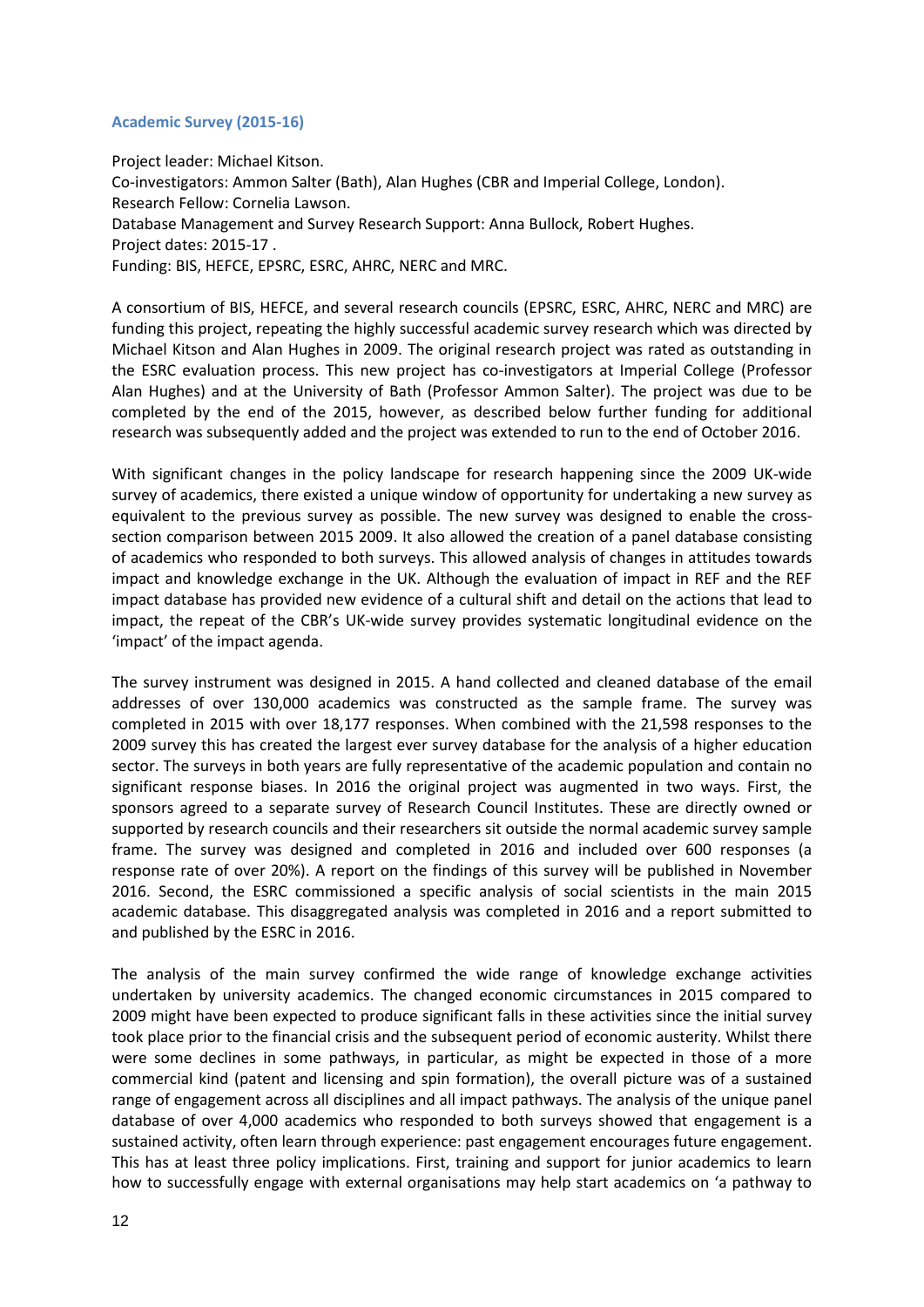engagement' early on in their careers. Second, those not engaging are more focused on basic research are and are unlikely to start engaging. This suggests the impact agenda may have little effect on those individuals with a research orientation towards basic research and those with little experience in engagement. This may represent an appropriate degree of differentiation and of specialisation in the nature of research motivation and activity. Third, the analysis suggest that most effective route for policy may be to provide measures to sustain the activities of academics who are both predisposed to engagement and are actively involved in it.

| <b>Outputs for Academic Survey</b> |                          |                      |                |  |  |  |  |  |  |  |  |  |  |
|------------------------------------|--------------------------|----------------------|----------------|--|--|--|--|--|--|--|--|--|--|
| <b>Research Reports</b>            | 45 46 47 48              | Conference<br>papers | 89 90 91 92 98 |  |  |  |  |  |  |  |  |  |  |
|                                    |                          | given                |                |  |  |  |  |  |  |  |  |  |  |
| Membership                         | of   133 134 135 136 137 |                      |                |  |  |  |  |  |  |  |  |  |  |
| Committees external to             | 138 139                  |                      |                |  |  |  |  |  |  |  |  |  |  |
| the University                     |                          |                      |                |  |  |  |  |  |  |  |  |  |  |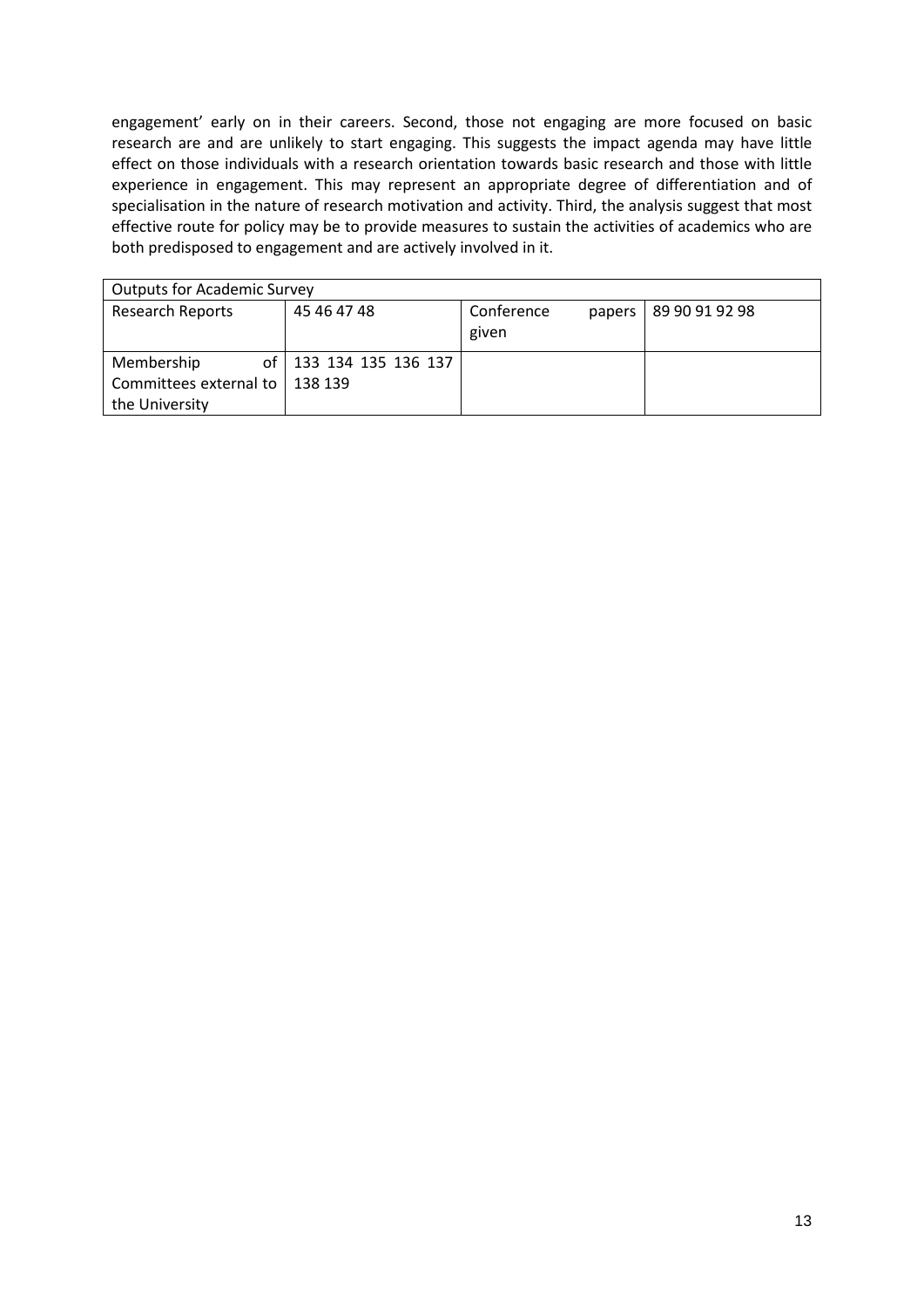## **Development of a Stock-Flow Consistent UK Macroeconomic Model for Policy Analysis**

Project leaders: Bill Martin; Graham Gudgin. Project team: Ken Coutts, Graham Gudgin, Bob Rowthorn, Neil Gibson (Ulster). Project dates: ongoing.

#### **Background**

This work, which formed part of the macro component of the UK~IRC Business Services project, follows in the tradition of stock-flow modelling pioneered by the late Professor Wynne Godley. The research is not publicly funded. The modelling is used to inform strategic macroeconomic policy analysis of the UK economy. The work also provides a top-down perspective relevant and complementary to research on the balance of payments, led by Ken Coutts and Bob Rowthorn as part of the Services project. The project has produced numerous outputs since 2007 [\(see our Annual](http://www.cbr.cam.ac.uk/about-us/annual-reports/)  [Reports section for details\)](http://www.cbr.cam.ac.uk/about-us/annual-reports/).

## **Macro-Economic Forecasting and Policy Analysis for the UK Economy**

This sub-project aims to examine alternatives to current macro-economic policy in the UK. Initial work involves developing econometric models of the UK macro-economies and balance of payments in order to assess the consequences of current economic policies and to run scenarios for key policy options. The initial policies being investigated include fiscal and monetary stimuli aimed at reducing unemployment, and the future of manufacturing in the UK. The project is undertaken in collaboration with Professor Neil Gibson and his team at the University of Ulster. An initial report has also been compiled to examine the historical impact of liberal market policies in the period since 1980, compared with the 'corporatist' era of earlier decades.

After three years development work the project came to fruition during this year with three major publications. The project now involves a team based at the CBR and at the Ulster University Economic development Centre (UUEPC) in Belfast. The CBR team consists of Ken Coutts, Graham Gudgin and a PhD student, Saite Lu, based in development studies and Sidney Sussex College. Colleagues at UUEPC are Professor Neil Gibson and Jordan Buchanan. Three strands of work were undertaken during the year. The first was a major report on the Impact of Liberal Market Reforms in the UK. This examined macro-economic performance in the UK comparing the 'free-market' period in the 35 years since 1979 with the three preceding corporatist or 'Keynesian' decades. The second was the completion of the CBR macro-economic model and the writing of the model manual as a CBR working paper. Third has been the writing of the first forecast report using the model. The model and forecasts are distinctive in being fully based on econometric equations in the Keynesian tradition and avoiding the restrictive neo-classical assumptions which constrain medium-term forecasts in the OBR and other macro-economic models. The forecasts suggest that government spending cuts will have a greater negative impact on economic growth than suggested by the OBR. The forecasts also suggest that a reliance on household borrowing to drive growth in the UK economy in the absence of public sector stimulus will lead to major financial imbalances and the danger of a second financial collapse.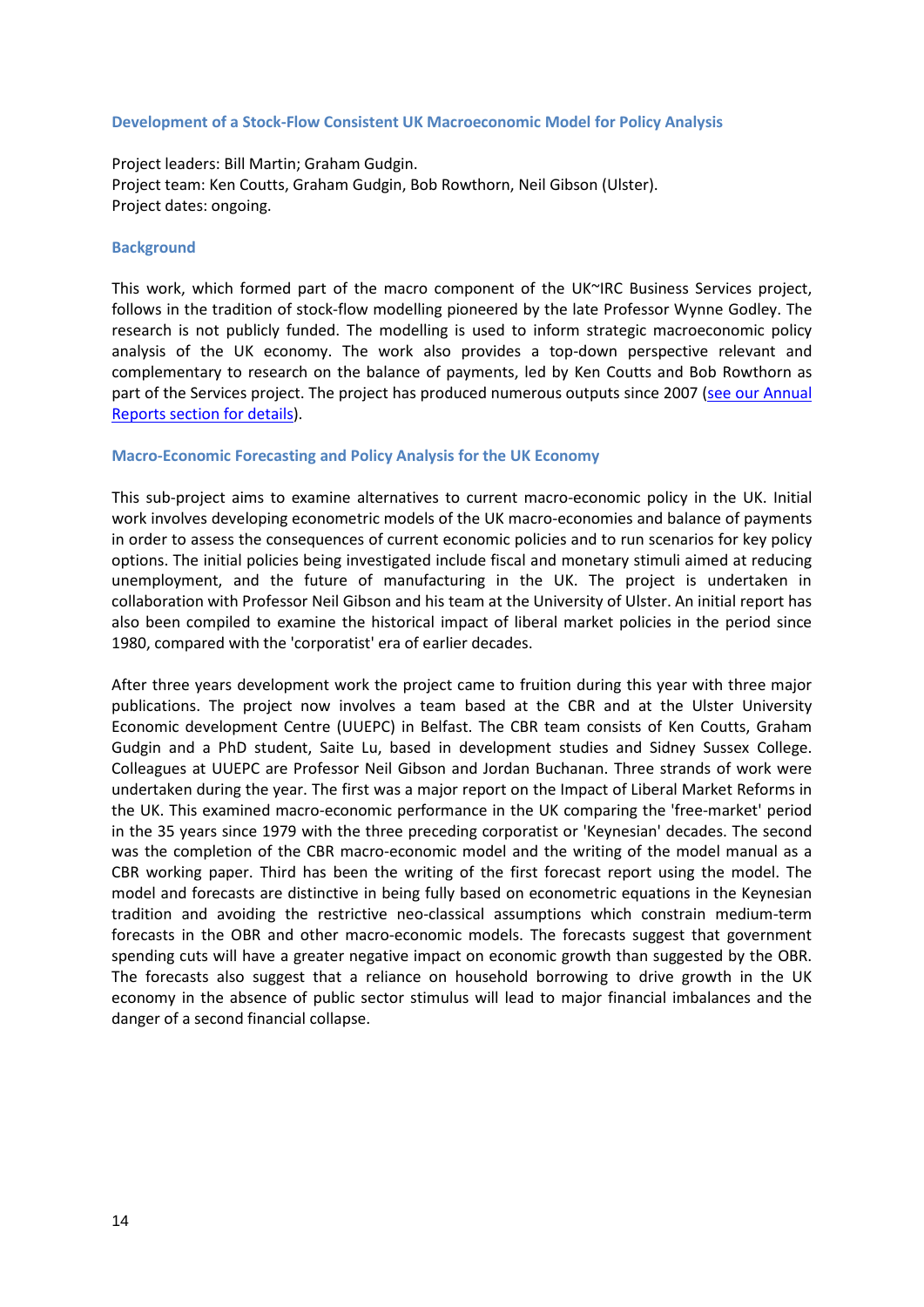The project involves a team based at the CBR and at the Ulster University Economic development Centre (UUEPC) in Belfast. The CBR team consists of Ken Coutts, Graham Gudgin and a PhD student Saite Lu based in development studies and Sydney Sussex College. Colleagues at UUEPC are Professor Neil Gibson and Jordan Buchanan. Work during the year August 2015-July 2016 saw the completion of the first phase of model building and the generation of a first annual forecast report in November 2015 (CBR Special Report [www.cbr.cam.ac.uk/publications/special-reports.](http://www.cbr.cam.ac.uk/publications/special-reports) Further work has involved:

- 1. Updating the macro-economic database associated with the model in line with the 2016 National Accounts Blue Book and other ONS sources.
- 2. Re-estimation of equations using the new national accounts data up to 2015 and re-running the model. A fairly continuous process of model improvement also occurs.
- 3. Work to incorporate the Coutts-Rowthorn UK balance of payments model into the CBR macro-economic model (UKMOD). This will extend and improve the trade section of UKMOD by adding disaggregated export and import flows and allowing a sectoral breakdown of GDP and employment in the model between manufacturing and services. It is intended to take the trade disaggregation further by distinguishing EU and non-EU markets for imports and exports.
- 4. Initial work has begun on a major extension of the CBR model to include a financial module with a range of assets and liabilities for each sector. When completed this will make the model into a full-developed stock-flow consistent system along the lines laid out in Godley and Lavoie's 'Monetary Economics'.

| Outputs for Development of a stock-flow consistent UK macroeconomic model for policy analysis |       |                      |                     |  |  |  |  |  |  |  |  |  |
|-----------------------------------------------------------------------------------------------|-------|----------------------|---------------------|--|--|--|--|--|--|--|--|--|
| <b>Working Papers</b>                                                                         | 50 54 | created,<br>Datasets | $\vert$ 71          |  |  |  |  |  |  |  |  |  |
|                                                                                               |       | software written     |                     |  |  |  |  |  |  |  |  |  |
| Conference<br>papers                                                                          | 87 88 | Media Coverage       | 151 152 153 162 163 |  |  |  |  |  |  |  |  |  |
| given                                                                                         |       |                      | 164                 |  |  |  |  |  |  |  |  |  |
| MPhil/PhD<br>Students                                                                         | 176   |                      |                     |  |  |  |  |  |  |  |  |  |
| Supervised                                                                                    |       |                      |                     |  |  |  |  |  |  |  |  |  |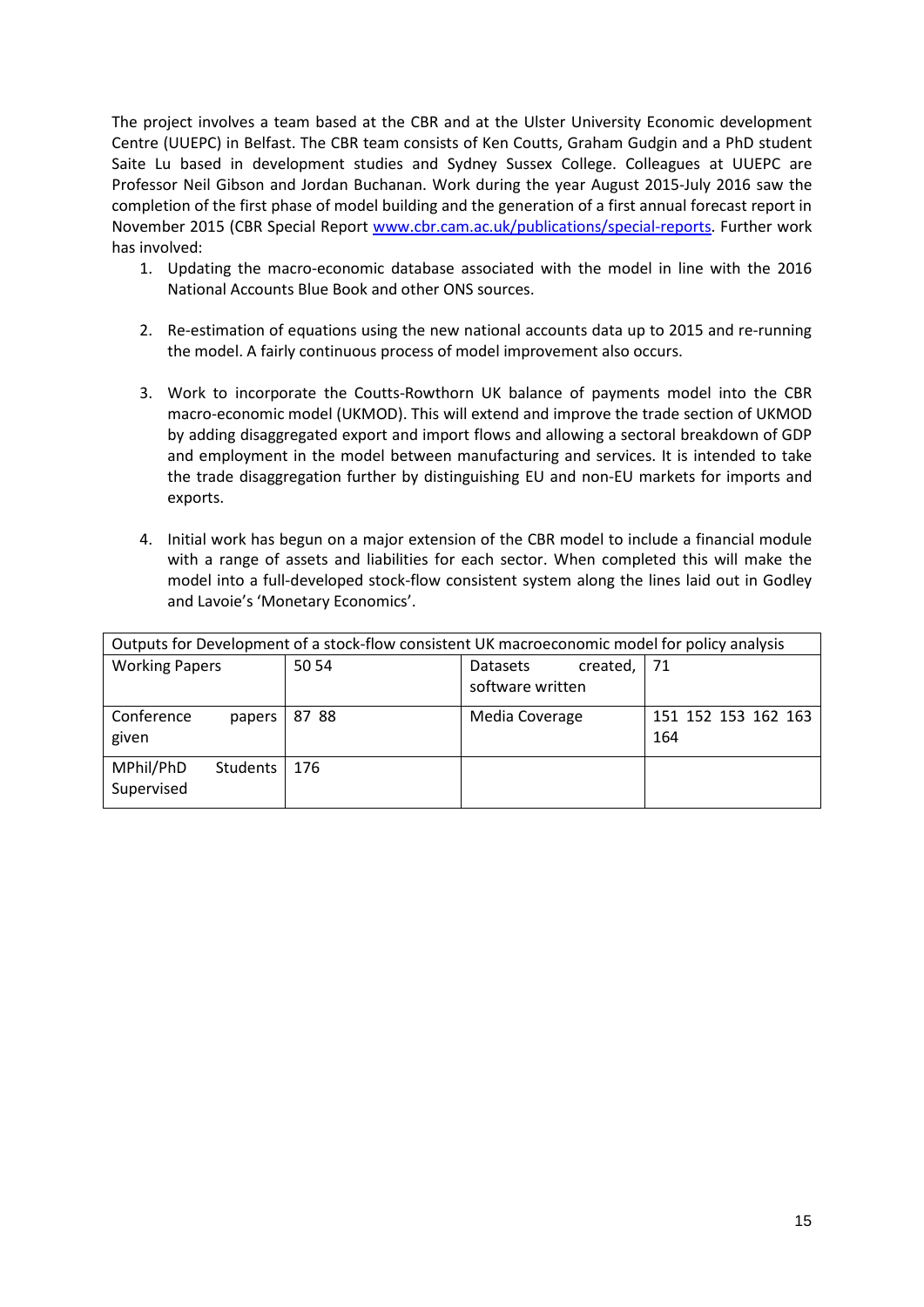**IMF Lending and [Socio-Economic Development: The Evolution and](http://www.cbr.cam.ac.uk/research/research-projects/imf-lending-socio-economic-development-the-evolution-consequences-of-structural-adjustment-1985-2014/) Consequences of Structural [Adjustment, 1985-2014](http://www.cbr.cam.ac.uk/research/research-projects/imf-lending-socio-economic-development-the-evolution-consequences-of-structural-adjustment-1985-2014/)**

Project leader: Larry King. Co-investigators: [Alex Kentikelenis,](http://www.cbr.cam.ac.uk/people/research-associates/alex-kentikelenis/) [Bernhard Reinsberg,](http://www.cbr.cam.ac.uk/people/the-team/bernhard-reinsberg/) [Lori Smith](http://www.cbr.cam.ac.uk/people/the-team/lori-smith/) and [Thomas Stubbs.](http://www.cbr.cam.ac.uk/people/research-associates/thomas-stubbs/) Project dates: 2015-2018. Funding: Cambridge Political Economy Society Trust.

# **Aims and objectives**

The general aim of this project is to develop the definitive assessment of the past 30 years of IMFsupported economic adjustment. The proposed project seeks to examine the evolving character of IMF-supported policies, document in detail country experiences with the IMF, and assess the effects of such policies on selected policy areas.

Despite voluminous literature on the IMF – indeed, recent years have witnessed a rapid proliferation of regression-based studies on the effects of IMF programmes – the organisation's practices remain insufficiently understood. This continuing lack of analytical clarity is a product of two substantial weaknesses in existing research. First, quantitative studies employ a simple dummy variable for IMF participation, despite the fact that IMF programmes vary dramatically in number, type and implementation of mandated policy reforms. Second, these studies are yet to be matched with indepth case studies documenting how the IMF affects policy space and policy choices of developing countries.

The project seeks to overcome these limitations by utilising a diverse range of sources, including archival data, interviews with stakeholders, and our newly developed data base on IMF conditionality (that is, policy reforms required to obtain funds), to provide an assessment of the organisation. The research will result in a series of journal articles, a book, and a range of impact activities.

## **Background**

After years of decline for its services, the International Monetary Fund (IMF) has recently experienced a revival. New lending has been plentiful, its capital was increased, and high-profile programmes – in Greece, the Ukraine and Tunisia – have placed it at the centre of the policy response to the global financial crisis. In addition, according to the IMF, the organisation has taken on-board criticisms and reformed past practices. For instance, the IMF's Managing Director, Christine Lagarde, recently appeared puzzled by a journalist's question: 'Structural adjustments? That was before my time. I have no idea what it is. We do not do that anymore'.

Given the re-emergence of the IMF as the central institution in directing and managing economic reforms across the globe, there is good reason to probe into these changes, put them in context, provide historical depth, and re-assess the relevant evidence. This project takes on this task, and utilises a mixed-methods approach and a battery of new data to examine three interrelated questions: How has the practice of IMF lending evolved over the past 30 years? What have been the correlates of IMF conditionality? What consequences have IMF programmes had on key issues (e.g. environment or health policy) and selected countries? This project aims to provide a definitive contribution to central debates concerning the IMF in international political economy and development studies.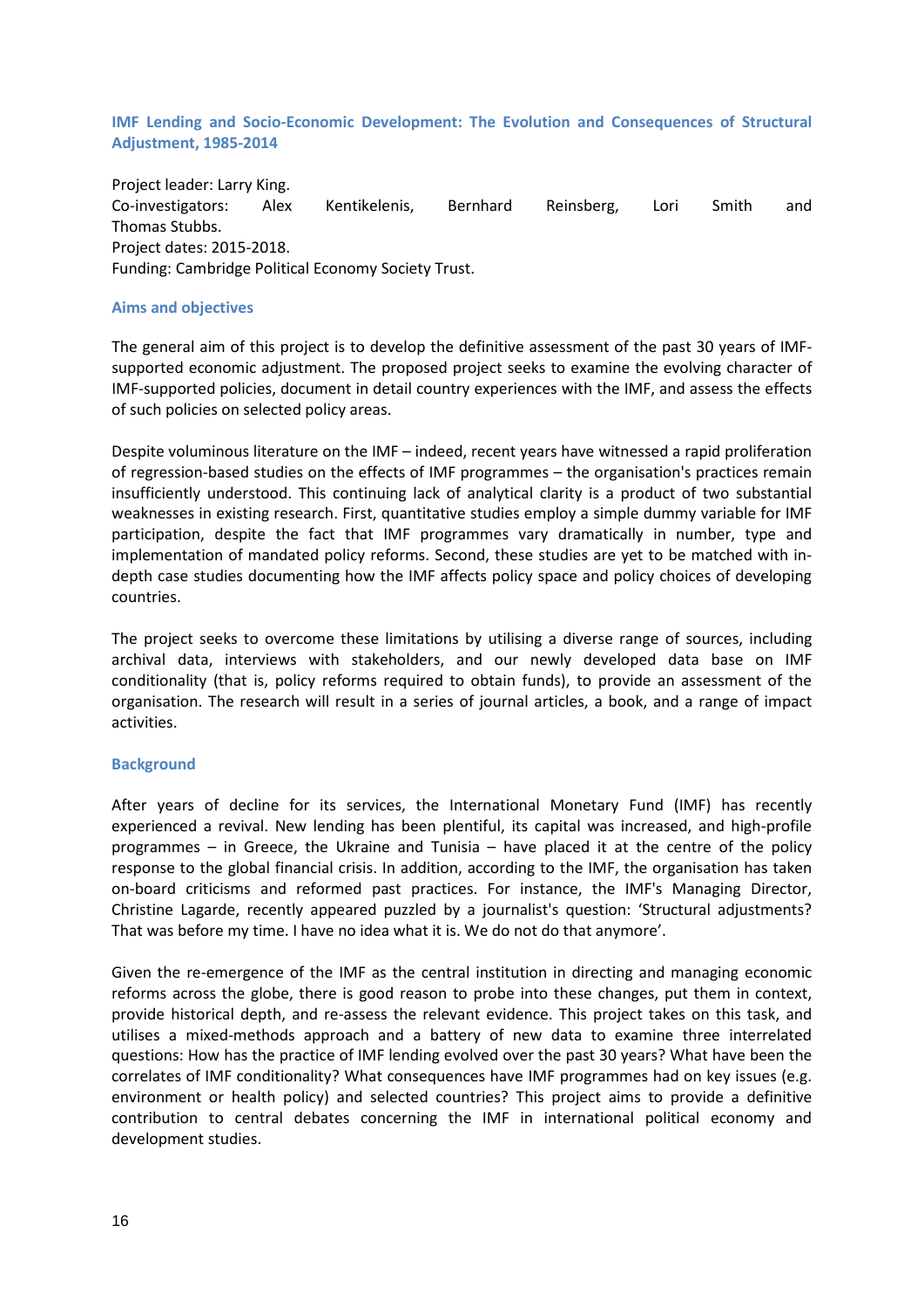# **Progress**

The CBR/CPEST project on IMF and socioeconomic development has progressed as planned, with a range of research already produced (details in the separate form) and additional output in preparation. The initial, agenda-setting piece on this project recently appeared as the lead article of a *Review of International Political Economy* issue, and received wide media attention. The members of the core research team have already produced a range of papers that explore the consequences of structural adjustment programmes on health systems, health outcomes, social expenditures, state capacity, corruption, income inequality and related topics. A range of these articles are under review in high-ranking academic journals. All outputs acknowledge the financial support by CBR and CPEST. Further, the team is meeting in frequent intervals to plan future research and consider further grant applications.

| Outputs for IMF Lending & Socio-Economic Development: The Evolution & Consequences of<br>Structural Adjustment, 1985-2014 |                 |  |  |  |  |  |  |  |  |  |  |
|---------------------------------------------------------------------------------------------------------------------------|-----------------|--|--|--|--|--|--|--|--|--|--|
| refereed  <br>Articles in<br>Chapters in books<br>26 33 34 42<br>10<br>Journals                                           |                 |  |  |  |  |  |  |  |  |  |  |
| Media coverage                                                                                                            | 154 155 165 168 |  |  |  |  |  |  |  |  |  |  |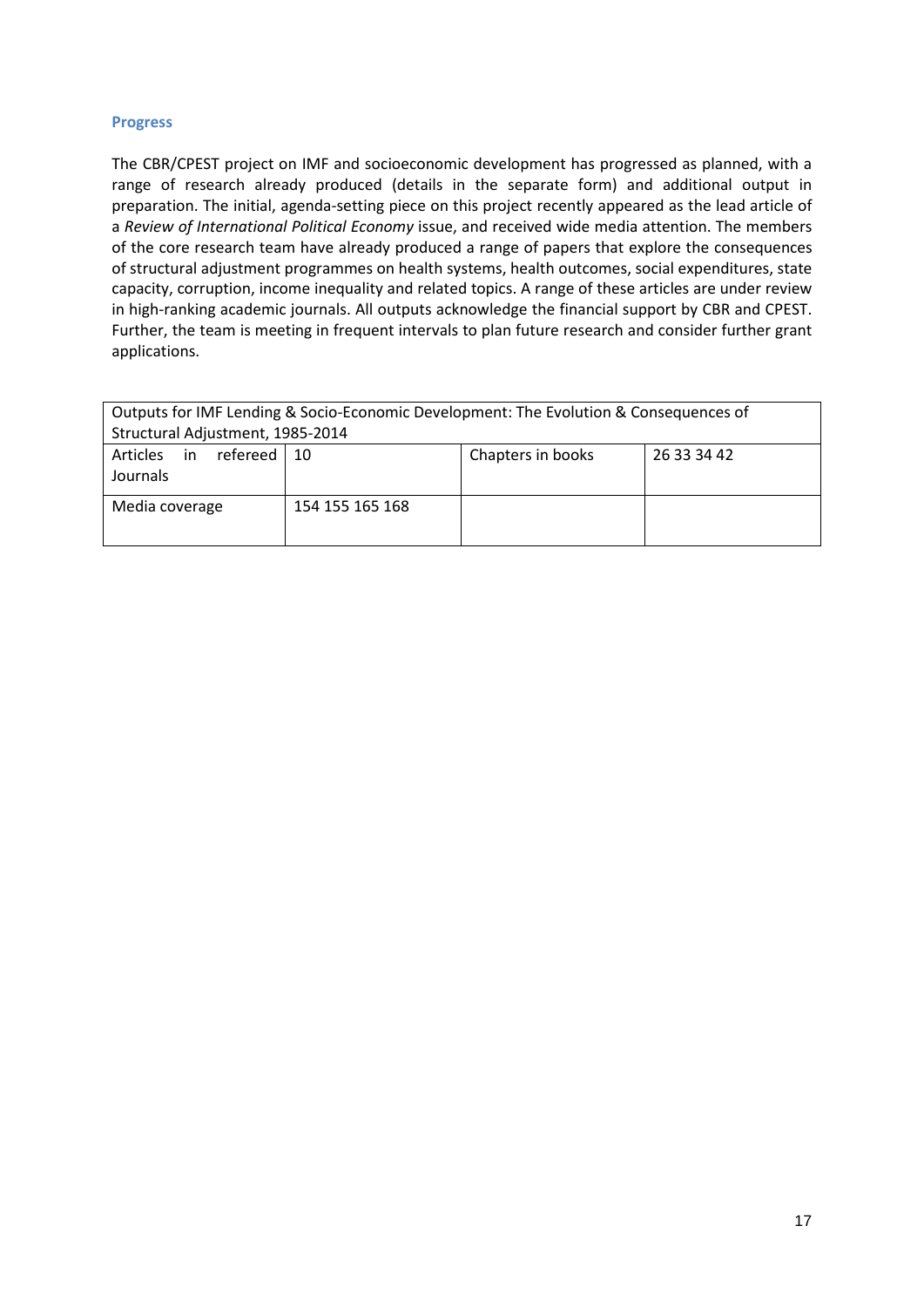# **Regimes [of Austerity: Economic Change and](http://www.cbr.cam.ac.uk/research/research-projects/regimes-of-austerity-economic-change-the-politics-of-contraction/) the Politics of Contraction**

Project leaders: Mia Gray and Betsy Donald. Co-investigator: Anna Barford Project dates: 2015-2018 Funding: Cambridge Political Economy Society Trust and British Academy.

# **Background**

This research examines the politics of austerity in British and North American cities as they respond to recession, recovery, fiscal uncertainty, growing economic inequality, and changing policy demands. Over the last twenty years we have witnessed growing inequality within our cities (Walks 2014), a growing list of demands that fall onto local governments, and continued fiscal pressures as the central government pursues austerity policies.

After the 2008 financial crisis, many governments turned to austerity policies to reduce budget deficits by reducing labour costs, privatization, and reconfiguring public services (Whitfield 2014). In many cases, cities were forced to adopt austerity policies to address high levels of public indebtedness absorbed during the heady days of the subprime lending spree (Donald et al. 2014). Many cities around the world are faced with growing responsibilities and demands but without the long-term budgetary certainties that allow them to plan effectively for the long-term.

# **Aims and objectives**

There has been a plethora of analysis of the impacts of the financial crisis and policy responses at the macro-level, but urban-level analysis has been limited (Martin, 2011; Kitson et al. 2011). This research examines the politics of fiscal contraction in British cities as they respond to the global financial crisis, rising inequality, and a changing fiscal policy landscape. To address this topic we propose the following three research objectives:

1. Examine how inequality and the politics around the distribution of public resources have changed at the local level in mid-sized British cities over the last twenty years.

2. Investigate how a city's economic, demographic and political base can shape the newer politics of austerity.

3. Consider how economic change, inequality and the politics of redistribution inform traditional theories of urban political and economic geography.

## **Methods**

To address these three objectives, we draw on insights from urban political economy. We propose a mixed-methods approach, using quantitative and qualitative research. The quantitative dimension will assess broader trends that may be occurring across British and North American cities, and against which we can benchmark the cities under study. The bulk of the research effort will focus on case studies of selected cities with populations between 350,000 and 500,000.

We will select cities which represent different economic and industrial histories, different institutional contexts, and different current states of economic health and social well-being. Their economies tend to be less complex than their global city counterparts making controlling for variables manageable. These cities, which are at the smaller end of the mid-sized range, are also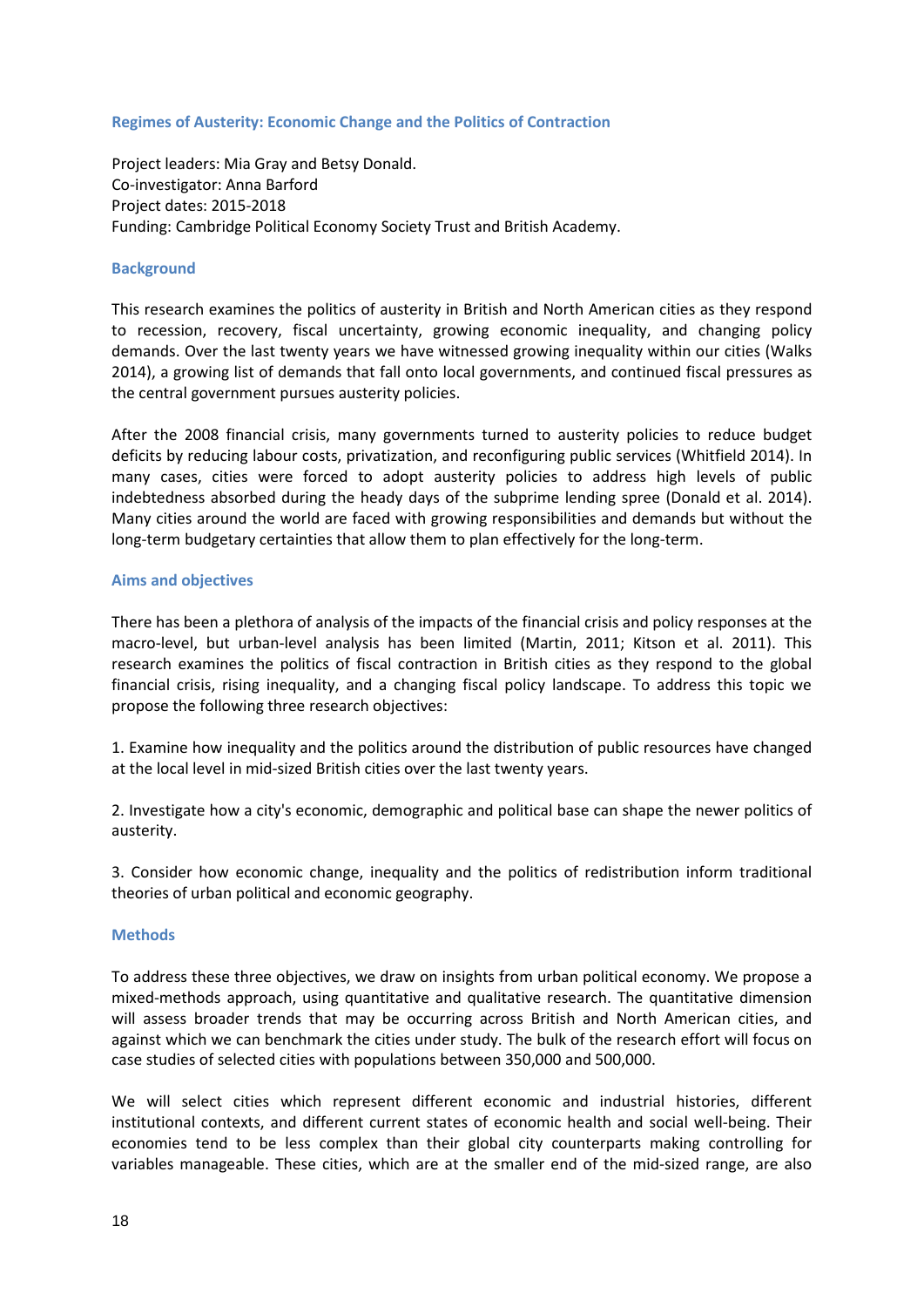understudied and yet the implications of our findings will have relevance to many other cities grappling with similar issues.

## **Broader goals**

Our research will advance knowledge in the field of economic change and urban governance. Many theories of urban political economy are built around unchallenged assumptions of growth. In our study, however, while some of our case study cities have continued to experience growth; others are in decline. All of them have had to confront challenging redistribution decisions in particular economic, social and political contexts and have forged new political coalitions around the economics of austerity.

# **Progress**

The first year of the 'Regimes of Austerity: Economic Change & the Politics of Contraction' research project had two main foci. One is a review of the wider UK context of central government austerity, and the other is a more in-depth look at how austerity spending cuts play out at the city level. In addition to these main strands of work, Mia Gray has developed and run a successful 1B Geography course on Austerity and Affluence, which overlaps with our research project. Mia and Betsy Donald have also developed some core theoretical ideas underpinning this work, which are presented in the journal articles listed in our performance indicators.

Firstly, we reviewed publicly available datasets and central government budgets which reveal something of the extent of financial austerity since 2010. From this we were able to observe areas where spending cuts had been especially deep. One of these datasets, produced by Professors Christina Beatty and Steve Fothergill at Sheffield Hallam University, shows the local level impact of welfare cuts. This data has been used to make a series of cartograms of Britain showing the distribution of households affected and where the reductions in spending have fallen. This reflects the fact that whilst welfare cuts have occurred at the national level, there is an uneven distribution of need. In addition, we collaborated with Dr. Benjamin Hennig from the University of Iceland to make these cartograms, which are intended for a research paper on visualisations of austerity. This national level work has helped to reveal more about regional inequalities, and also has allowed for the collection of key policy documents.

Secondly, considerable preparatory work was undertaken in advance of conducting research interviews. UK cities were compared on several variables, to enable us to select which towns and cities would be the most useful case studies. Data from the Centre for Cities was used. Having chosen Cambridge, Blackpool and Milton Keynes as our first three cities, more detailed research into local context has begun. Seventeen research interviews have been conducted in Cambridge so far, with several more to follow. City and County Councillors, Council Officers, pressure groups and social commentators were interviewed about the ways in which spending cuts have been managed, and what the impact has been. The interviews have focused on the provision of children's services, libraries, and pro-growth policies. Our initial review of the Cambridge data shows divergent narratives on the impact of local government austerity. The next round of interviews will take place in Blackpool. We have started to plan some research papers on the following: preventative services in times of austerity; cultures of austerity in local government; and how spending cuts might intersect with socio-economic inequalities.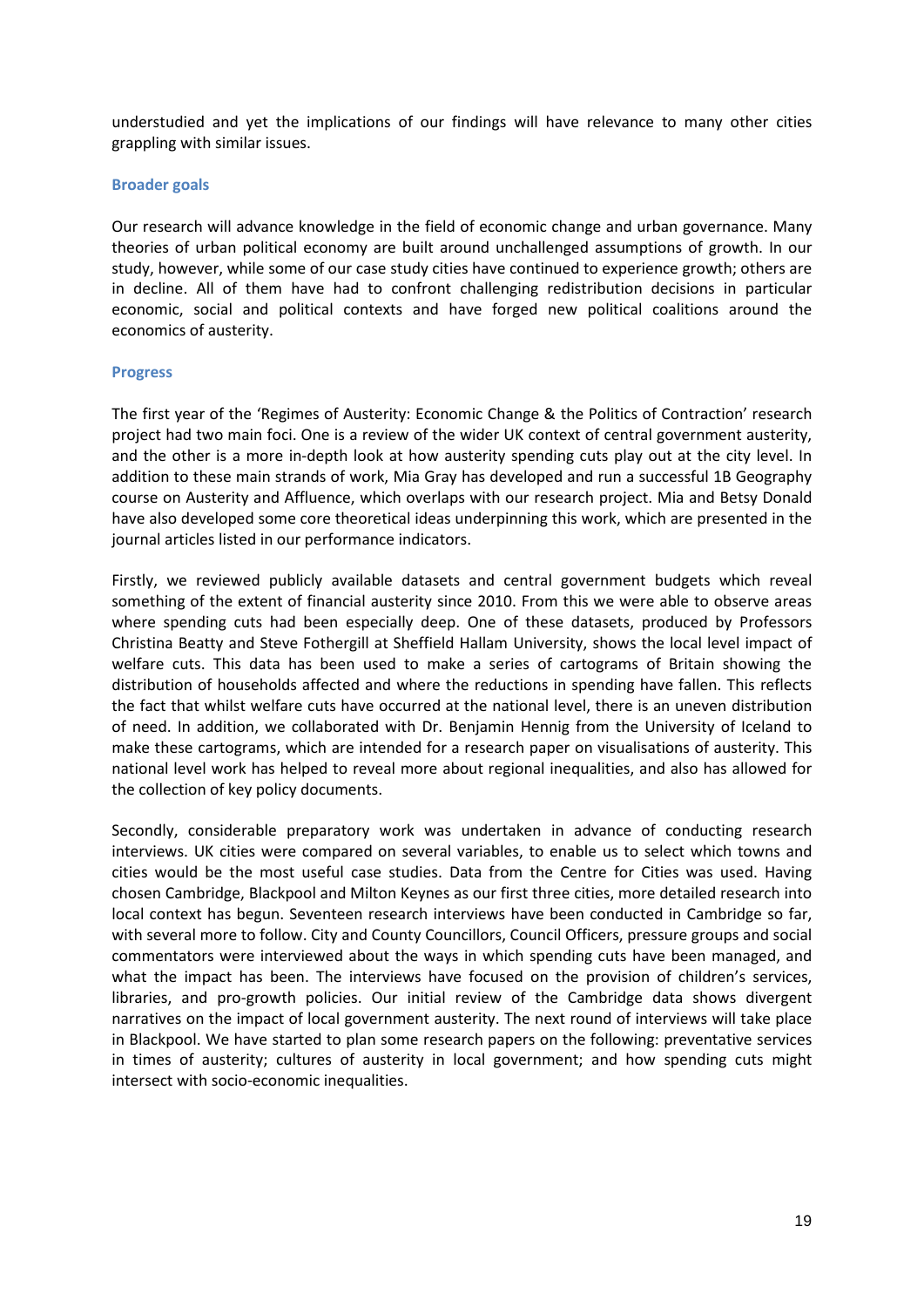| Outputs for Regimes of Austerity: Economic Change & the Politics of Contraction |                              |                                    |     |  |  |  |  |  |  |  |  |
|---------------------------------------------------------------------------------|------------------------------|------------------------------------|-----|--|--|--|--|--|--|--|--|
| refereed  <br>in<br><b>Articles</b><br>Journals                                 | Chapters in books<br>30<br>1 |                                    |     |  |  |  |  |  |  |  |  |
| <b>Working Papers</b>                                                           | 49 53                        | Conference<br>papers<br>given      | 86  |  |  |  |  |  |  |  |  |
| Consultancy & Advice<br>given (paid or unpaid)                                  | 145 146                      | Mphil & PhD Students<br>supervised | 175 |  |  |  |  |  |  |  |  |
| <b>Training</b><br>courses<br>attended                                          | 181 182                      |                                    |     |  |  |  |  |  |  |  |  |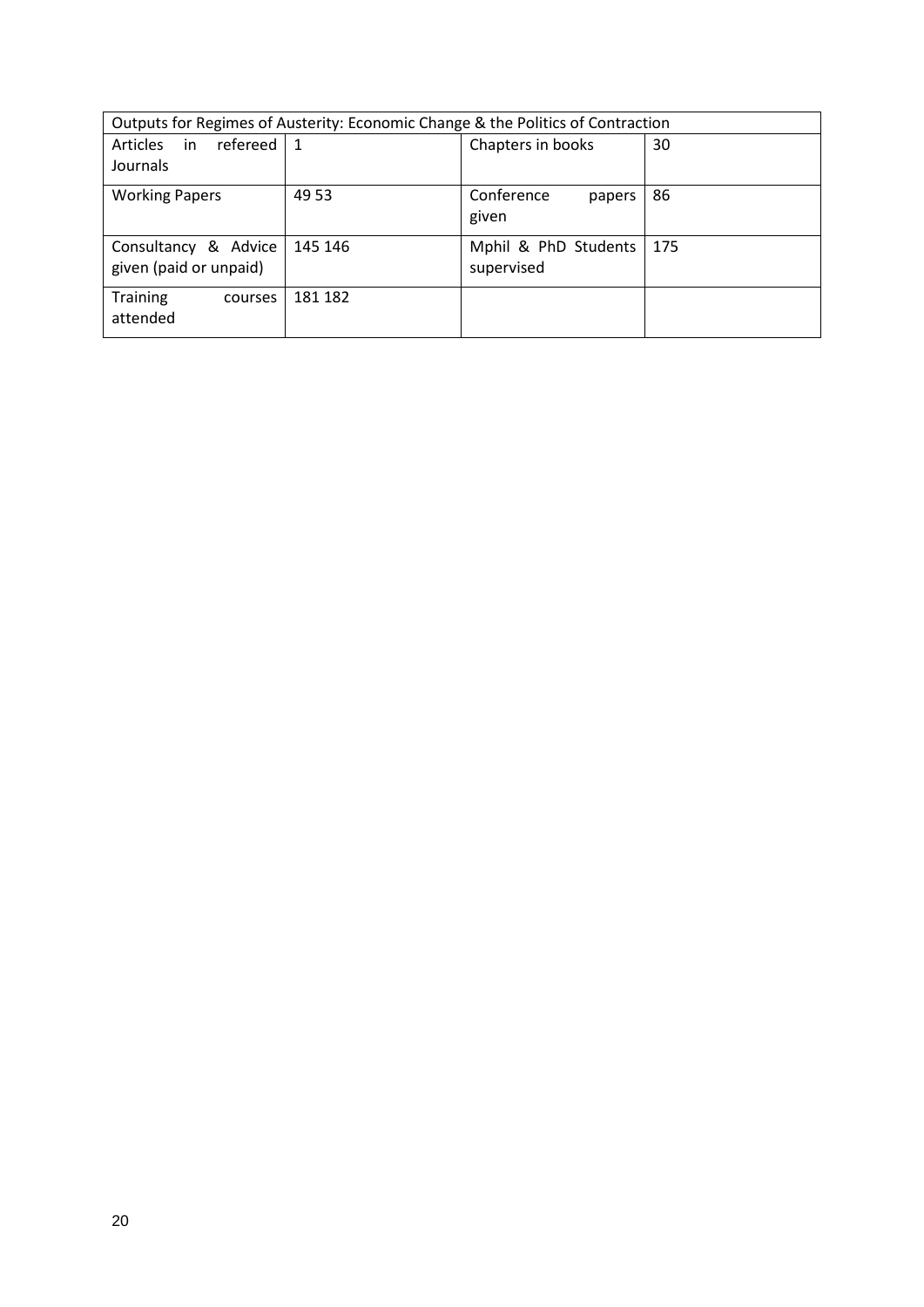## **Law, Development and Finance in Rising Powers**

## Project leader: Simon Deakin.

Co-investigators: Svetlana Adrianova (Leicester), John Armour (Oxford), Gregory James (Loughborough), Mathias Siems (Durham), Kristin van Zwieten (Oxford). Senior Research Fellow: John Hamilton. Research Associates: Ding Chen (Newcastle), Andrew Johnston (Sheffield), Gerhard Schnyder (King's College, London), Sveta Borodina (Cambridge), Ajit Singh (Cambridge). Research Fellow: Boya Wang. Project dates: 2013-15. Funding: ESRC (Rising Powers Programme).

# **Aims & objectives**

The aim of the project was to analyse to what extent the quality of legal and other formal institutions has affected financial development and economic growth in the BRIC countries, and whether reliance on informal institutions poses an obstacle to their future growth. The project involved collaboration between the CBR and a number of partner institutions, and was supported by the law firm Clifford Chance.

# **Background**

For over a decade, with the encouragement of the World Bank and western governments, developing countries have adopted programmes of legal and financial reform combining privatisation of state-owned banks and enterprises with the enactment of enhanced legal protections for shareholders and creditors. According to some accounts, China's recent experience demonstrates the value of a developing legal framework in overcoming limits to growth in an informal, trust-based economy, while Russia is actively seeking to put in place the necessary legal and regulatory structures for market-based financial development. In Brazil, the example of the Novo Mercado, a new stock market segment which has attracted a large number of high-tech IPOs, suggests that a strategy of allowing firms to opt into a shareholder-rights based regulatory regime can work in promoting flows of equity finance in an emerging market context. In India, too, there is some evidence that recent corporate governance reforms have led to greater transparency on the part of listed firms and to increased investor confidence, although critics of the reform process argue that it has not gone far enough. The picture emerging from these experiences is one in which formal and informal institutions do not necessarily operate in tension. Rather, they may complement each other in providing the foundations for sustainable economic growth and societal development.

## **Methods**

The project adopted an inter-disciplinary, multi-methods approach, combining quantitative analysis of the extent and nature of correlations between legal and financial development in the countries under review, with qualitative, fieldwork-based research aimed at building up a detailed, micro-institutional account of the perceptions and strategies of actors involved in legal and financial reforms. We used legal and financial datasets to carry out time-series and panel data analysis capable of specifying causal links between legal institutions and economic development in the rising powers and, by way of comparison, in a wider sample of developed and developing countries with over 30 annual observations per country. The fieldwork focused on the role played in each country by the banking sector and capital markets as alternative (or possibly complementary) sources of finance for firms; on how government reconciles or combines its continuing role as owner of financial and industrial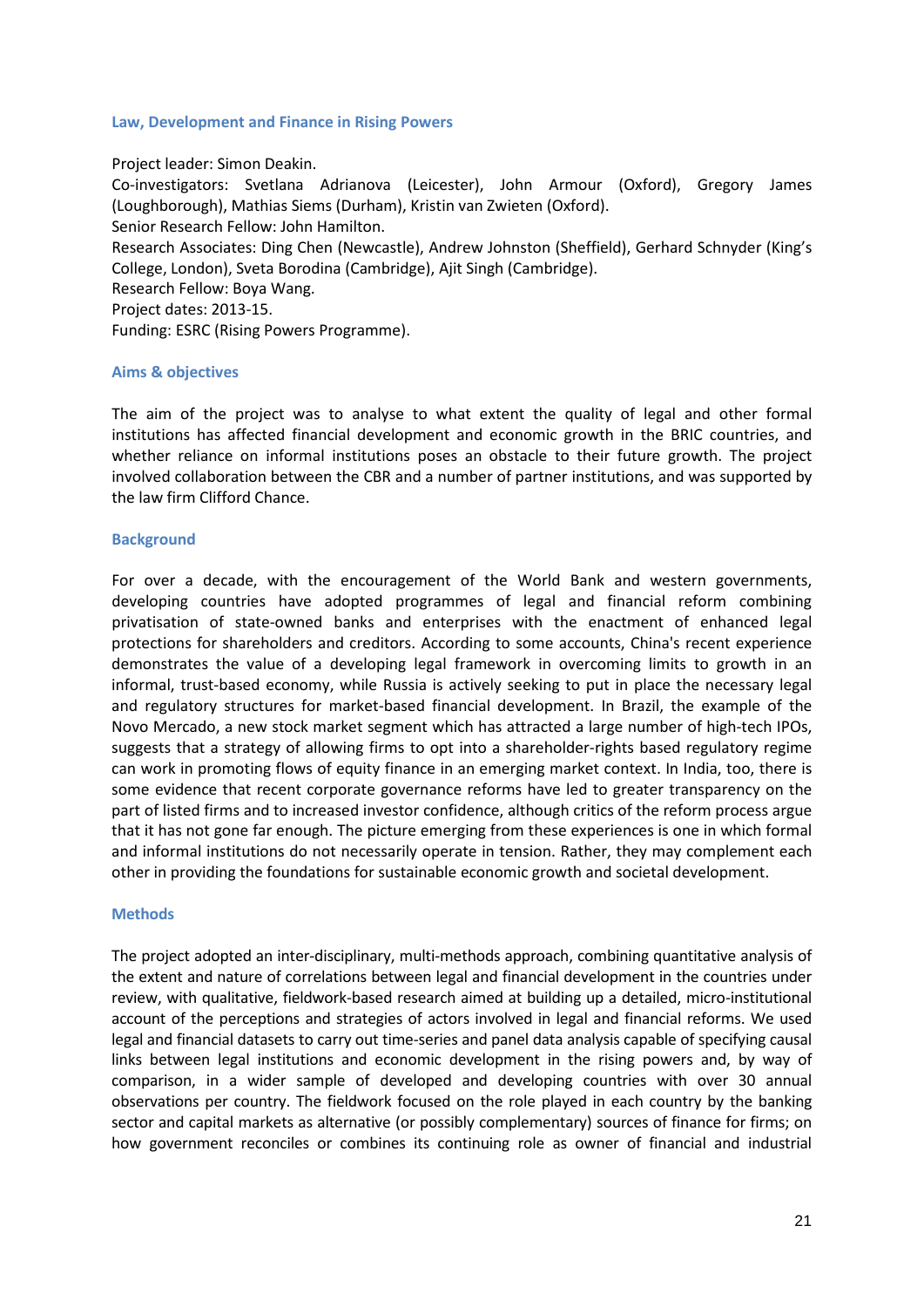enterprise with its emerging role as regulator of banks and securities markets; and on how firms meet their financing needs.

# **Results**

We constructed new indices of shareholder rights and creditor rights in 30 countries over the period 1990-2013. These new datasets enabled us to measure the global diffusion of laws for the protection of investors and creditors, and to estimate their effects on stock market and credit market development. While the impact of legal convergence was mediated by country-specific effects including local laws and institutions, we did observe some common trends. A key finding is that the strengthening of shareholder rights is associated with a rise in equity values although not, consistently, with increases in stock trading or in the number of listed companies. Thus a provisional conclusion is that enacting shareholder rights may not be enough on its own to create deeper and more liquid capital markets in developing economies.

We supplemented our econometric work with fieldwork in the four BRIC countries. Each country has a distinct experience but again there are some common trends.

In China our fieldwork led us to be sceptical of the claim that China's recent economic growth is mainly the result of guanxi or interpersonal trust coupled with strong direction from central government. Instead we find increasingly sophisticated use of contracts and growing demand for the rule of law. There is less reliance on guanxi in product markets, in particular in the more economically advanced regions and in developing sectors such as IT.

However, the move towards market-based transacting and transparent pricing is less evident in the case of Chinese financial markets. Chinese stock markets are not regarded as transparent and are dominated by state-owned enterprises. They do not yet provide a reliable source of equity finance for private-sector firms. Start-ups in sectors such as IT tend to rely on family members and angel investors for funding, rather than venture capital or IPOs. However, some of our interviewees expected Chinese stock markets to become more transparent over time.

In Russia we observed a somewhat different picture: there is pent-up demand for the rule of law but less confidence in the legal system, a stronger perception of judicial corruption, and more concern over a 'predatory' state, than in China. At the same time there has been a discernible change in the business environment in Russia since the turbulence of the 1990s. Medium-sized businesses can generally operate successfully as long as they stay 'below the radar' of state officials.

A theme emerging from the Russian research is that western laws and practices cannot be simply imposed in the transition to a market economy. Entrepreneurial freedom and a reduced role for the state do not automatically translate into economic development, but may create the conditions for opportunism and abuse of power. The absence of democratic institutions may undermine otherwise sophisticated market-orientated laws.

The experiences of Brazil and India, both democracies, make for a relevant contrast. In both cases we observe positive effects of legal and corporate governance reforms aimed at promoting transparency in stock markets and encouraging bank-based lending to private sector firms. At the same time, larger enterprises play an important role in the stock market and in the economy as a whole, and convergence on a western model of deep and liquid capital markets is a gradual process.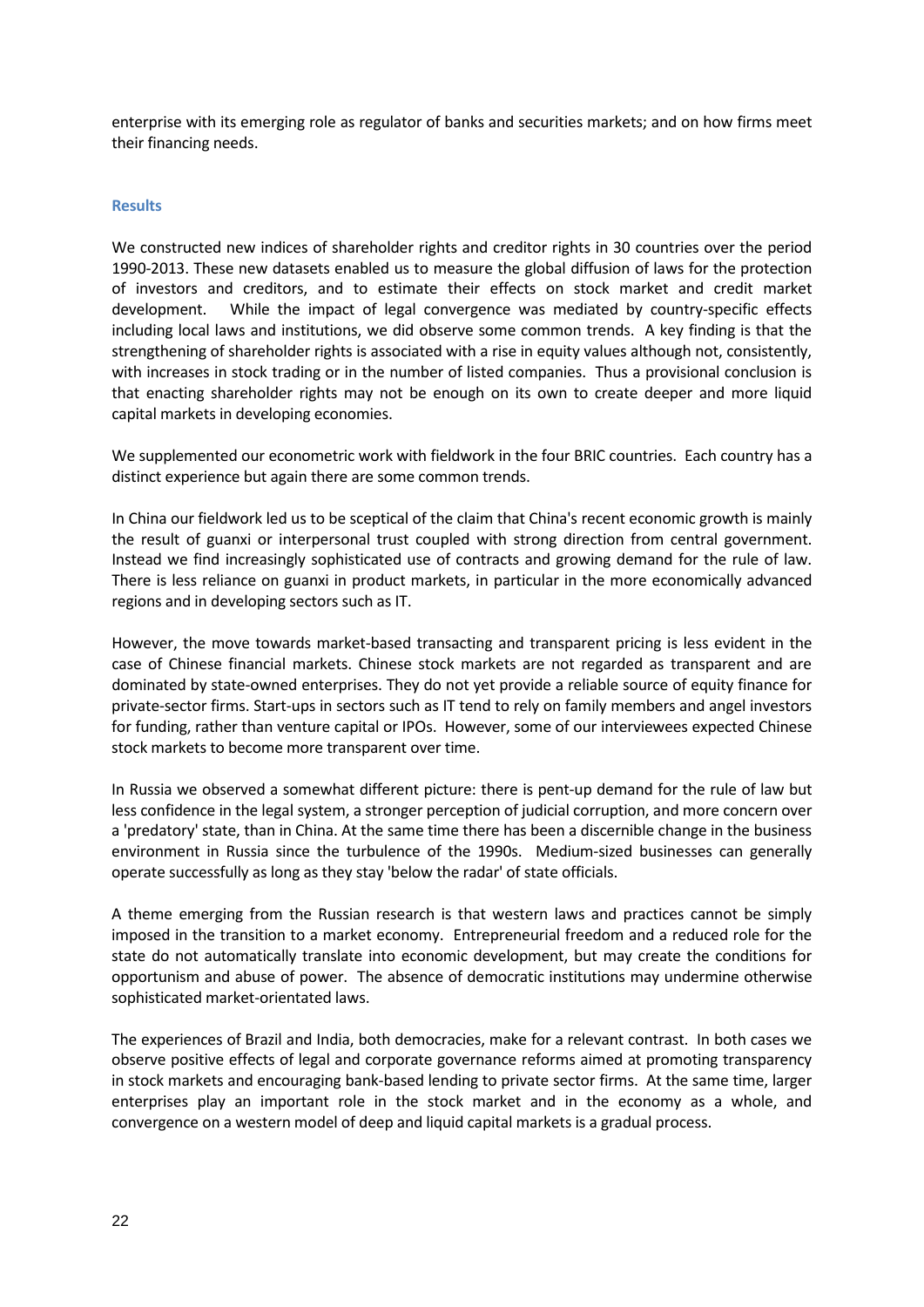|                                                                     | Outputs for Law Development and Finance in Rising Powers |                               |             |  |  |  |  |
|---------------------------------------------------------------------|----------------------------------------------------------|-------------------------------|-------------|--|--|--|--|
| refereed<br><b>Articles</b><br>in<br>Journals                       | 4579                                                     | 27 28 29                      |             |  |  |  |  |
| <b>Working Papers</b>                                               | 51                                                       | Datasets                      | 67 68 69 74 |  |  |  |  |
| Workshops<br>held/attended                                          | 75 76                                                    | Conference<br>papers<br>given | 818283      |  |  |  |  |
| User<br>contacts<br>Advice<br>Consultancy<br>given (paid or unpaid) | 144                                                      | Social media                  | 166         |  |  |  |  |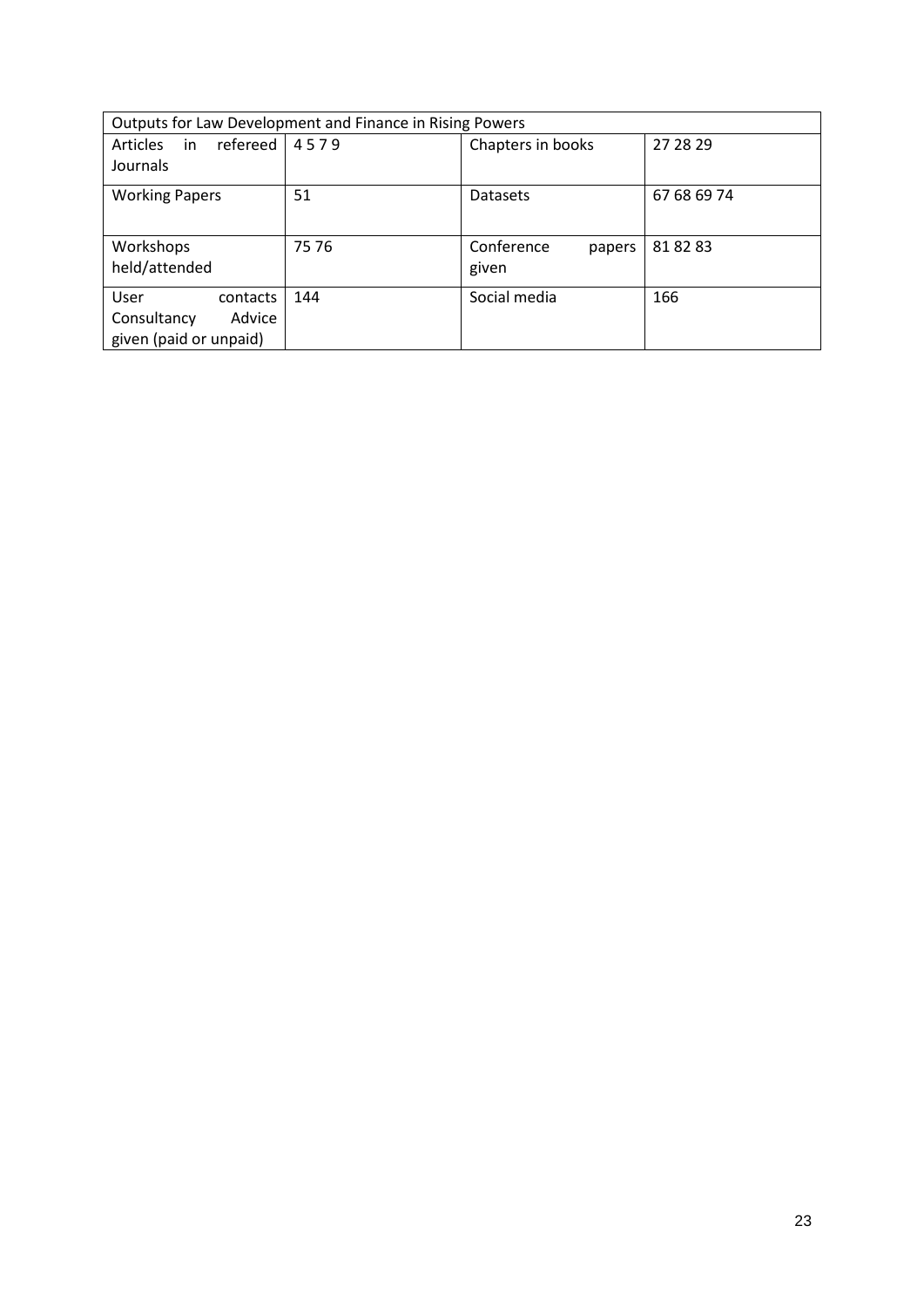# **Labour Law and Poverty Alleviation in Low- and Middle-Income Countries**

Project leader: Simon Deakin. Co-investigator: Shelley Marshall (Monash University). Research Fellow: Enying Zheng. Researchers: Louise Bishop, Zoe Adams. Research Associates: Ajit Singh (CBR), Prabirjit Sarkar (Jadavpur University), Ewan McGaughey (King's College, London). Project dates: 2013-16. Funding: ESRC (DFID-ESRC Joint Scheme on Poverty Alleviation).

# **Aims and objectives**

The aim of this project was to understand the role of labour law in alleviating poverty in developing countries, with the focus on four country cases, namely Cambodia, China, India and South Africa.

# **Background**

Labour regulation can operate to reduce poverty in two ways: by promoting greater equality of incomes and wealth, and by encouraging the more productive and efficient use of labour resources. A key issue is the effectiveness of labour law regulation in practice. Even if, in principle, labour law rules can serve social and economic goals, they may fail to do so if the capacity of regulatory institutions is limited, if rules lack legitimacy on the ground, or if the laws are ill-suited to economic or social conditions.

## **Methods**

The empirical strategy for addressing these issues was two-fold. The quantitative dimension of the work took the form of econometric analysis of datasets providing data on legal and institutional variables at national and regional level, alongside relevant economic and labour market indicators (GDP, employment, unemployment, productivity, and so on). The qualitative dimension of the work took the form of interviews with actors in the case study countries. These included interviews with legal knowledge and experience (judges, lawyers, politicians, regulators, civil servants, labour inspectors), private-sector firm-level actors (HR and other managers), and actors in civil society (trade unions, NGOs). These two aspects of the study were brought together to provide comparative data on countries with different levels of industrialisation, economic structures and cultural contexts.

The project was undertaken with the support of the International Labour Office (ILO), which is providing advice on access in the case study countries, data support, and policy analysis.

## **Results**

We constructed a new dataset coding for changes in labour law in 117 countries over the period 1970 to 2013 (the CBR Labour Regulation Index or 'CBR-LRI'). The wide reach of the dataset and its decadeslong time series make it unique in the field. Its nearest equivalent, the OECD's Employment Protection Index, codes for a times series only from the mid-1990s, and does not cover working time or most aspects of collective labour law. The CBR-LRI provides data on for five areas of labour regulation (different forms of employment, working time, dismissal, employee representation, and collective action) using a series of original coding algorithms. All codings are precisely sourced to specific laws or regulations.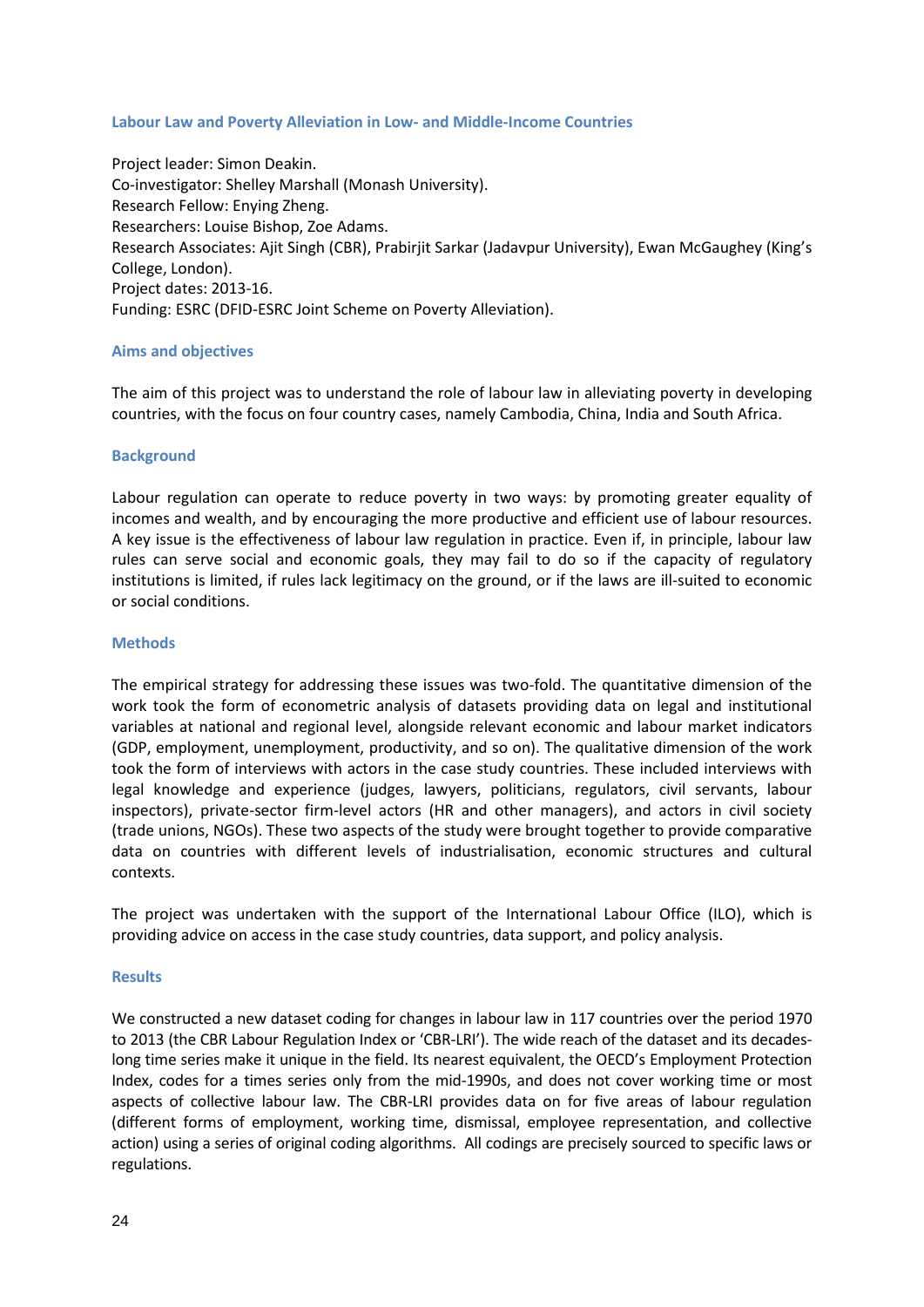We then carried out time-series and panel data econometrics in conjunction with the new dataset to estimate the effects of changes in labour laws on economic outcome variables. Exploratory analysis using the pooled mean group regression model suggests that strengthening worker protection generally increases the labour share of national income (after controlling for GDP growth and for differences in institutional quality as proxied by 'rule of law' indices). Improvements in employee representation and dismissal protection generally have positive effects on productivity and employment. The picture is more mixed for strike law. Overall the research suggests that workerprotective labour laws can contribute to poverty alleviation both directly, through their impact on distribution, and indirectly, through their effects on growth, but that these effects depend on context and may not be present consistently across all countries.

Qualitative fieldwork was undertaken on the operation of labour laws in MICs and LICs. The Chinese case suggests that legislatively-mandated labour standards can be successfully implemented if there is effective state capacity, but also illustrates the limits of legal strategies in the context of global value chains. The Cambodian, Chinese and South African fieldwork highlighted the importance of labour arbitration systems for providing unions and workers with low-cost access to justice. The Cambodian case illustrated ways in which legislated standards interacted with monitoring by NGOs. The Indian case illustrated the problems that can arise from political deadlock over labour law reform.

A number of methodological advances were made. The project demonstrated the potential of quantitative approaches to the study of legal institutions ('leximetrics') to generate new knowledge and opportunities for statistical testing of law-economy interactions. It also demonstrated the value of multiple-methods approaches, combining quantitative and qualitative analysis.

# **Impacts**

In 2015 project findings were used by the International Labour Organization in the preparation of data and reports on global trends in labour regulation and its economic and social effects. This joint work was reported in the ILO's 2015 World Employment and Social Outlook. In addition, in 2015, the PI was able to contribute to a discussion on labour law reform organised by leading officials of the European Commission. In 2016 team members contributed to a discussion of benchmarking of employment protection laws organised by the European Commission and to a workshop at the OECD to discuss proposed reforms to its Jobs Strategy. In 2015-16 the data were made available to the Asian Development Bank for econometric analysis. All the above relationships are ongoing.

During 2015 Simon Deakin used part of the findings in the course of consulting work on labour law reform for the Vietnamese government. This work, connected to reforms of labour dispute resolution procedures, was presented by Deakin at workshops in Hanoi and Ho Chi Minh City, in March 2015.

| Outputs for Labour Law and Poverty Alleviation in Low and Middle income countries |       |                                                  |          |  |  |  |  |  |  |  |  |
|-----------------------------------------------------------------------------------|-------|--------------------------------------------------|----------|--|--|--|--|--|--|--|--|
| Chapters in books                                                                 | 25 27 | <b>Working Papers</b>                            | 51 58 59 |  |  |  |  |  |  |  |  |
|                                                                                   |       |                                                  |          |  |  |  |  |  |  |  |  |
| created, $66$<br>Datasets<br>software written                                     |       | Conference<br>papers<br>given                    | 8084     |  |  |  |  |  |  |  |  |
| Consultancy & Advice   140 141 142 143<br>given (paid or unpaid)                  |       | Mphil & PhD Students   171 172 173<br>supervised |          |  |  |  |  |  |  |  |  |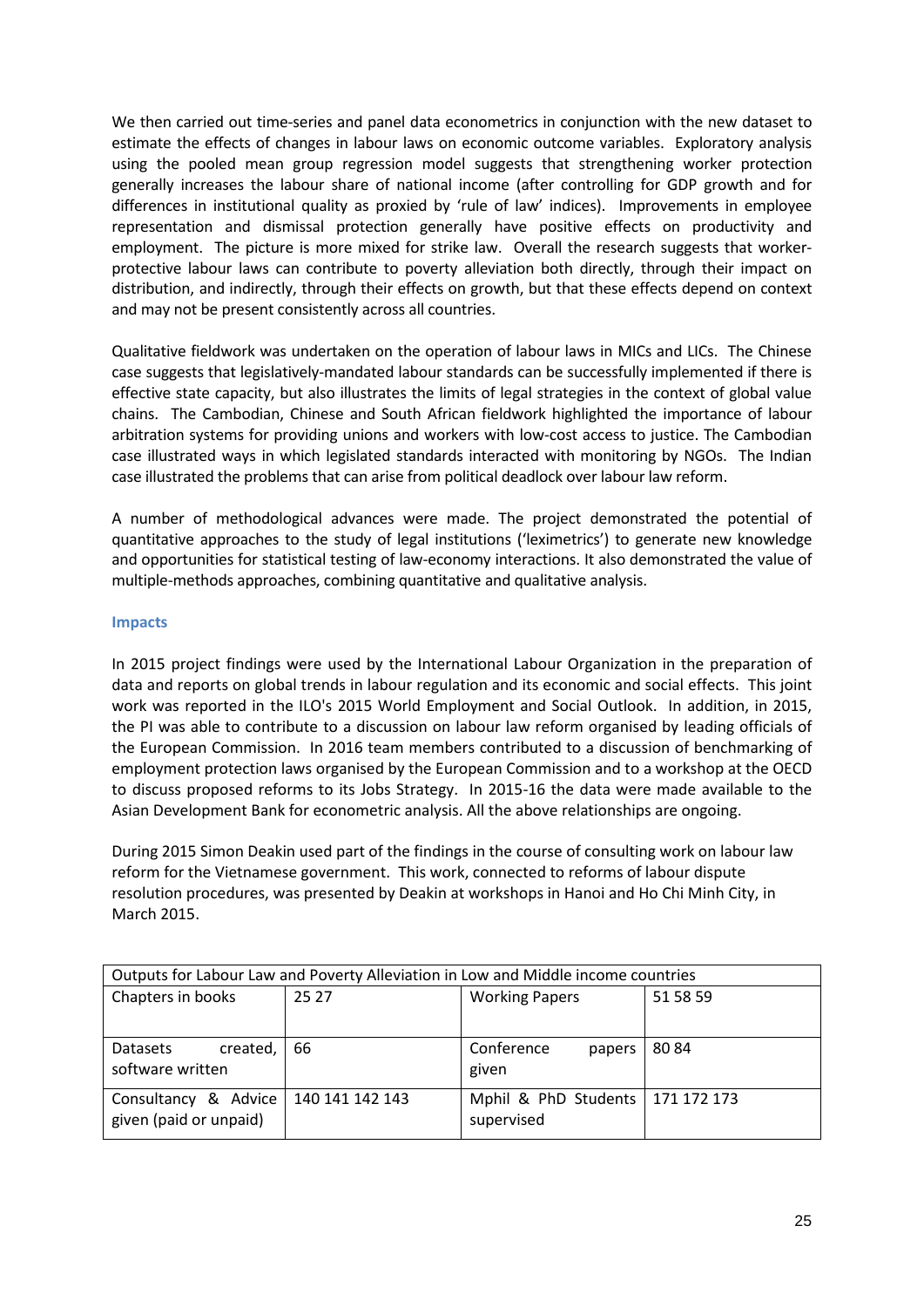# **Maximising Innovation in the Supply Chain Beyond Procurement and Contract Execution**

Project leaders: [Simon Deakin](http://www.cbr.cam.ac.uk/people/the-team/simon-deakin/) and Boya Wang (CBR), Tim Embley (Costain Ltd), Adam Golden (Costain Ltd) and Shy Jackson (Pinsent Masons LLP). Project dates: 2015-2016. Funding: Innovate UK.

# **Aims and objectives**

This project involved collaboration between the CBR, Costain Ltd and Pinsent Masons LLP to study the constraints on innovation in major civil engineering and construction projects. The project aimed to:

- Develop a conceptual model surrounding how to rectify the problems which currently exist within the supply chain within construction, with specific reference to contractual and related commercial practices and processes.
- Understand and illustrate how the contracting process in construction has evolved over time and how the contracts themselves have had to change to embrace these changes.
- Develop a case study showing how a client encouraged a behaviour of innovation across a programme.
- Identify key areas of focus in the procurement process, from customers to the supply chain, analyse how the commercial process currently does or does not encourage innovation; and look at what can be done to address this. Again, case studies with a range of customers will assist with this.
- Produce commercial and legal guidelines which include clauses which can be adopted and recommendations on how to get more from the supply chain. This guidance / toolkit will allow for innovation to be ingrained throughout the whole supply chain relationship.
- Write a 'white paper' to take the learning and discussion points from the organisations involved and stimulate debate within the industry, including among large government customers.

## **Background**

There is a high degree of uncertainty inside the supply chain in construction and infrastructure projects. There is particular concern over the capacity of current contractual frameworks and supply chain practices to deliver innovation. Innovation by its very nature carries a degree of risk and where collaborative innovations are undertaken and the desired result is not as expected, these relationships can become litigious. Once a contract has been agreed, the scope to accommodate innovation within the contract is governed by the contract itself and the nature of the contractual relationship. Most construction contracts are not set up to accommodate this. Under the current model, the potential for innovation diminishes as a project develops. The project studied ways of addressing this reduction in the ability to innovate, ensuring that the opportunity to do so is maintained throughout the whole life of a contract.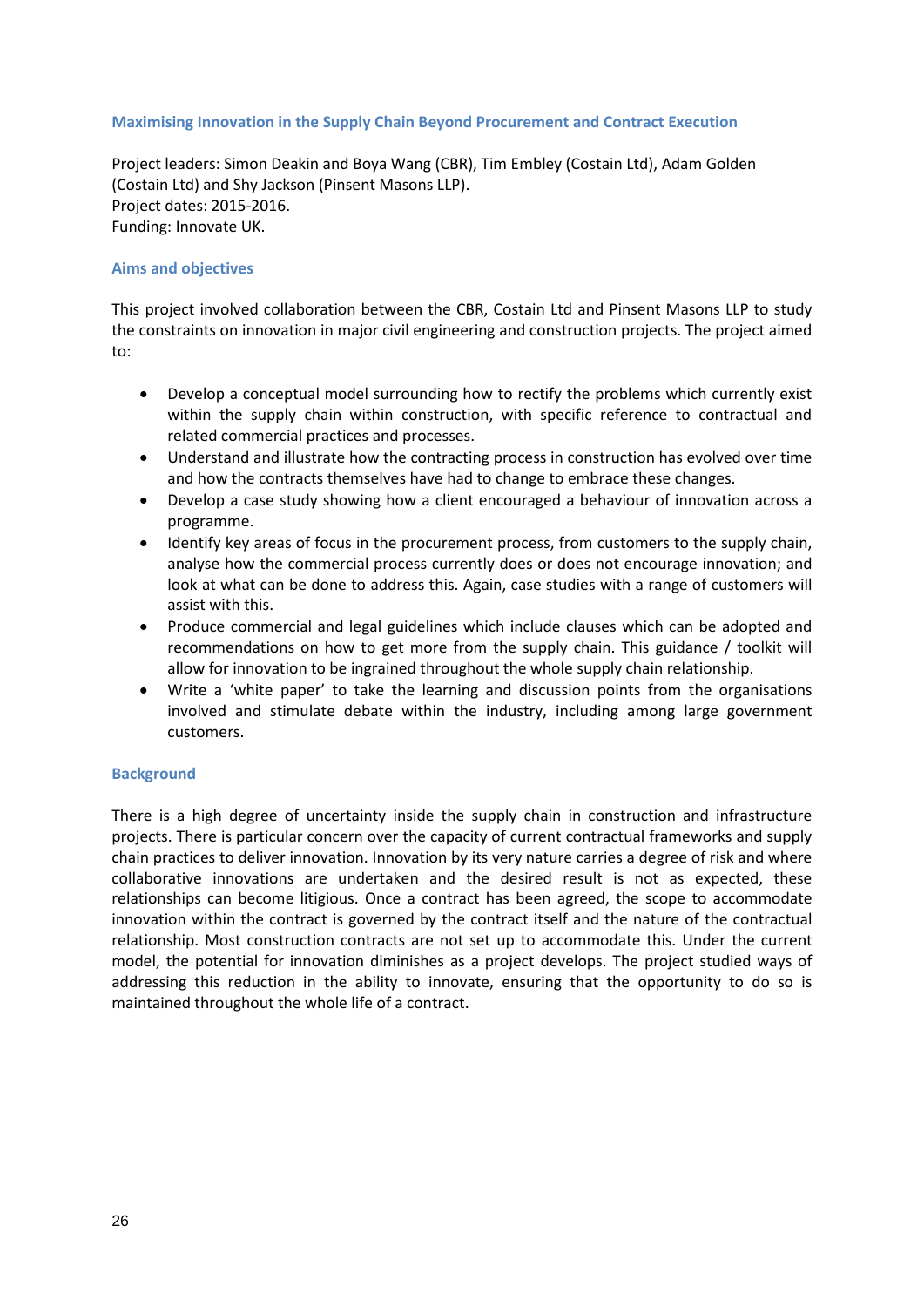# **Results and dissemination**

An initial literature review produced the following conclusions:

- The logic of collective action suggests that that the risks of free riding increase as projects involve more parties and additional layers of contracting.
- Contracts are only a partial solution to the collective action problem.
- Relational contracting may be preferable to more traditional 'classical' contracting but the 'braiding' of formal and informal elements of contract seems more likely to work than a completely informal contracting framework.
- Standard forms such as the New Engineering Contract NEC do not correspond exactly to the concept or ideal type of a 'relational' contract.
- Bespoke governance structures such as the Heathrow Terminal 5 Agreement and Thames Water's 82O initiative, and flexible procurement practices such as early contractor involvement, may have a role to play in promoting knowledge sharing in innovative projects.

On this basis, a conceptual model was developed in which key variables driving project outcomes were identified as the degree of complexity of a project; the contractual devices used to address complexity; and nature of the resulting behaviours.

The empirical analysis consisted of three parts:

- A survey of industry practitioners conducted between March and June 2016.
- In-depth interviews with a number of practitioners selected through industry contacts.
- Four focus groups with 20 or more participants in each case, held periodically during the year-long life of the project.

The survey showed that practitioners value formal contracts as devices for shaping their relationships during the performance of projects. They understand contracts to be legally binding agreements which should be strictly enforced and do not, on the whole, view them as loose, nonbinding arrangements. In particular they see a role for formal contracts in dispute resolution should problems arise in the course of a project.

In addition, the survey indicated that civil engineering and construction contracts have been changing: they are seen as more collaborative than they were. However, this does not mean that they have necessarily become more clearly drafted, more flexible, or more important to the performance of projects: responses on these points were mixed or equivocal. It does not appear that the shift which has taken place has made contracts easier to read or understand. Nor has it resulted in fewer contractual disputes than in the past.

The survey evidence indicated a strong association in the construction industry between trust, on the one hand, and flexibility in performance, as indicated by the practices of honouring informal understandings and engaging in dialogue, on the other. Respondents associated strict performance of contracts with trust, although to a lesser degree. This suggests that in certain contexts, contract and trust can be complements.

In the survey data there was a stronger association between flexibility, dialogue and the sharing of information, risks and costs, on the one hand, and innovation, on the other, than there was between these features of contractual practice and trust in general. This suggests that innovative projects more than others require a contractual framework capable of engendering close cooperation, based on dialogue and risk-sharing, between the parties.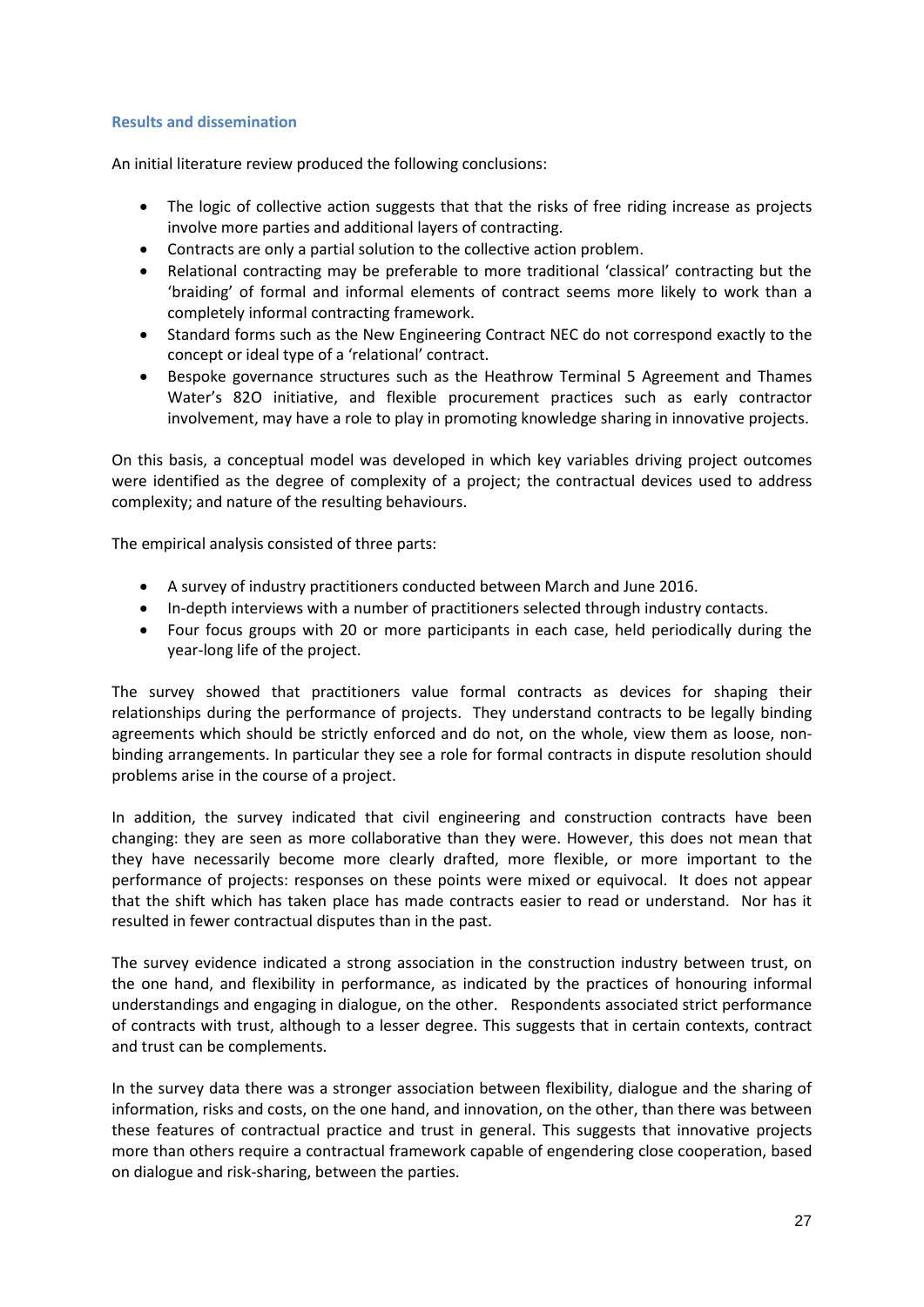The interview-based evidence suggested that barriers to innovation in the construction industry exist, including a continuing emphasis on adversarialism in contractual relations. This is exacerbated by price-driven procurement processes. There is scepticism towards innovation on the part of clients who see it as expensive and risky. Main contractors, conversely, regard many clients as unwilling to share risks and willing to use formal contract terms to displace costs on to contractors. Pain-gain sharing arrangements are helpful for fostering innovation but they may not work if gainsharing is not cascaded down the supply chain as opposed to being confined to first-tier contractors.

A case study of the Crossrail project, based on a combination of interviews and documentary research, suggested that clients need to be proactive in developing business and commercial models that encourage supply chain participation. Contracts which share the benefits of innovation among the parties are one aspect of this. Bespoke governance structures can play an important role in creating the equivalent of 'common pool resources' for sharing knowledge and information. Crossrail's innovation programme illustrates the benefits of taking steps to ensure that innovation does not conclude when projects come to an end.

The results of the work were presented at the final conference of the project which was held in London in September 2016, and published in a 'white paper' designed for wide dissemination in the construction sector. The white paper made a number of suggestions for the improvement of industry practices including proposals to promote university-industry collaboration, improve contract clauses affecting innovation, and achieve better measurement of the social benefits deriving from projects.

| Outputs for Maximising Innovation in the Supply Chain beyond Procurement & Contract Execution |    |                |  |  |  |  |  |  |  |  |  |
|-----------------------------------------------------------------------------------------------|----|----------------|--|--|--|--|--|--|--|--|--|
| <b>Books</b>                                                                                  | 43 | Workshops held |  |  |  |  |  |  |  |  |  |
|                                                                                               |    |                |  |  |  |  |  |  |  |  |  |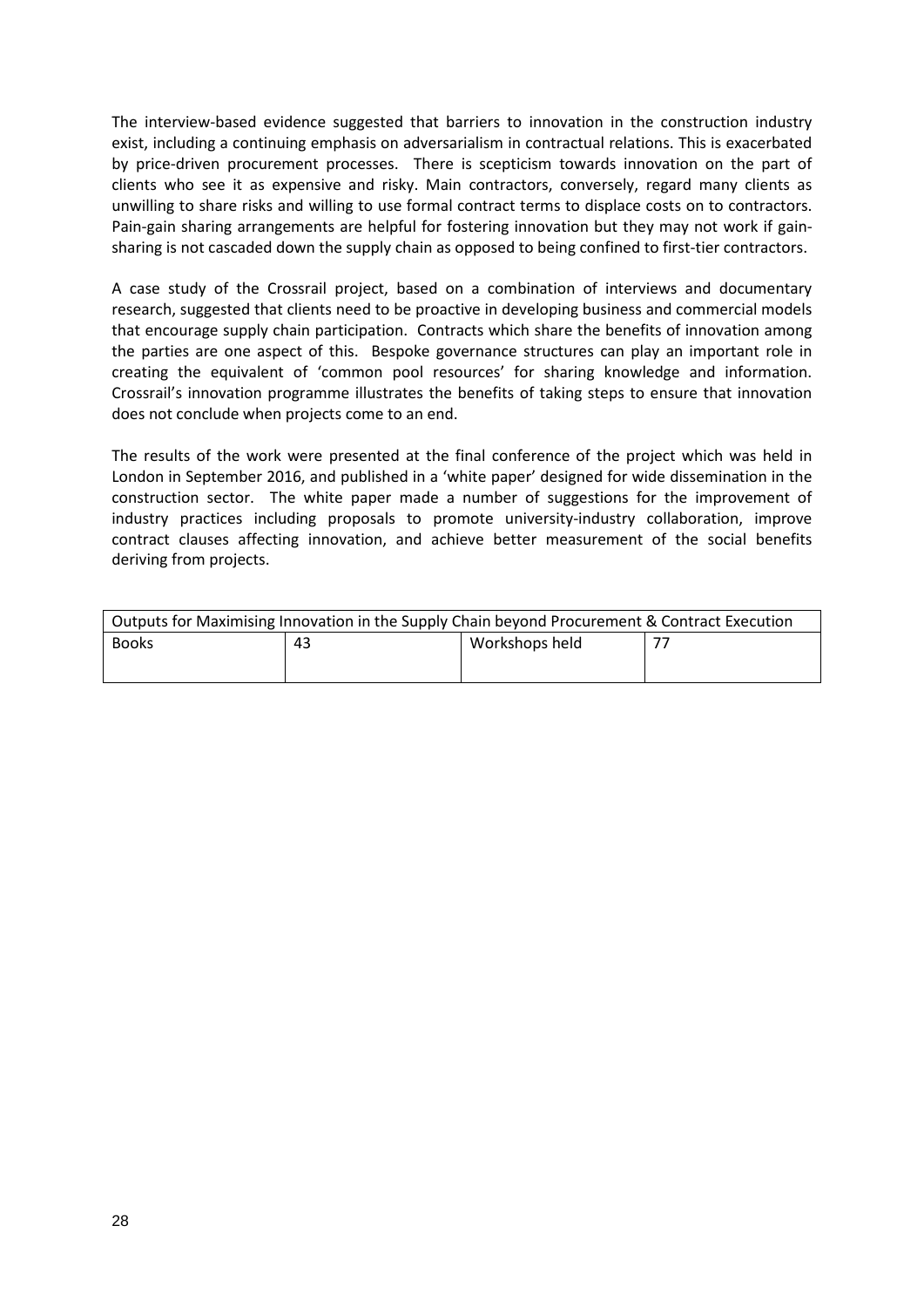**The Legal Framework for Data Sharing: Balancing Crime-fighting with Privacy and Data Protection Concerns**

Project leader: Simon Deakin. Research associate: Julia Powles. Funding: EPSRC Project dates: 2015-17.

# **Aims and objectives**

This project forms part of an interdisciplinary initiative based in the Computer Laboratory, the Cambridge Cybercrime Centre [\(https://www.cambridgecybercrime.uk/\)](https://www.cambridgecybercrime.uk/). The aim is to study the legal framework governing data sharing and its relationship to patterns of crime in cyberspace.

## **Background**

Internet and telecommunications companies are receiving many thousands of data access requests every year from law enforcement agencies. Compliance may be in the interests of the companies themselves and of wider societal interests in cases where it can materially assist the detection and prosecution of crime. The legal framework governing such access requests is not clear, however. Companies may find themselves subject to legal action by their users and may also risk breaching laws such as the US Electronic Communications Privacy Act (ECPA), which regulates access to stored electronic communications. Human rights laws and data protection laws in Europe also place limits on how far internet companies can share personal data with government agencies.

There are three problems facing both companies and government agencies in this area:

Laws may be rendered uncertain or out of date because of advances in technology. The ECPA, for example, was drafted before email usage became common.

Laws may clash. For example, legal duties to assist government agencies may conflict with privacy or data protection laws. The latter may make exceptions for data relating to national security or criminal acts but the scope of such derogations may be unclear.

It may not be clear which jurisdiction applies to a particular data request. US and European standards, as well as those other countries, differ significantly on points of both process and substance.

## **Research methods**

We are studying these issues through a multi-level approach.

The first level consists of a review of relevant laws and of the secondary literature on these issues.

The second level consists of the interviews with legal advisers, NGOs and government agencies in order to get an understanding of how the law is working in practice in different regimes including the US and UK and a number of mainland European systems, including Germany.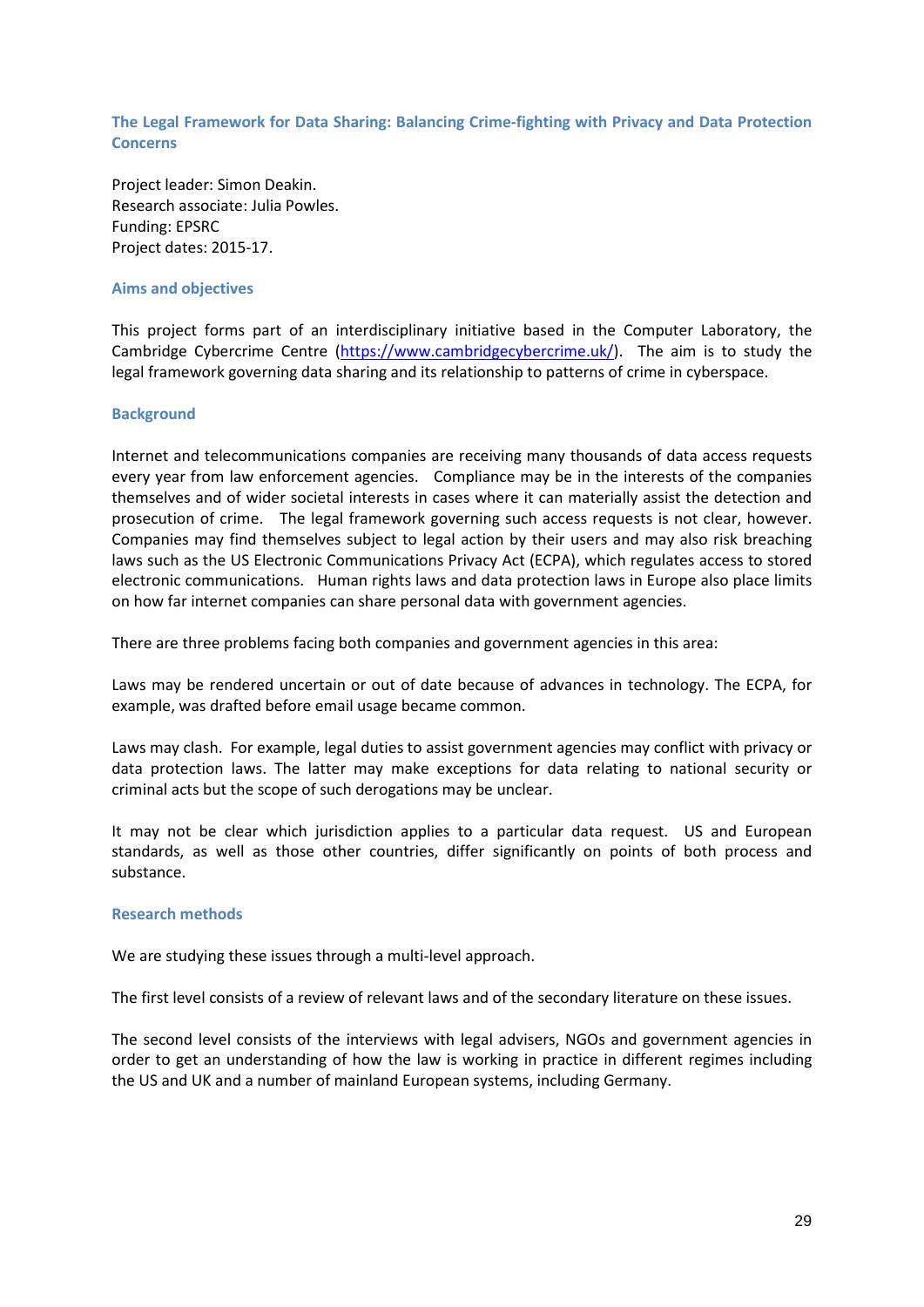# **Results**

At this stage of the project the work has mostly been at the level of developing a conceptual framework for analysing data sharing and exploring related issues of legal policy. The empirical part of the project will be carried out in the course of 2016-17.

| Outputs for The legal framework for data sharing: balancing crime-fighting with privacy and data |                          |                      |                     |  |  |  |  |  |  |  |  |  |  |
|--------------------------------------------------------------------------------------------------|--------------------------|----------------------|---------------------|--|--|--|--|--|--|--|--|--|--|
| protection concerns                                                                              |                          |                      |                     |  |  |  |  |  |  |  |  |  |  |
| in<br>Articles                                                                                   | Refereed 217 20 21 22 24 | Conference<br>papers | 85 107 108 109 110  |  |  |  |  |  |  |  |  |  |  |
| Journals                                                                                         |                          | given                | 111 112 113 114 115 |  |  |  |  |  |  |  |  |  |  |
|                                                                                                  |                          |                      | 116 117 118 119 120 |  |  |  |  |  |  |  |  |  |  |
|                                                                                                  |                          |                      | 121 122 123 124 125 |  |  |  |  |  |  |  |  |  |  |
| Mphil & PhD Students   173                                                                       |                          |                      |                     |  |  |  |  |  |  |  |  |  |  |
| supervised                                                                                       |                          |                      |                     |  |  |  |  |  |  |  |  |  |  |
|                                                                                                  |                          |                      |                     |  |  |  |  |  |  |  |  |  |  |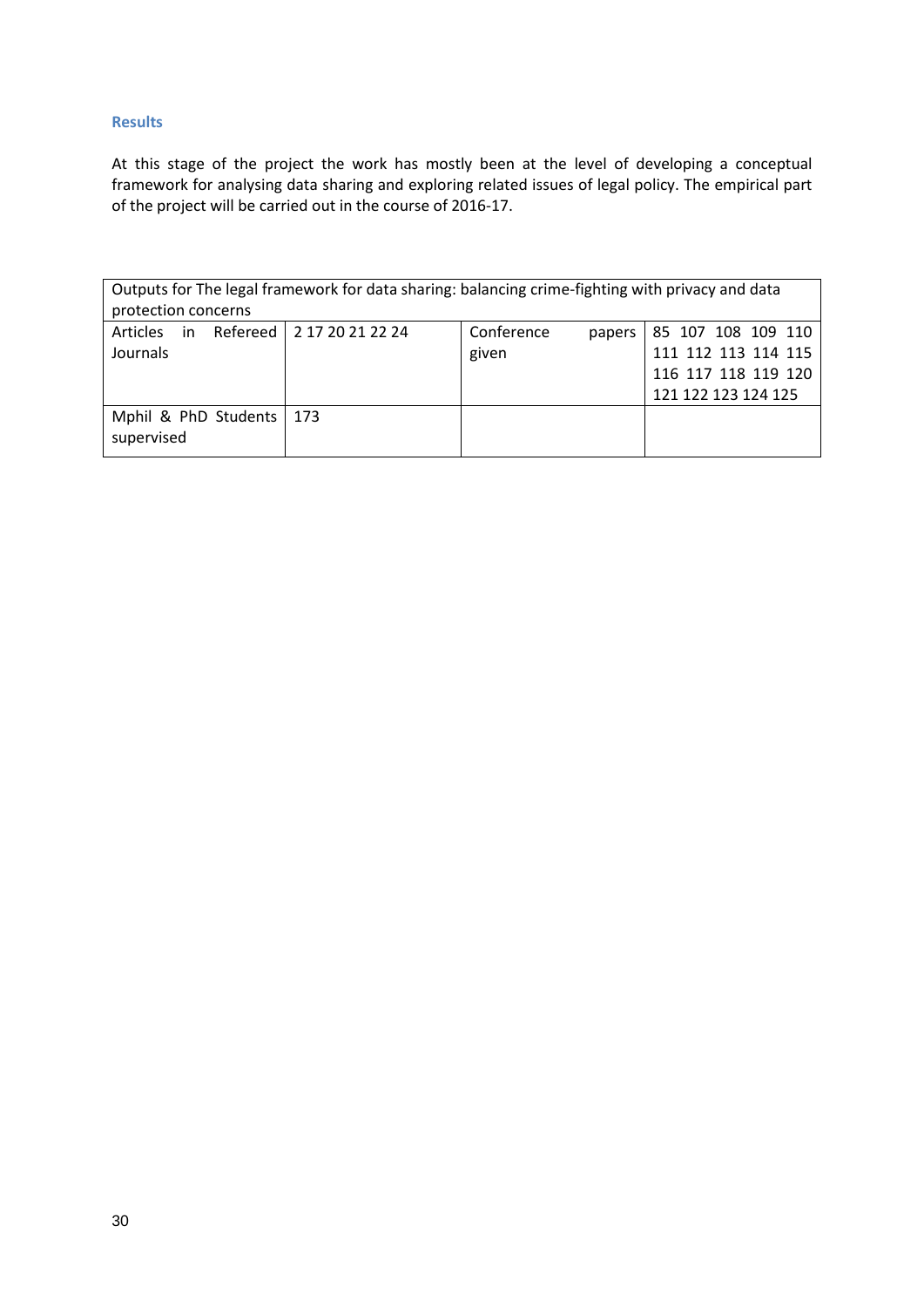# **3.Outputs**

# **Articles in refereed journals**

- <span id="page-30-1"></span>1. Barford, A. (2017) 'Discourses supporting socio-economic inequality in Kenya, Mexico and the UK' *Portuguese Journal of Social Science*, forthcoming.
- <span id="page-30-6"></span>2. Bateman, W. and Powles, J., (2017) 'The problem of regressive bias in machine learning and normative systems' (in progress for publication in Proc. 30th Conference on Neural Information Processing Systems)
- 3. Coutts, K., Ingham, G. and Konzelmann, S. (2016) 'Cranks and brave heretics: rethinking money and banking after the Great Financial Crisis' *Cambridge Journal of Economics* (forthcoming)
- <span id="page-30-2"></span>4. Deakin, S., Mollica, V. and Sarkar, P. (2016) 'Varieties of creditor protection: insolvency law reform and credit expansion in developed market economies' *Socio-Economic Review*, doi:10.1093/ser/mww005
- <span id="page-30-3"></span>5. Deakin, S., Gindis, D., Hodgson, G., Huang, K. and Pistor, K. (2016) 'Legal institutionalism: capitalism and the constitutive role of law' *Journal of Comparative Economics,* [http://dx.doi.org/10.1016/j.jce.2016.04.005.](http://dx.doi.org/10.1016/j.jce.2016.04.005)
- 6. Donald, B., Gray, M., and Konzelmann, S. (2016) 'An introduction to Assessing Austerity' virtual special issue, *Cambridge Journal of Economics, Cambridge Journal of Regions, Economy and Society and Contributions to Political Economy*: [http://oxfordjournals.org/our\\_journals/conpec/assessing-austerity.html.](http://oxfordjournals.org/our_journals/conpec/assessing-austerity.html)
- <span id="page-30-4"></span>7. Hamilton, J. and Deakin, S. (2015) 'Russia's legal transitions: Marxist theory, neoclassical economics, and the rule of law' *Hague Journal of the Rule of Law*, 7: 283-307.
- 8. Johnston, A. (2015) 'Regulating hedge funds for systemic stability: the EU's approach' *European Law Review*, 21:758-786
- <span id="page-30-5"></span>9. Katelouzou, D., and Siems, M. (2015) 'Disappearing paradigms in shareholder protection: leximetric evidence for 30 Countries, 1990-2013' *Journal of Corporate Law Studies*, 15: 127- 160.
- <span id="page-30-0"></span>10. Kentikelenis, A., Stubbs, T., and King, L. (2016) 'IMF conditionality and development policy space, 1985–2014' *Review of International Political Economy*, 23:543–82.
- 11. Konzelmann, S., and Wilkinson, F. (2016) 'Co-operation and industrial organization' virtual special issue, *Cambridge Journal of Economics, Cambridge Journal of Regions, Economy and Society and Contributions to Political Economy*: [http://oxfordjournals.org/our\\_journals/cameco/virtual\\_issue\\_industrial\\_districts.html](http://oxfordjournals.org/our_journals/cameco/virtual_issue_industrial_districts.html)
- 12. Koukiadaki, A. Tavora, I. and Martinez-Lucio, M. (2016) 'Continuity and change in collective bargaining in Europe during the crisis' *European Journal of Industrial Relations*, 22: 189-203.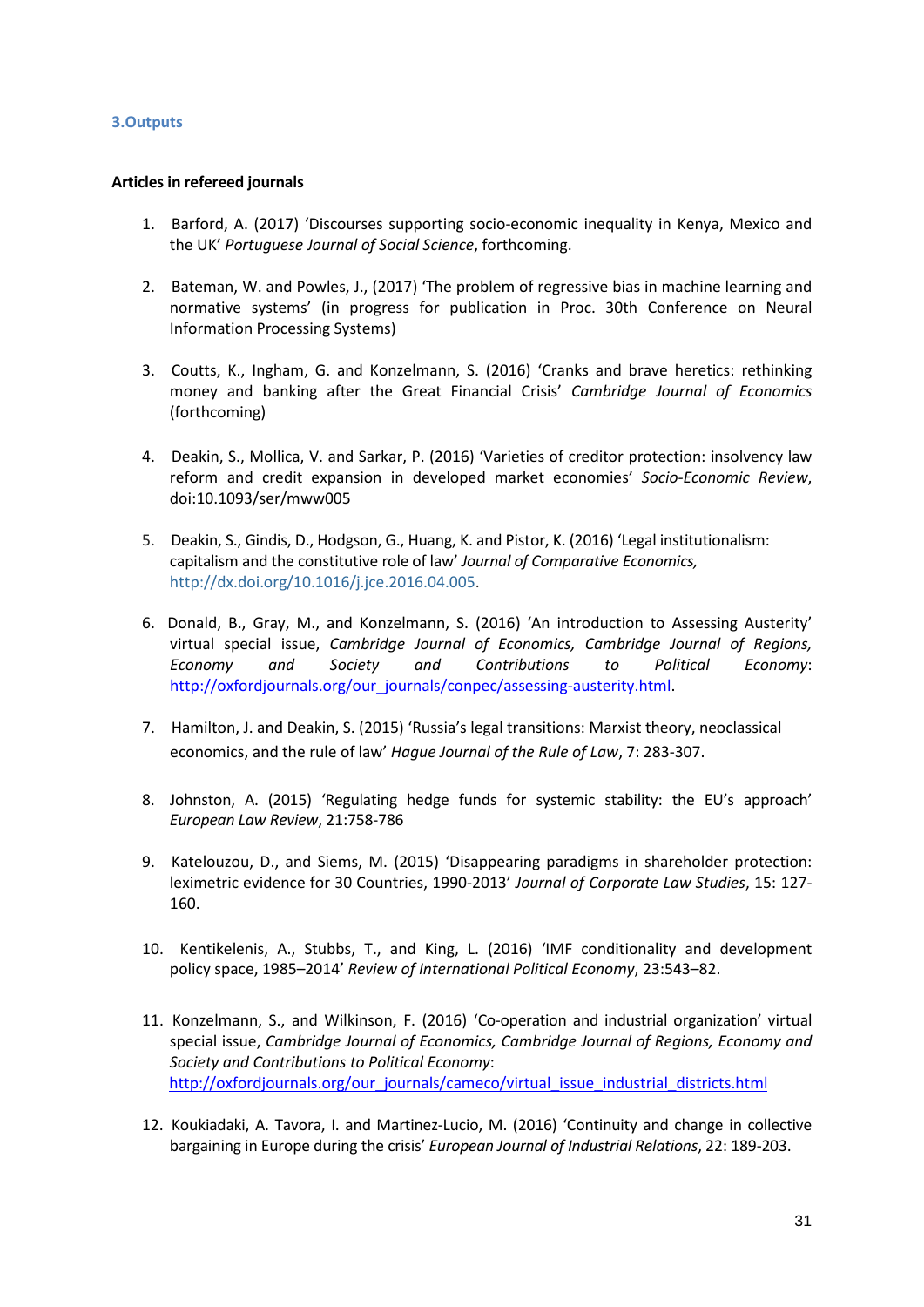- 13. Koukiadaki, A., and Kokkinou, C. (2016) 'Deconstructing the Greek system of industrial relations' *European Journal of Industrial Relations*, 22: 205-219.
- 14. Koukiadaki, A. (2015) 'La crise économique et les droits collectifs des travailleurs en Europe' *Revue française des Affaires Sociales,* 3: 53-73.
- 15. Koukiadaki, A. (2015) 'Strategie di Contenzioso contro le Misure di Austerità sulla base del Diritto dell'Unione europea: I Casi di Grecia e Portogallo' *Rivista Guiridica del Lavoro* 2: 411- 444.
- 16. Lahr, H., and Mina, A. (2016) 'Venture capital investments and the technological performance of portfolio firms' *Research Policy*, 45: 303-318.
- <span id="page-31-0"></span>17. Nithyanand, R. Khattak, S., Javed, M. Vallina-Rodriguez, N., Falahrastegar, M. Powles, J., De Cristofaro,E., Haddadi, H. and Murdoch,S. (2016) 'Adblocking and counter blocking: a slice of the arms race' Proc. 6th USENIX Workshop on Free and Open Communications on the Internet.
- 18. Njoya, W. (2015) 'The problem of income inequality: Lord Wedderburn on fat cats, corporate governance and workers' *Industrial Law Journal*, 44: 394-.
- 19. Njoya, W. 'Corporate Governance and the Employment Relationship: The Fissured Workplace in Canada and the UK' (2015) *Comparative Labor Law and Policy Journal* 121
- <span id="page-31-1"></span>20. Powles, J. and Hodson, H. (2016) 'Google DeepMind and healthcare in an age of algorithms', *Journal of Health and Technology*, forthcoming.
- <span id="page-31-2"></span>21. Powles, J. (2015) 'The case that won't be forgotten' Loyola University of Chicago Law Journal, 47: 583-
- <span id="page-31-3"></span>22. Powles, J. (2016) 'UK patent decisions 2015' *International Review of Intellectual Property and Competition Law*, 47: 189-
- 23. Sanderson, P., Seidl, D. and Roberts, J. (2017) 'Taking soft regulation seriously? Managers' perceptions of the legitimacy of corporate governance codes and 'comply-or-explain' in the UK and Germany' *Regulation and Governance* (forthcoming).
- <span id="page-31-4"></span>24. Singh, J., Pasquier, T., Bacon, J., Powles, J., Diaconu, R. and Eyers, D. (2016) 'Policy-Driven Middleware for a Legally-Compliant Internet of Things' (2016) Proc. ACM/IFIP/USENIX 16th International Conference on Middleware.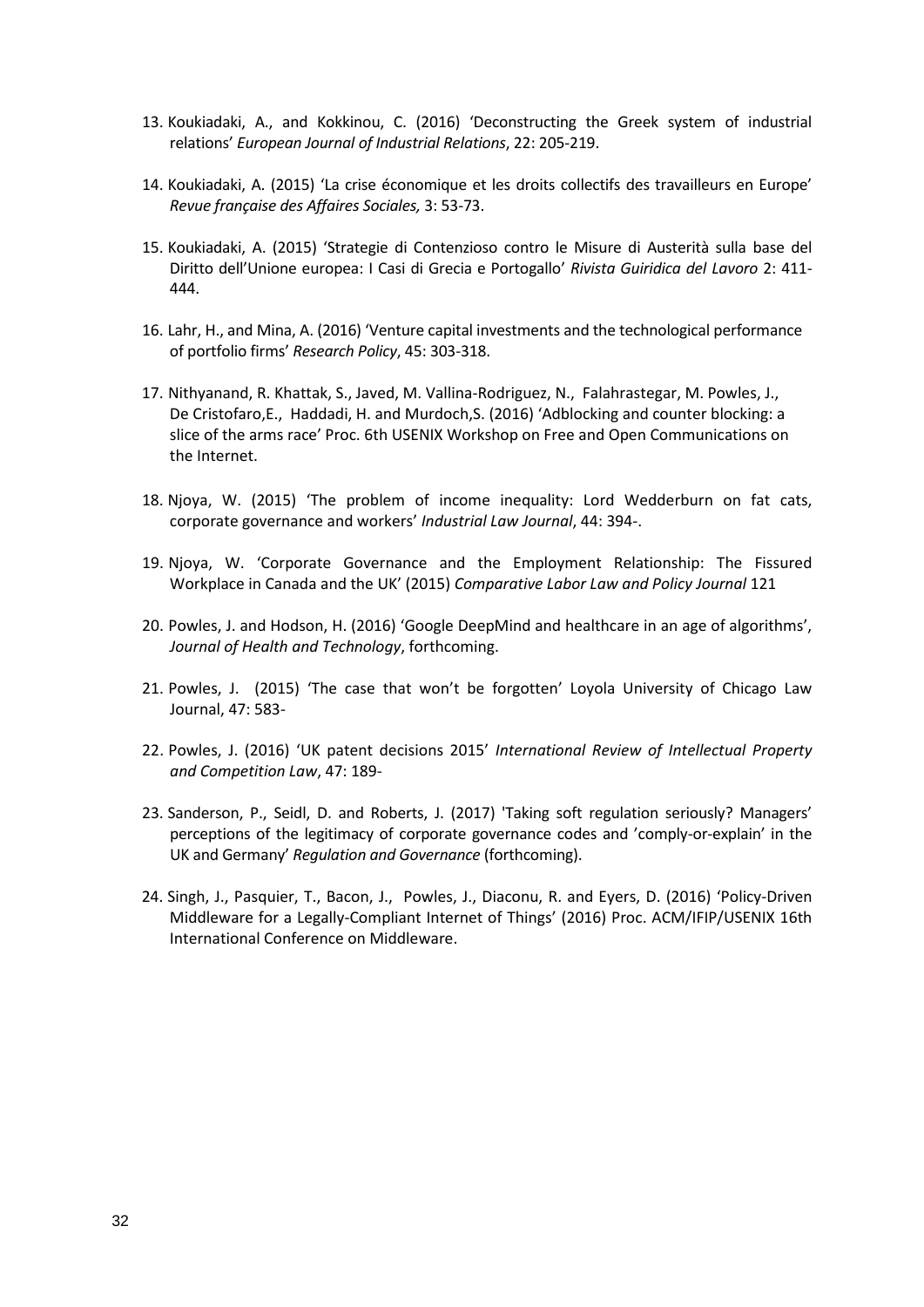## **Chapters in Books**

- <span id="page-32-7"></span>25. Adams, Z. and Deakin, S. (2015) 'Freedom of establishment and regulatory competition', in D. Chalmers and A. Arnull (eds.) *The Oxford Handbook of EU Law* (Oxford: OUP).
- <span id="page-32-0"></span>26. Babb, S., and Kentikelenis, A. (2017) 'International financial institutions as agents of neoliberalism', in *The SAGE Handbook of Neoliberalism*, edited by D. Cahill, M. Cooper, and M. Koning (Thousand Oaks: SAGE).
- <span id="page-32-4"></span>27. Deakin, S. (2015) 'Law as evolution, evolution as social order: common law method reconsidered', in S. Grundmann and J. Thiessen (eds.) *Law in the Context of Disciplines*  (Tübingen: Mohr Siebeck).
- <span id="page-32-5"></span>28. Deakin, S. (2015) 'The evolution of theory and method in law and finance', in E. Ferran, N. Maloney and J. Payne (eds.) The Oxford Handbook of Financial Regulation (Oxford: OUP).
- <span id="page-32-6"></span>29. Deakin, S. and Adams, Z. (2015) 'Corporate governance and employee relations', in J. Gordon and W.-G. Ringe (eds.), *The Oxford Handbook of Corporate Law and Governance* (Oxford: OUP)
- <span id="page-32-3"></span>30. Donald, B., and Gray M. (2016) *'*Urban policy and governance: austerity urbanism', in A. Bain and L. Peake (eds.) *Urbanization in a Global Context* (Oxford: Oxford University Press).
- 31. Johnston, A. (2015) 'Arbitrability of company law disputes', in W. Shan and Q. Liu (eds.) *Silk Road Collected Courses on International Economic Law, Volume 2: China and International Commercial Dispute Resolution* (Amsterdam: Brill).
- 32. Johnston, A., and Morrow, P. (2015) 'Towards long-termism in corporate governance: the Shareholder Rights Directive and beyond', in S. Vitols (ed.) *Long-term investment and the Sustainable Company: A Stakeholder Perspective* (2015, ETUI, Brussels) available at [http://www.etui.org/Publications2/Books/Long-term-investment-and-the-Sustainable-](http://www.etui.org/Publications2/Books/Long-term-investment-and-the-Sustainable-Company-a-stakeholder-perspective.-Vol.-III)[Company-a-stakeholder-perspective.-Vol.-III](http://www.etui.org/Publications2/Books/Long-term-investment-and-the-Sustainable-Company-a-stakeholder-perspective.-Vol.-III)
- <span id="page-32-1"></span>33. Kentikelenis, A., Stubbs, T., and Forster, T. (2017) 'Neoliberalism and health in global context: the role of international financial institutions', in T. Scherecker and K. Mohindra (eds.) *Handbook of Global Health Politics* (Cheltenham: Edward Elgar), forthcoming.
- <span id="page-32-2"></span>34. Kentikelenis, A. and Babb, S. (2017) 'International financial institutions', in J. Peyehouse and L. Seabrooke (eds.) *The Oxford Handbook of International Political Economy* (Oxford: Oxford University Press).
- 35. Konzelmann, S., and Fovargue-Davies, M. (2016) 'Industrial policy working: catalyst for Olympic success', in G. Cozzi, S. Newman and J. Toporowski (eds) *Finance and Industrial Policy: Beyond Financial Regulation in Europe (Oxford: Oxford University Press).*
- 36. Koukiadaki, A. Tavora, I. and Martinez-Lucio, M. (2016) 'Joint regulation and labour market policy in Europe during the crisis: A seven-country comparison', in A. Koukiadaki, I. Tavora, and M. and Martinez-Lucio (eds.) *Joint Regulation and Labour Market Policy in Europe during the Crisis* (Brussels: European Trade Union Institute).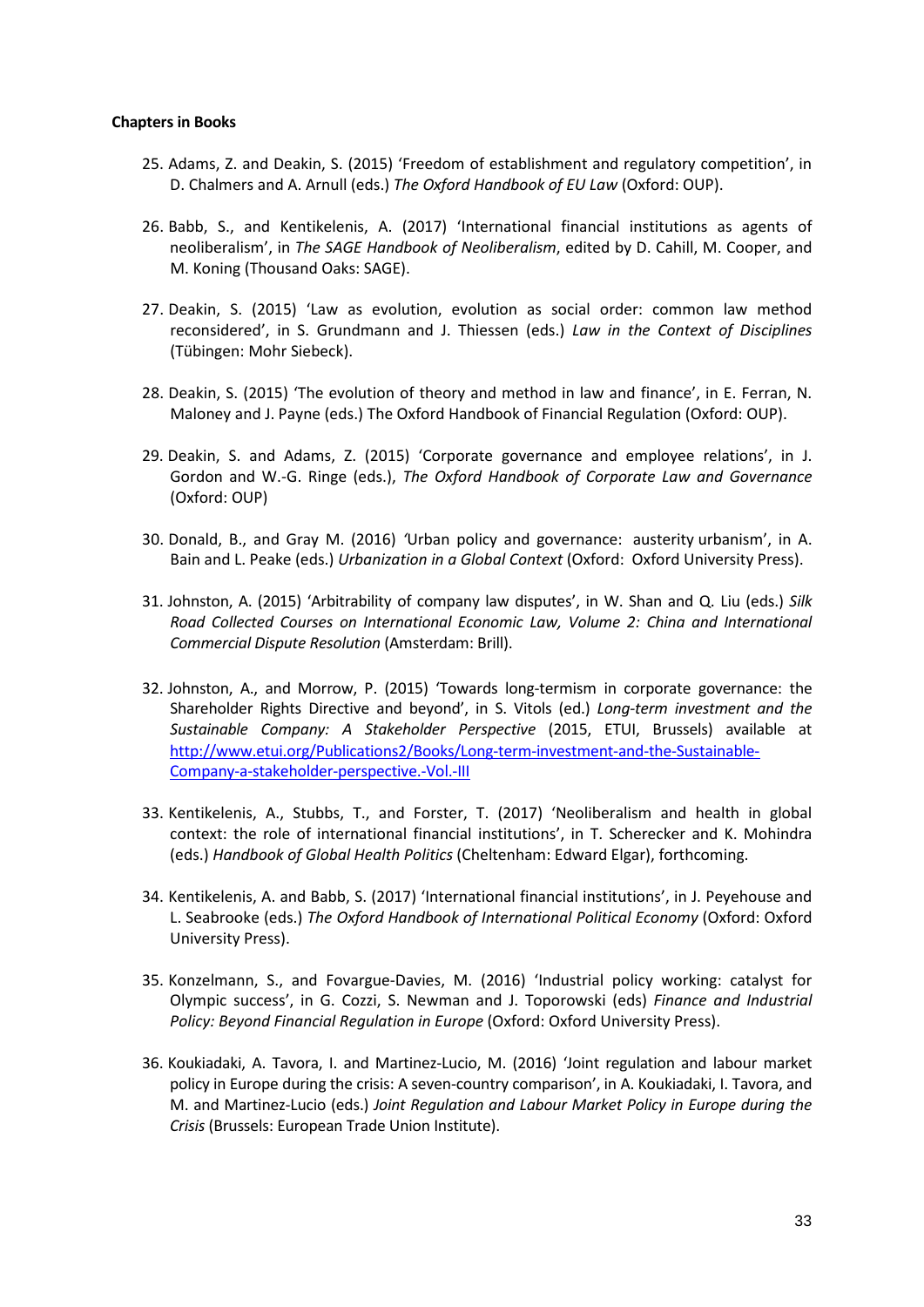- 37. Koukiadaki, A. and Kokkinou, C. (2016) 'The Greek system of collective bargaining in (the) crisis', in A. Koukiadaki, I. Tavora, and M. Martinez-Lucio (eds.) *Joint Regulation and Labour Market Policy in Europe during the Crisis* (Brussels: European Trade Union Institute 2016).
- 38. Koukiadaki, A. (2015) 'The impact of EU Regulation on Social Services of General Interest in the United Kingdom' in J.C. Barbier, R. Rogowski and F. Colombe (eds) *The Sustainability of the European Social Model - EU Governance, Social Protection and Social Rights in Europe* (Cheltenham: Edward Elgar).
- 39. Njoya, W. (2016) 'The contract of employment, corporate law and labour income', in M. Freedland (ed) *The Contract of Employment* (Oxford: Oxford University Press).
- 40. Njoya, W. (2016) 'The EU Framework of Information and Consultation: Implications for trades unions and industrial democracy' in A. Bogg, C. Costello and A. Davies (eds.), Research Handbook on EU Labour Law (Cheltenham: Edward Elgar), forthcoming.
- 41. Siems, M. (2016) 'Taxonomies and leximetrics', in J. Gordon and W.-G. Ringe (eds.) *The Oxford Handbook of Corporate Law and Governance* (Oxford: Oxford University Press), online version available at: [http://www.oxfordhandbooks.com/view/10.1093/oxfordhb/9780198743682.001.0001/oxfo](http://www.oxfordhandbooks.com/view/10.1093/oxfordhb/9780198743682.001.0001/oxfordhb-9780198743682-e-18) [rdhb-9780198743682-e-18](http://www.oxfordhandbooks.com/view/10.1093/oxfordhb/9780198743682.001.0001/oxfordhb-9780198743682-e-18)
- <span id="page-33-2"></span>42. Stubbs, T., and Kentikelenis, A. (2017) 'Conditionality and human rights: an overview', in I; Bantekas and C. Lumina (eds.) *Sovereign Debt and International Human Rights* (Oxford: Oxford University Press).

# **Books**

- <span id="page-33-3"></span>43. Golden, A., Embley, T., Jackson, S., Deakin, S. and Wang, B. (2016) *Innovation in the Supply Chain: Theory and Practice of Innovation in Construction* (London: Pinsent Masons LLP), available at: [http://www.pinsentmasons.com/en/media/publications/innovation-in-the](http://www.pinsentmasons.com/en/media/publications/innovation-in-the-supply-chain/)[supply-chain/.](http://www.pinsentmasons.com/en/media/publications/innovation-in-the-supply-chain/)
- 44. Koukiadaki, A., Tavora, I. and Martinez Lucio, M. (2016) *Labour Market Policy and Joint Regulation in Europe during the Crisis* (Brussels: European Trade Union Institute).

## **Research Reports**

- <span id="page-33-0"></span>45. Bullock, A and Hughes, R.B. (2016) *Knowledge Exchange and the Social Sciences: A Report to ESRC from the Centre for Business Research*: [http://www.esrc.ac.uk/files/collaboration/knowledge-exchange-and-the-social-sciences/.](http://www.esrc.ac.uk/files/collaboration/knowledge-exchange-and-the-social-sciences/)
- <span id="page-33-1"></span>46. Hughes, A., Lawson,C ., Salter,A., Kitson ,M. with Bullock, A. and Hughes, R. (2016) *The Changing State of Knowledge Exchange: UK Academic Interactions with External Organisations* (London: NCUB): <http://www.ncub.co.uk/reports/national-survey-of-academics.html#knowledgeexchange>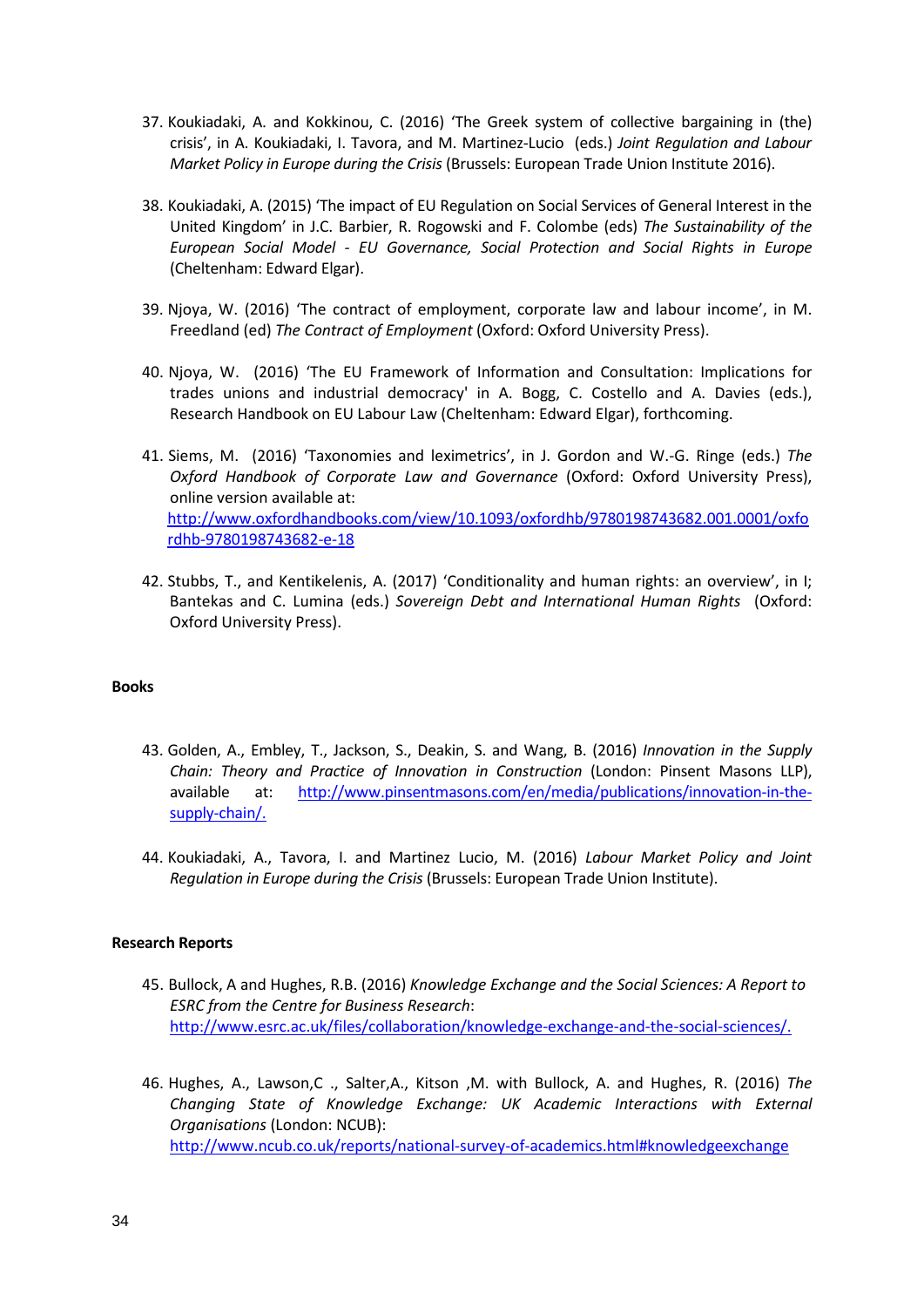- <span id="page-34-0"></span>47. Hughes, A., Hughes, R.B., Kitson, M. and Bullock, A. (2016) *Knowledge Exchange and Research Council Institutes; Interactions with External Organisations 2012-2015*, forthcoming.
- <span id="page-34-1"></span>48. Lawson,C., Hughes, A.,Salter,A., Kitson ,M. with Bullock, A. and Hughes, R. (2016) *Knowledge Exchange in UK Universities: Results from a Panel of Academics 2005-15* (London: NCUB)[: http://www.ncub.co.uk/reports/national-survey-of](http://www.ncub.co.uk/reports/national-survey-of-academics.html#knowledgeexchange)[academics.html#knowledgeexchange](http://www.ncub.co.uk/reports/national-survey-of-academics.html#knowledgeexchange)

# **Working papers**

- <span id="page-34-4"></span>49. Barford, A. (in review). Emotional responses to world inequality. *Emotion, Space and Society Emotion, Space and Society.*
- <span id="page-34-2"></span>50. Coutts, K. and Gudgin, G. (23015) 'The CBR Macro-Economic Model of the UK Economy (UKMOD)' CBR WP No. 472.
- <span id="page-34-6"></span>51. Deakin, S, Mollica, V and Sarkar, P. 'Varieties of Creditor Protection: Insolvency Law Reform & Credit Expansion in Developed Market Economies', CBR WP No 473
- 52. Deakin, S. (2016) 'The contribution of labour law to economic development and growth' CBR WP No. 478.
- <span id="page-34-5"></span>53. Gray, M. and Donald, B. (in review) Austerity and Inequality: In What Sense a Regional Problem? *Regional Studies*, under review*.*
- <span id="page-34-3"></span>54. Gudgin, G., Coutts, K., Gibson, N. (Ulster University), and Buchanan, J. (Ulster University).Centre for Business Research: UK Economy Forecast Report. Autumn 2015. CBR Special Report (November 2015).
- 55. Johnston, A. 'Fiduciary Duties of European Institutional Investors: Legal Analysis and Policy Recommendations', University of Oslo Faculty of Law Research Paper No. 2016-04 (May 2016) (co-authored with Paige Morrow) available online at [http://papers.ssrn.com/sol3/papers.cfm?abstract\\_id=2783346](http://papers.ssrn.com/sol3/papers.cfm?abstract_id=2783346)
- 56. Konzelmann, S and F Wilkinson (2016) "Co-operation in Production, The Organization of Industry and Productive Systems: A Critical Survey of the 'District' Form of Industrial Organization and Development". *Cambridge Centre for Business Research Working Paper 482.* Cambridge: Cambridge Centre for Business Research, September.
- 57. Udagawa, C & Sanderson, P. (2016) Experimental review of the Cambridge Travel to Work Area as a tool for informing housing policy. Cambridge: Cambridge Centre for Housing and Planning Research.
- <span id="page-34-7"></span>58. Zheng, E., and Deakin, S. (2016) 'Pricing labour capacity: the unexpected effects of formalising employment contracts in China' CBR WP No. 479.
- <span id="page-34-8"></span>59. Zheng, E., and Deakin, S. (2016) 'State and knowledge production: industrial relations scholarship under Chinese capitalism' CBR WP No. 480.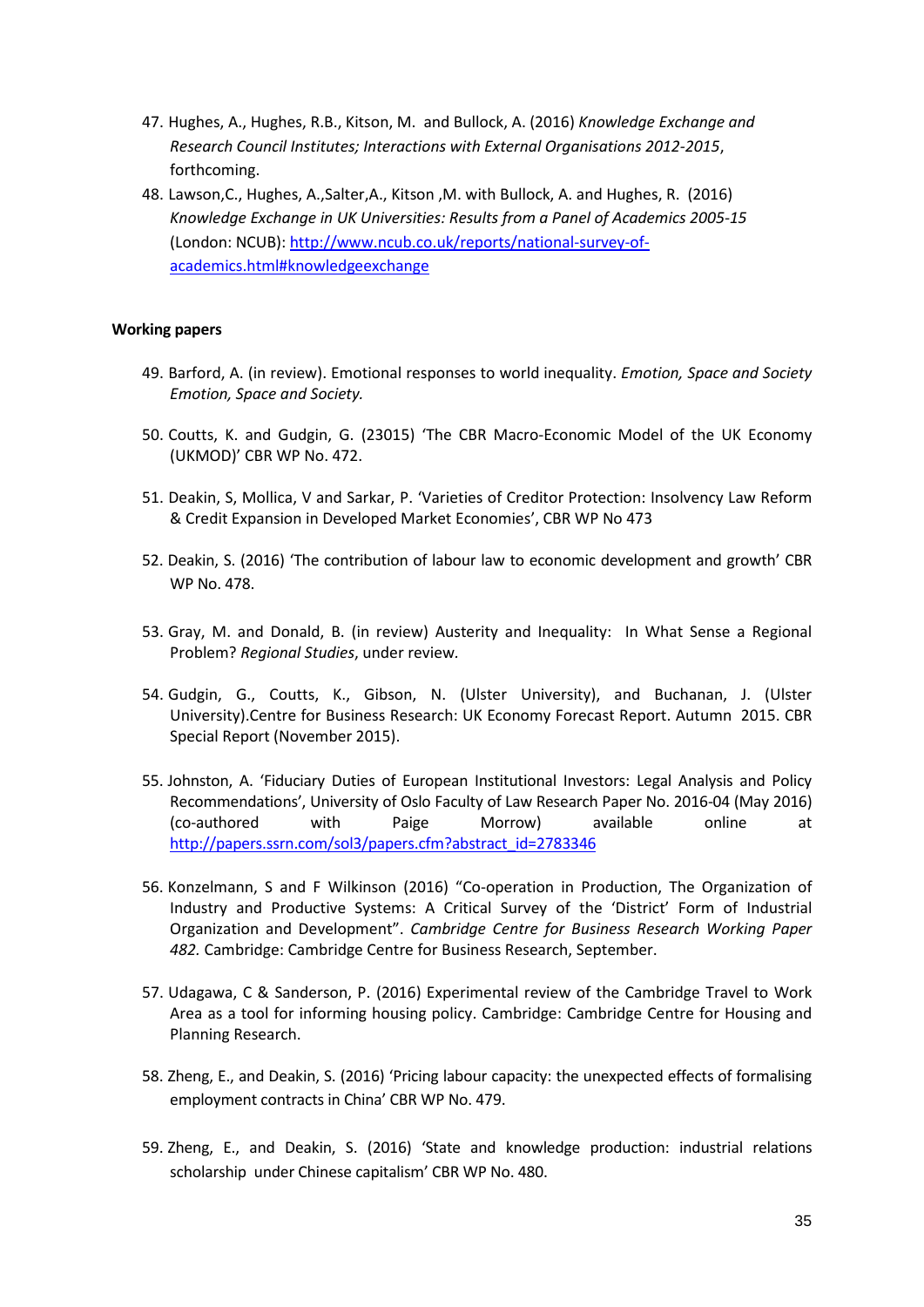# **Other publications (eg) Book Reviews, pamphlets, Blogs**

- 60. Johnston, A. 'European Financial Regulation and Land Grabbing: Legal Analysis and Policy Recommendations' (co-written with Jay Cullen, Paige Morrow and Ting Xu for Global Witness and Friends of the Earth Europe), February 2016 (32,711 words)
- 61. Chen, D. Simon Deakin, Mathias Siems and Boya Wang, The Rule of Law in China (2015/autumn issue) *Society Now* 22-24
- 62. Sanderson, P., Banks, D., Deakin, S. and Udagawa, C. (2015) 'Encouraging inter-regulator data sharing: the perceptions of regulators,' London: Department of Business, Innovation & Skills.
- 63. Konzelmann, K. 'Corbyn or the Party Which is the Bigger Threat to Labour?' (with M. Fovargue-Davies and F. Wilkinson) Institute of Employment Rights. 17 August 2015. <http://www.ier.org.uk/blog/corbyn-or-party-%E2%80%93-which-bigger-threat-labour>
- 64. Konzelmann, K. 'Yvette Cooper, Quantitative Easing and the Spirit of Keynes,' (with F. Wilkinson) Institute of Employment Rights.16 August 2015. <http://www.ier.org.uk/blog/yvette-cooper-quantitative-easing-and-spirit-keynes>
- 65. Konzelmann, K. 'Prosperity, Austerity and the National Debt,' (with F. Wilkinson) Institute of Employment Rights. 28 January 2015. [http://www.ier.org.uk/blog/prosperity-austerity-and](http://www.ier.org.uk/blog/prosperity-austerity-and-national-debt)[national-debt.](http://www.ier.org.uk/blog/prosperity-austerity-and-national-debt)

## **Datasets created and archived, software written**

- <span id="page-35-4"></span>66. Adams, Z., Bishop, L. and Deakin, S. (2016) 'CBR Labour Regulation Index (Dataset of 117 Countries)', June 2016, in Armour, J., Deakin, S. and Siems, M. (eds.) CBR Leximetric Datasets [https://www.repository.cam.ac.uk/handle/1810/256566,](https://www.repository.cam.ac.uk/handle/1810/256566) June 2016.
- <span id="page-35-1"></span>67. Armour, J. Simon Deakin and Mathias Siems (eds.), Leximetric Datasets at Centre for Business Research, University of Cambridge, 2016, available at <http://www.cbr.cam.ac.uk/datasets/>
- <span id="page-35-2"></span>68. Armour, J. (ed.) 'CBR Extended Creditor Protection Index', in Armour, J., Deakin, S. and Siems, M. (eds.) CBR Leximetric Datasets [https://www.repository.cam.ac.uk/handle/1810/256566,](https://www.repository.cam.ac.uk/handle/1810/256566) June 2016.
- <span id="page-35-3"></span>69. Armour, J., Borodina, S., Chen, D., Deakin, S., Hamilton, J., Schmidt, C. and Van Zwieten, K. (2016) 'Rising Powers Project, Qualitative Dataset', deposited with the UK Data Service.
- 70. Deakin, S. et al. (2016) 'Labour Law and Poverty Alleviation Project, Qualitative Dataset, deposited with the UK Data Service.
- <span id="page-35-0"></span>71. Gudgin, G. The UK macro-economy database was extended and updated in line with the 2016 Blue Book and in conjunction with Neil Gibson and Jordan Buchanan at the Ulster University Economic Development Centre.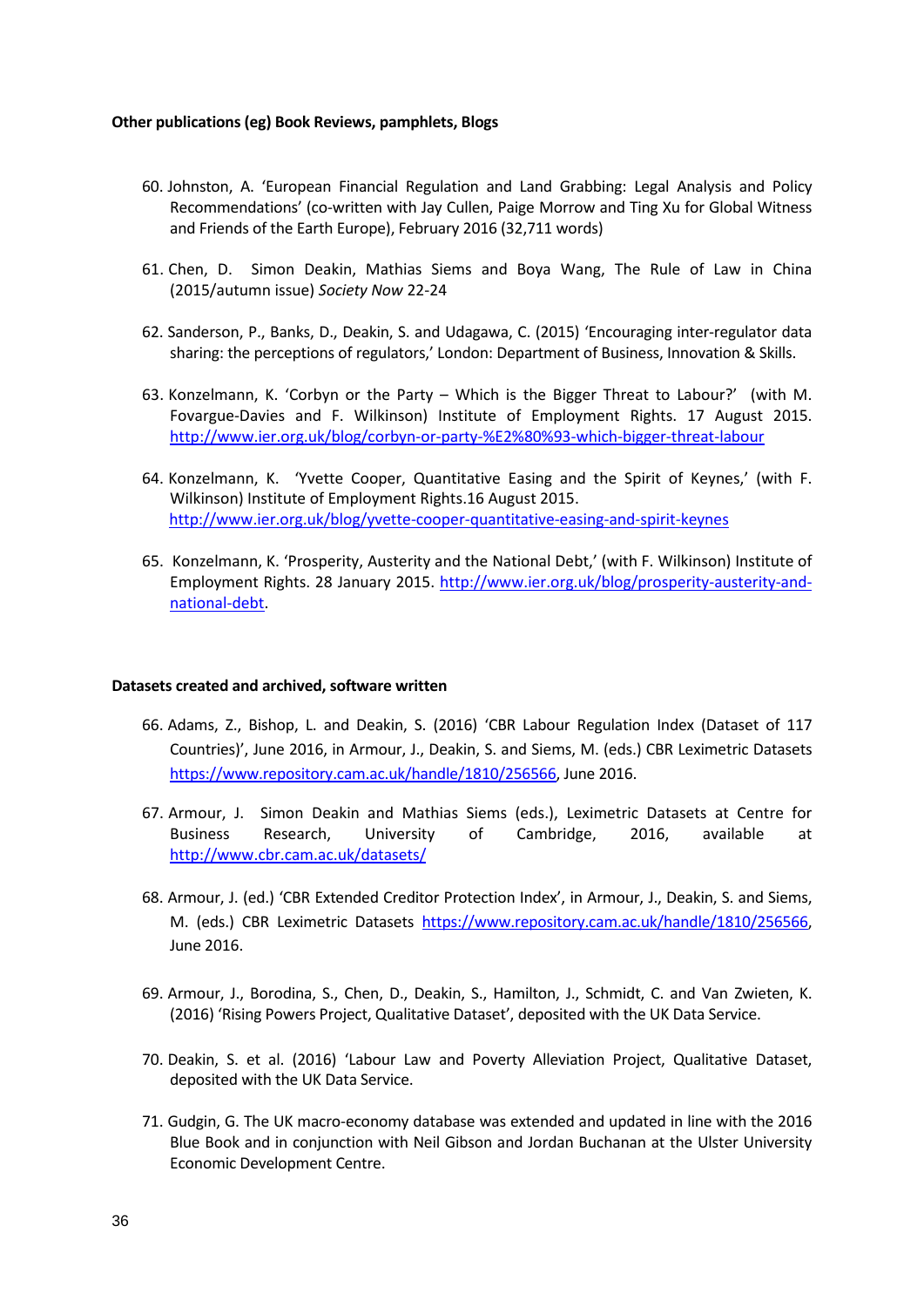- 72. Koukiadaki, A. FifPro global survey of professional footballers (2016)
- 73. Sanderson, P. Household Income Distribution Estimates tables for various housing associations
- <span id="page-36-0"></span>74. Siems, M. (ed.) 'CBR Extended Shareholder Protection Index', in Armour, J., Deakin, S. and Siems, M. (eds.) CBR Leximetric Datasets [https://www.repository.cam.ac.uk/handle/1810/256566,](https://www.repository.cam.ac.uk/handle/1810/256566) June 2016, deposited with the UK Data Service.

# **Workshops held**

- <span id="page-36-1"></span>75. Armour, J., Borodina, S., Deakin, and Hamilton, J. (2016) Seminar at Clifford Chance, London 'Empowering Financial Institutions in the Emerging Markets'.
- <span id="page-36-2"></span>76. Chai, D. and Buchanan, J. workshop at Japan Corporate Governance Network, 1 September 2016.
- <span id="page-36-8"></span>77. Deakin, S. 'Innovation in the Supply Chain: Theory and Practice of Innovation in Construction', Pinsent Masons, London, 21 September 2016.
- 78. Koukiadaki, A. 'The Rise of the Dual Labour Market: Regulating Precarious Work through Social Dialogue', co-organiser of a final project conference with the participation of EU officials, national social partners and academics, Dublin: European Foundation for the Improvement of Living and Working Conditions, 20 June 2016
- 79. Sanderson, P. Household Income Distribution Estimates. National Housing Federation, London (3 workshops).

## **Conference Papers/Presentations given**

- <span id="page-36-6"></span>80. Bastani, P., McGaughey, E., presentation to European Commission on employment law metrics, April 2016.
- <span id="page-36-3"></span>81. Chai, D. 'Corporate Governance, Legal Origin and the Persistence of Profits', Annual Conference of the European Association of Law and Economics, Bologna, 15-17 September 2016
- <span id="page-36-4"></span>82. Chai, D. 'Does hedge fund activism change corporate governance? Evidence from Japan' Society of the Advancement of Socio-Economics (SASE) Annual Conference, Berkeley, 24-26 June 2016.
- <span id="page-36-5"></span>83. Chen, D., Deakin, S., and Wang, B., 'Law, trust and institutional change in China: evidence from qualitative fieldwork' presented to the CASS seminar on the rule of law, Beijing, December 2015
- <span id="page-36-7"></span>84. Deakin, S. (2016) presentation to OECD on employment law metrics, June 2016.
- <span id="page-36-9"></span>85. Deakin, S., 'Uber and Luddism' presentation to ETUI-ETUC Conference, Shaping the New World of Work: The Impacts of Globalisation and Digitalisation, Brussels, June 2016.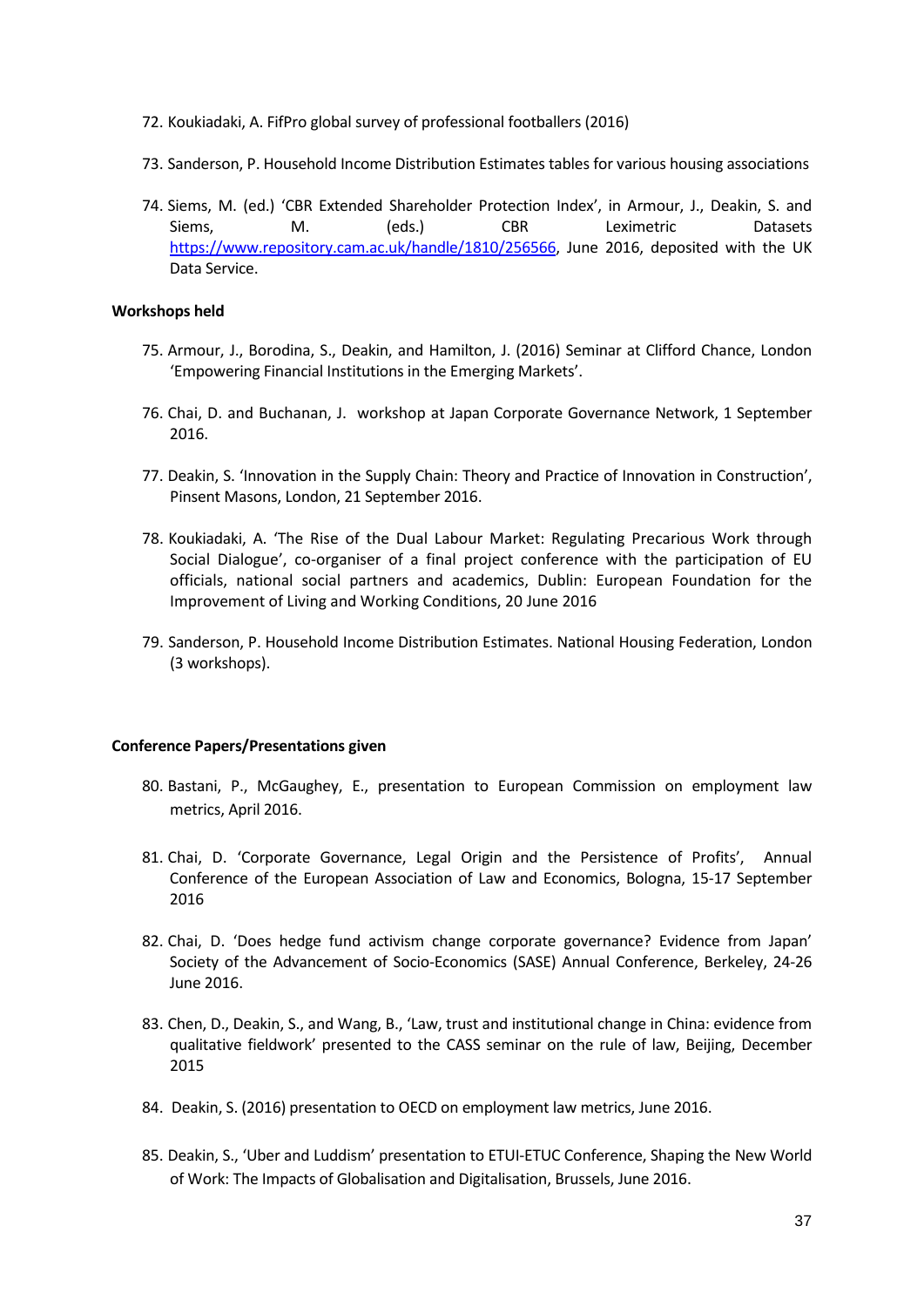- <span id="page-37-7"></span>86. Gray, M., Newcastle University: CURDS, 'Regimes of Austerity', 2016.
- <span id="page-37-5"></span>87. Gudgin, G. 'Not the OBR A Macro-economic Policy Model of the UK Economy with insights from Godley & Lavoie', with Ken Coutts Post Keynesian Economics Study Group Annual Conference Greenwich University 10<sup>th</sup> June 2016
- <span id="page-37-6"></span>88. Gudgin, G. 'A Macro-Economic Policy Model of the UK Economy. A Brexit scenario', with Ken Coutts. Seminar paper given at Kingston University Department of Economics Seminar Series, October 2016.
- <span id="page-37-0"></span>89. Hughes, A. 'Knowledge Exchange the Social Sciences and the Arts and Humanities' Auril Annual Conference Edinburgh Radisson Blu Hotel Oct 7<sup>th</sup> 2016.
- <span id="page-37-1"></span>90. Hughes, A., 'Knowledge Exchange and the Social Sciences', Seventh Annual Meeting of the ESRC with Learned Societies The Army and Navy Club, Pall Mall, London 28th June 2016.
- <span id="page-37-2"></span>91. Hughes,A. and Lawson, C. (2016) 'The Changing State of Knowledge Exchange :UK Academic Interactions with External Organisations 2005 -2015' NCUB launch Event London 11th February 2016.
- <span id="page-37-3"></span>92. Hughes, A., 'The Changing State of Knowledge Exchange :UK Academic Interactions with External Organisations 2005 -2015' Praxis/Unico Annual Conference on Knowledge Exchange Radisson Blu Hotel London 21st April.
- 93. Johnston, A., Invited presentation 'Constructing Shareholder Primacy' at Company Law Roundtable, University of Southampton Law School 16<sup>th</sup> June 2016
- 94. Johnston, A. Invited presentation 'The Rise and Eclipse of the Enterprise in Law' (with Blanche Segrestin) at *Shaping the Corporate Landscape* Symposium 14th-15th June 2016, Centre of Law and Enterprise, University of Bristol Law School
- 95. Johnston, A. Invited presentation entitled 'Nobody owns corporations so how should they be governed?' at ETHOS Corporate Governance Roundtable discussion on 'Who Owns the Corporation?' at Cass Business School on  $17<sup>th</sup>$  December 2015. The other speakers were John Plender of the Financial Times and Anita Skipper, Corporate Governance Advisor at Aviva Investors.
- 96. Johnston, A. Research seminar 'Regulating Hedge Funds for Systemic Stability', Durham University, Institute of Corporate and Commercial Law, 25<sup>th</sup> November 2015.
- 97. Johnston, A. Invited research seminar entitled 'Regulating Hedge Funds for Systemic Stability: the EU's Approach' presented at Renmin University Law School, 20<sup>th</sup> October 2015 and Durham University Law School, 25<sup>th</sup> November 2015.
- <span id="page-37-4"></span>98. Kitson, M. (2016), *Competitiveness and new paradigms of growth*, World Forum Of regional and Sun-national Legislative Assemblies, Milan, 23 - 24 October
- 99. Konzelmann, S. 'British Industrial Districts: A Thing of the Past or a New Golden Age?' *New Growth Areas and Entrepreneurial Eco-Systems Conference,* Sponsored by Sitra, Tekes and the Finnish Ministry of Employment and Economy, Helsinki, Finland, November 2016.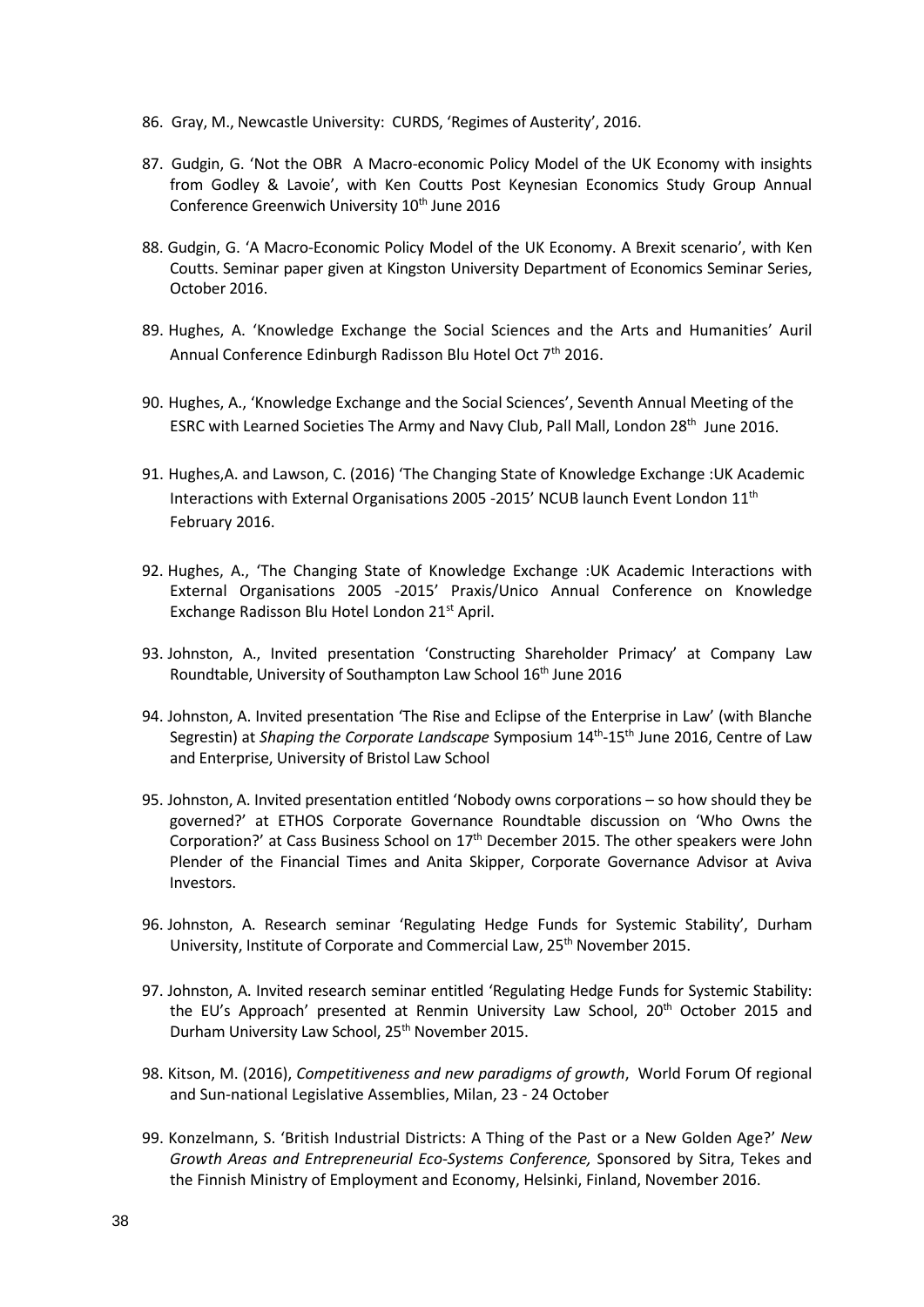- 100. Konzelmann, S. 'Britain's Industrial Evolution: From Industrial Districts to Large Scale Production and Back Again?' *Cambridge Journal of Economics 40th Anniversary Conference,* Cambridge, UK, July 2016.
- 101. Konzelmann, S. 'Re-inventing Industrial Strategy: Insights from Elite Sport Systems.' *Society for the Advancement of Socio-Economics Annual Meetings,* London, UK, July 2015.
- 102. Koukiadaki, A. (with M. Kahancova and A. Trif) Employers and Precarious Work, *The Rise of the Dual Labour Market: Regulating Precarious Work through Social Dialogue*, Dublin: European Foundation for the Improvement of Living and Working Conditions, 20 June 2016
- 103. Koukiadaki, A. (with I. Tavora and M.Martinez Lucio) Continuity and Change in Joint Regulation in Europe: Structural Reforms and Collective Bargaining in Manufacturing, Central London BUIRA Seminar: European integration and the role of trade unions, London: 27 May 2016.
- 104. Koukiadaki, A. The Economic Crisis and Collective Bargaining Rights in Europe, *Collective Agreements: Regaining the Lost Ground conference,* European United Left/Nordic Green Left European Parliamentary Group, 25 February 2016.
- 105. Koukiadaki, A. Evolution of Collective Bargaining in Troika Programme-Post-Programme Member States: The Case of Greece, *European Parliament - Employment and Social Affairs Workshop*, European Parliament, Brussels: 18 February 2016.
- 106. Koukiadaki, A. Continuity and Change in Joint Regulation in Europe: Structural Reforms and Collective Bargaining, *European Lawyers for Workers Conference*, Madrid: 17 October 2015.
- <span id="page-38-0"></span>107. Powles, J., 'Internet Intermediaries and the Right to Be Delisted', iCLIC Annual Conference, University of Southampton, 17 September 2015
- <span id="page-38-1"></span>108. Powles, J., 'Digital Currencies', Christine König Gallery, Curated by\_, Vienna, 8 October 2015
- <span id="page-38-2"></span>109. Powles, J., 'Protecting Freedom of Expression Online: What is the Role of Intermediaries?', Freedom of Expression and Democracy Conference, Council of Europe, Strasbourg, 14 October 2015
- <span id="page-38-3"></span>110. Powles, J. 'Monopolies and Unicorns: European Tech and Democracy', Web Summit, Dublin, 4 November 2015
- <span id="page-38-4"></span>111. Powles, J., 'Technology, Regulation, Other: What Response to Mass Surveillance?', Privacy Camp, Brussels, 26 January 2016
- <span id="page-38-5"></span>112. Powles, J., 'Boundaries of Law: Global Perspectives on Transparency, Accountability & Oversight of Government Surveillance', Computers Privacy and Data Protection Conference, Brussels, 28 January 2016
- <span id="page-38-6"></span>113. Powles, J., 'Encryption and Information Sovereignty: Destroying the Internet to Save It?, RSA Conference, San Francisco, 1 March 2016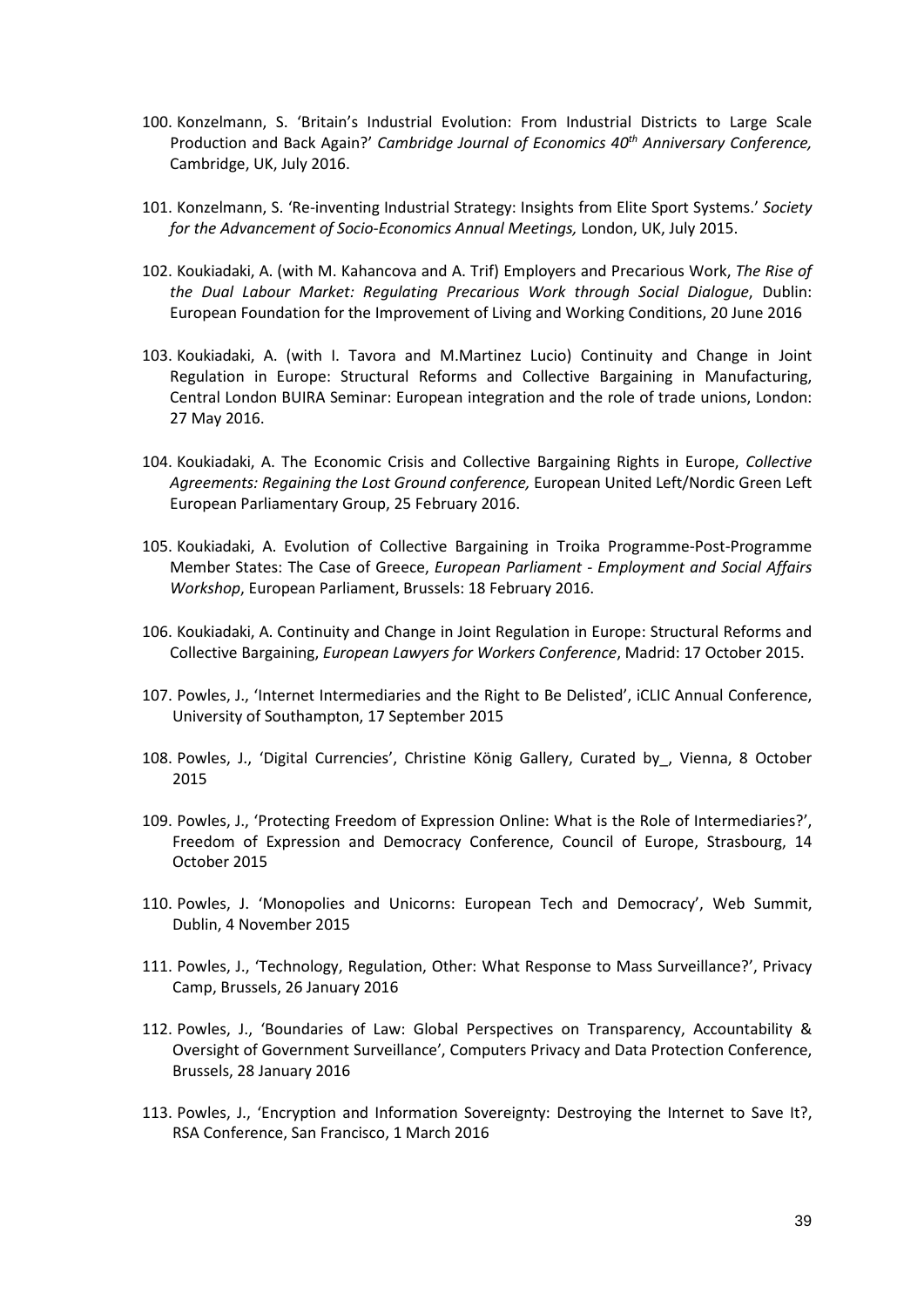- <span id="page-39-0"></span>114. Powles, J., 'The Map is Not the Territory: Preoccupations of a Connected Planet', Stiftung Datenschutz Symposium on the Culture of Privacy and Data Protection in the EU and the US, Frankfurt, 9 March 2016
- <span id="page-39-1"></span>115. Powles, J., 'How Do We Engage People With Thinking Ethically About Big Data?', Ethics of Big Data Workshop, University of Cambridge, 10 June 2016
- <span id="page-39-2"></span>116. Powles, J., 'Right to Oblivion: Technical and Legal Controversies', Seventh Annual Privacy and Personal Data Protection Seminar, São Paulo, 25 August 2016
- <span id="page-39-3"></span>117. Powles, J. 'Out of Sync? Time, Technology and the Media', AHRC International Doctoral Conference in the Humanities, University of Cambridge, 14 September 2016
- <span id="page-39-4"></span>118. Powles, J., 'From Smart Homes to Smart Everything', EDPS-BEUC Joint Conference on Big Data, Individual Rights and Smart Enforcement, European Commission, Brussels, 29 September 2016
- <span id="page-39-5"></span>119. Powles, J., 'Blood Data: The Ethics of Our Big Data Society', Festival of Ideas, Cambridge, 22 October 2016
- <span id="page-39-6"></span>120. Powles, J., 'Patent Law's Elephant', Sheffield Institute of Corporate and Commercial Law, University of Sheffield, 2 November 2016
- <span id="page-39-7"></span>121. Powles, J., 'Algorithmic Accountability and Transparency in the Digital Market', European Parliament, Brussels, 7 November 2016
- <span id="page-39-8"></span>122. Powles, J., 'Perils and Promises of Artificial Intelligence', IEEE AI & Ethics Summit, Brussels, 15 November 2016
- <span id="page-39-9"></span>123. Powles, J., 'Beyond Things', LAVITS: Latin American Network on Surveillance Studies Annual Conference, Buenos Aires, 22 November 2016
- <span id="page-39-10"></span>124. Powles, J., 'Implementing the Right to Obscurity', Computers Privacy and Data Protection Conference, Brussels, 25 January 2017
- <span id="page-39-11"></span>125. Powles, J., 'Annual Lecture on Law and Emerging Technologies, University of Leeds, 30 January 2017
- 126. Sarkar, P. International Symposium, 4-6 April 2016, Bristol, Second WINIR Symposium on "Property Rights" Shareholder Protection and Stock Market Development paper
- 127. Sarkar, P. International Conference, June 15–17,2016, Paris, Conference of the Society for Institutional & Organizational Economics (SIOE), Shareholder Protection and Stock Market Development paper
- 128. Sarkar, P. International Conference, 24-26 June2016, Berkley USA, Society for the Advancement of Socio-Economics (SASE) Annual Meeting, Does Anglo-Saxon Corporate Governance Matter for Capitalist Development of Emerging Asian Economy? Paper
- 129. Sarkar, P. International Conference, 27-30 June 2016, New Orleans USA, Academy of International Business (AIB) Annual Meeting, Shareholder Protection and Stock Market Development paper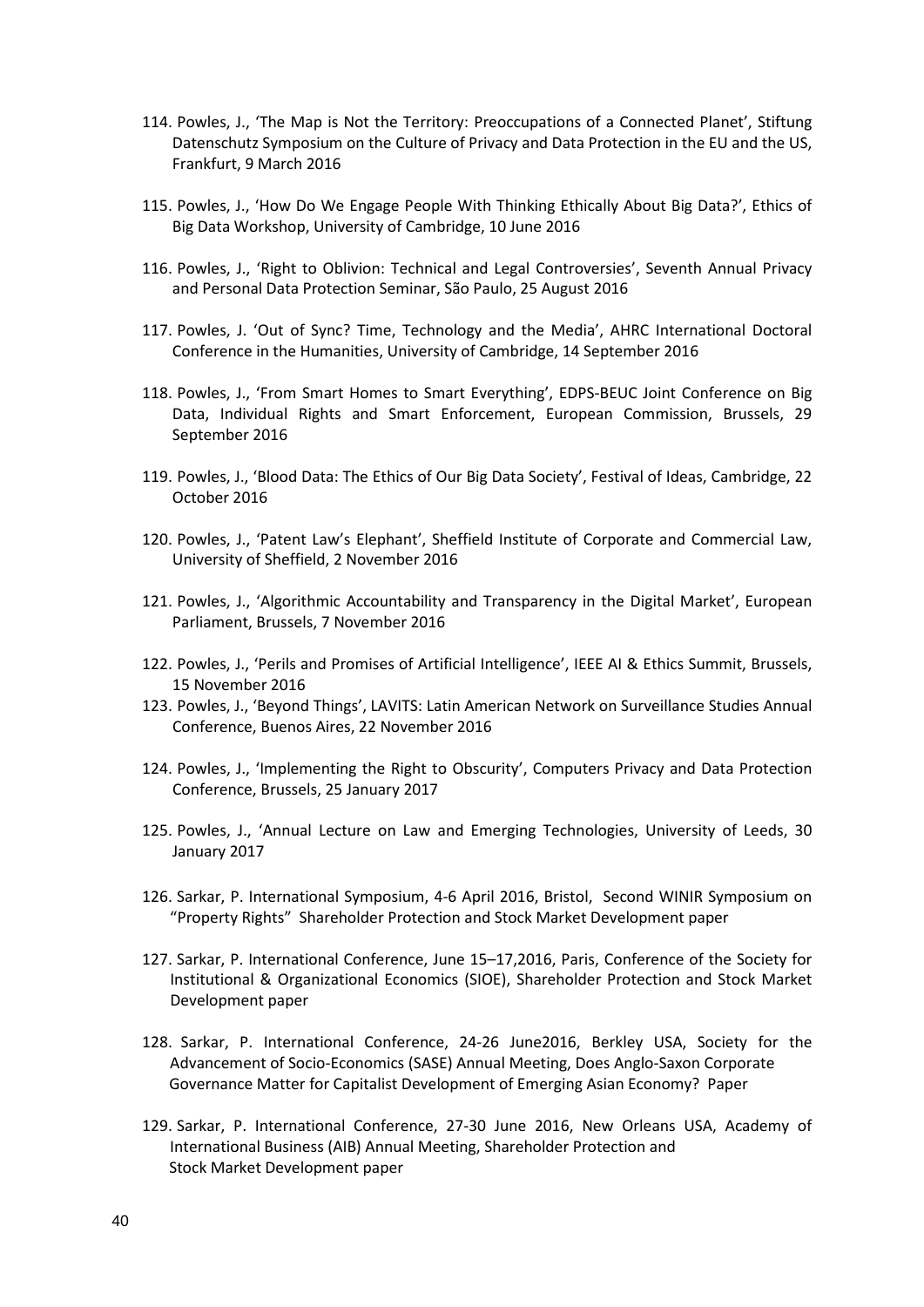- 130. Sarkar, P. International Conference, 12-13 July 2016, Cambridge, Conference of Cambridge Journal of Economics, Does labour law hurt labour by reducing employment? Paper
- 131. Siems, M. 'Law, Trust and Institutional Change in China: Evidence from Qualitative Fieldwork' at:Research centre seminars: Centre for Law & Business, National University of Singapore (NUS) (12/15)
- 132. Siems, M. 'Is There a Relationship Between Shareholder Protection and Stock Market Development?'' at:Annual Conference of European Association of Law and Economics (EALE), Bologna, Italy (9/16)

# **Membership of Committees (external to the University)**

- <span id="page-40-0"></span>133. Hughes, A. 2016 Appointed as one of two External assessors for the Karolinska Institute Chair in Entrepreneurship
- <span id="page-40-1"></span>134. Hughes, A 2016 Appointed to UK Ministry of Defence Independent Scientific and Technical Advice (ISTA) Panel
- <span id="page-40-2"></span>135. Hughes, A 2015-16 Member Expert Panel on Manufacturing Metrics [\(https://www.gov.uk/government/uploads/system/uploads/attachment\\_data/file/504425/](https://www.gov.uk/government/uploads/system/uploads/attachment_data/file/504425/BIS-16-65-manufacturing-metrics-review.pdf) [BIS-16-65-manufacturing-metrics-review.pdf\)](https://www.gov.uk/government/uploads/system/uploads/attachment_data/file/504425/BIS-16-65-manufacturing-metrics-review.pdf)
- <span id="page-40-3"></span>136. Hughes, A. 2015 Member of the Expert Panel to Review the Impact of Emerging Technologies on Future UK Defence Capabilities
- <span id="page-40-4"></span>137. Hughes, A. 2015 Member of the 'Enabling Technical Services' capability panel of MOD's Science Capability Review. This MoD review has been commissioned by the Sir Mark Walport Government's Chief Scientific Adviser (CSA) and is being led by a Steering Group chaired by him
- <span id="page-40-5"></span>138. Hughes, A. 2012 to date Member, Patents Expert Advisory Group Intellectual property **Office**
- <span id="page-40-6"></span>139. Hughes, A. 2011 to date Member, EPSRC Strategic Advisory Network

## **User Contacts Consultancy and Advice given (paid or unpaid)**

- <span id="page-40-7"></span>140. Adams, Z., Bishop, L. and Deakin, S. (2016) Advice to Asian Development Bank on use of the CBR labour law dataset.
- <span id="page-40-8"></span>141. Adams, Z., Bastani, P., McGaughey, E., Deakin, S. (2016) Advice to European Commission on employment law metrics
- <span id="page-40-9"></span>142. Adams, Z., Bastani, P., McGaughey, E., Deakin, S )2016) Advice to TUAC, OECD, on employment law metrics.
- <span id="page-40-10"></span>143. Bishop, L. and Deakin, S. (2016) Advice to ILO on coding for IRLex database.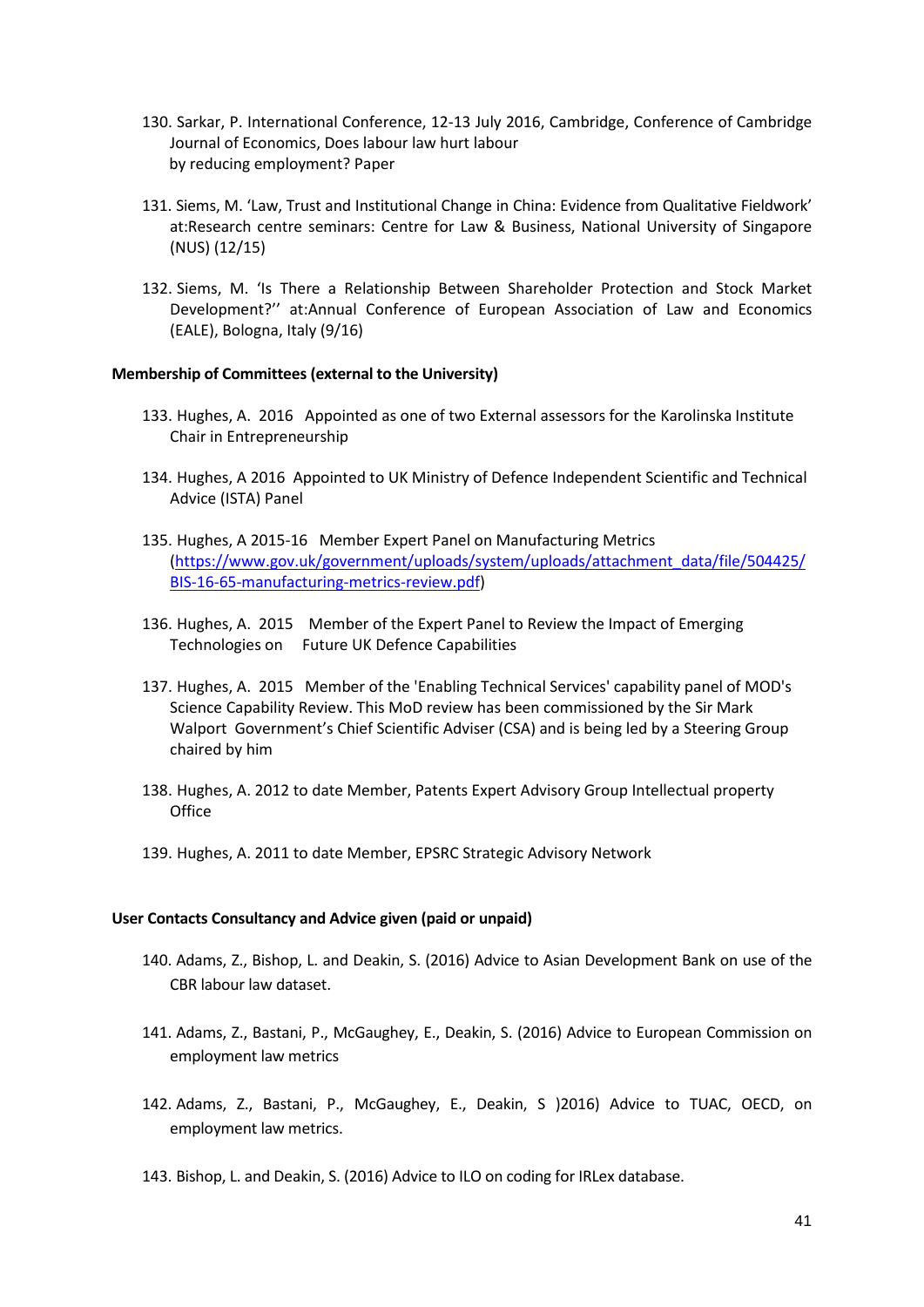<span id="page-41-7"></span>144. Chai, D. Hyundai Development Company, Seoul, Korea, July 2016

- <span id="page-41-5"></span>145. Gray, M. worked with Professor Susan Smith and the Menagerie Theatre Company to produce a piece of interactive theatre entitled 'The Great Austerity Debate'. This will show as part of the Cambridge Festival of Ideas (Friday 28 October) and also tour the UK for a week (see: [http://www.festivalofideas.cam.ac.uk/events/great-austerity-debate\)](http://www.festivalofideas.cam.ac.uk/events/great-austerity-debate)
- <span id="page-41-6"></span>146. Gray, M. convened a 1B Geography course, Austerity and Affluence, which is very closely related to the work in this project. The course ran for the first time in academic year 2015- 2016, and proved popular with students. Anna Barford supported this course, both by preparing some lecture materials and supervising undergraduates (thus offering Anna some career development).
- 147. Koukiadaki, A. FifPro (2016): contracted (with Geoff Pearson) to prepare, undertake and analyse the results of a worldwide survey (covering Europe, Africa and America) on the working conditions of football players.
- 148. Koukiadaki, A. International Labour Organisation (2016): contracted (with Damian Grimshaw) to produce a report on the empirical results of the impact of the labour market reforms on collective bargaining; the report is part of the technical expertise offered by the ILO in the context of the negotiations between the Greek governments and the creditors.
- 149. Koukiadaki, A. International Labour Organisation (2015-2016): contracted (with Jill Rubery) to produce a report on the gender pay gap that would inform the policy debates in light of the ILO centenary celebrations.
- 150. Sanderson, P. (2015) 'From flexible regulation to agile compliance.' BNP Paribas, Paris

# **Media Coverage**

## **(a) Newspapers**

- <span id="page-41-0"></span>151. Gudgin, G. London Evening Standard 5<sup>th</sup> April 2016 Why the Chancellor repeatedly misses his targets.
- <span id="page-41-1"></span>152. Gudgin, G. Irish Times 11<sup>th</sup> July 2016 There is no prospect of the North Being Able to Remain in the EU.
- <span id="page-41-2"></span>153. Gudgin, G. Irish Times  $26<sup>th</sup>$  Sept. It is time to stop the apocalyptic scaremongering over Brexit.
- <span id="page-41-3"></span>154. Kentikelenis, A. Washington Post: [https://www.washingtonpost.com/news/monkey](https://www.washingtonpost.com/news/monkey-cage/wp/2016/06/02/did-the-imf-actually-ease-up-on-demanding-structural-adjustments-heres-what-the-data-say/?postshare=9311464862405878&tid=ss_tw)[cage/wp/2016/06/02/did-the-imf-actually-ease-up-on-demanding-structural-adjustments](https://www.washingtonpost.com/news/monkey-cage/wp/2016/06/02/did-the-imf-actually-ease-up-on-demanding-structural-adjustments-heres-what-the-data-say/?postshare=9311464862405878&tid=ss_tw)[heres-what-the-data-say/?postshare=9311464862405878&tid=ss\\_tw.](https://www.washingtonpost.com/news/monkey-cage/wp/2016/06/02/did-the-imf-actually-ease-up-on-demanding-structural-adjustments-heres-what-the-data-say/?postshare=9311464862405878&tid=ss_tw)
- <span id="page-41-4"></span>155. Kentikelenis, A. The Guardian: [https://www.theguardian.com/global](https://www.theguardian.com/global-development/2016/may/25/the-imf-international-monetary-fund-has-not-lived-up-to-hype-on-social-protection)[development/2016/may/25/the-imf-international-monetary-fund-has-not-lived-up-to-hype](https://www.theguardian.com/global-development/2016/may/25/the-imf-international-monetary-fund-has-not-lived-up-to-hype-on-social-protection)[on-social-protection.](https://www.theguardian.com/global-development/2016/may/25/the-imf-international-monetary-fund-has-not-lived-up-to-hype-on-social-protection)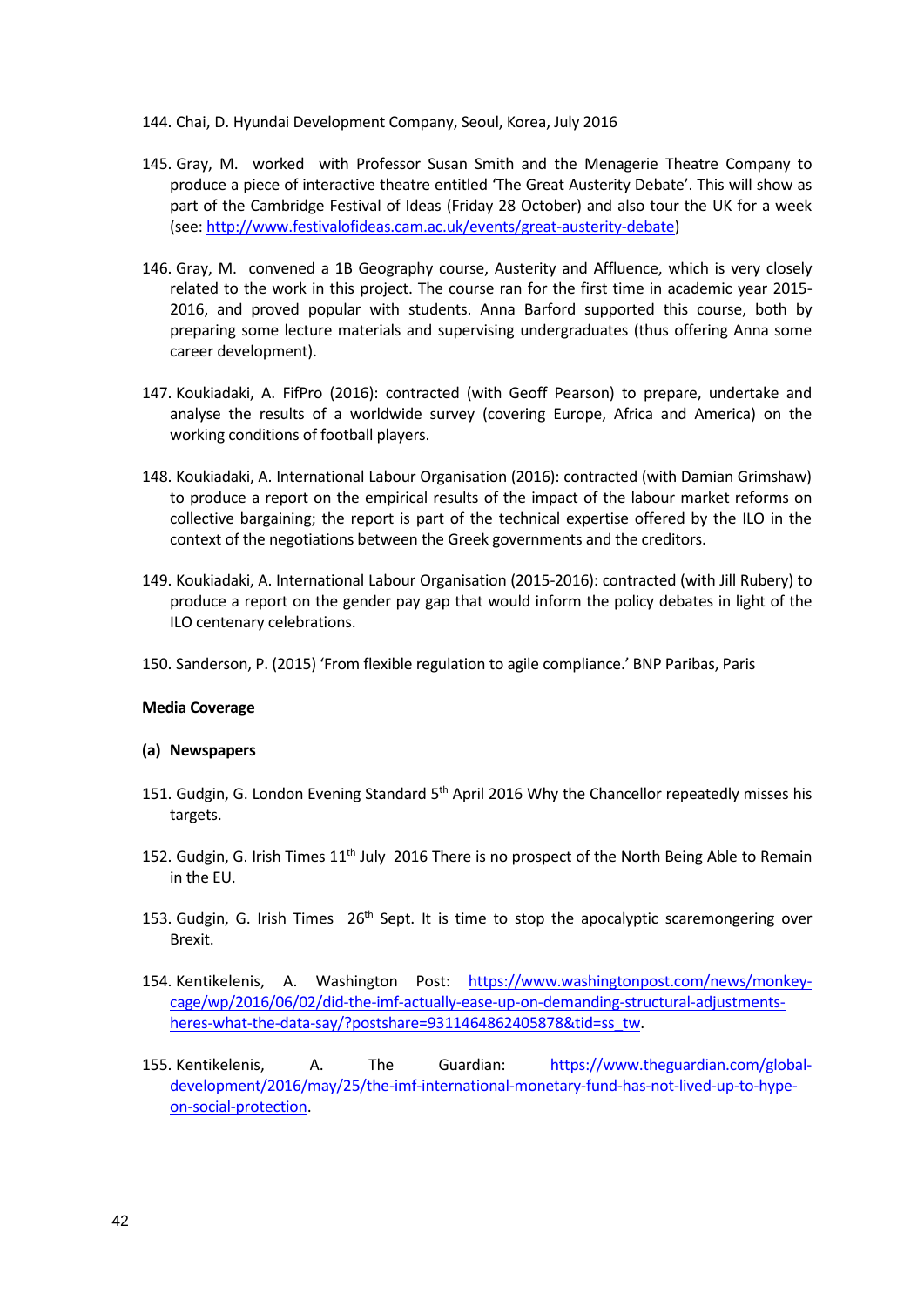- 156. Konzelmann, S. 'What Happens Next if Corbyn Doesn't Win?' (with M. Fovargue-Davies) *Morning Star.* 7 September 2015. [http://www.morningstaronline.co.uk/a-3844-What](http://www.morningstaronline.co.uk/a-3844-What-happens-next-if-Corbyn-doesnt-win#.Ve1W0_lVhBc)[happens-next-if-Corbyn-doesnt-win#.Ve1W0\\_lVhBc.](http://www.morningstaronline.co.uk/a-3844-What-happens-next-if-Corbyn-doesnt-win#.Ve1W0_lVhBc)
- 157. Konzelmann, S. 'Corbyn or the Party Which is the Bigger Threat to Labour?' (with M. Fovargue-Davies and F. Wilkinson) Morning Star. 15 August 2015. [http://www.morningstaronline.co.uk/a-5326-Corbyn-or-the-party-which-is-the-bigger](http://www.morningstaronline.co.uk/a-5326-Corbyn-or-the-party-which-is-the-bigger-threat-to-Labour-1-2#.Vc8XUflVhBc)[threat-to-Labour-1-2#.Vc8XUflVhBc.](http://www.morningstaronline.co.uk/a-5326-Corbyn-or-the-party-which-is-the-bigger-threat-to-Labour-1-2#.Vc8XUflVhBc)
- 158. Konzelmann, S. 'Jeremy Corbyn's Opposition to Austerity is Actually Mainstream: Open Letter from Economists'. *The Guardian.* 23 August 2015. [http://www.theguardian.com/politics/2015/aug/23/jeremy-corbyns-opposition-to](http://www.theguardian.com/politics/2015/aug/23/jeremy-corbyns-opposition-to-austerity-is-actually-mainstream-economics)[austerity-is-actually-mainstream-economics.](http://www.theguardian.com/politics/2015/aug/23/jeremy-corbyns-opposition-to-austerity-is-actually-mainstream-economics)
- 159. Koukiadaki, A. The Guardian: [https://www.theguardian.com/football/blog/2016/sep/06/bomb-attacks-and-boycotts-how](https://www.theguardian.com/football/blog/2016/sep/06/bomb-attacks-and-boycotts-how-football-corruption-in-cyprus-turned-nasty)[football-corruption-in-cyprus-turned-nasty.](https://www.theguardian.com/football/blog/2016/sep/06/bomb-attacks-and-boycotts-how-football-corruption-in-cyprus-turned-nasty)
- 160. Koukiadaki, A. Slate.fr: [http://www.slate.fr/story/119789/loi-travail-jeu-dupes-accords](http://www.slate.fr/story/119789/loi-travail-jeu-dupes-accords-entreprise)[entreprise.](http://www.slate.fr/story/119789/loi-travail-jeu-dupes-accords-entreprise)
- 161. Koukiadaki, A. Hans-Böckler-Stiftung: [http://www.boeckler.de/65589\\_65609.htm.](http://www.boeckler.de/65589_65609.htm)

# **(b) TV/Radio**

- <span id="page-42-0"></span>162. Gudgin, G. Cambridge TV July 15<sup>th</sup> Economic Impact of Brexit
- <span id="page-42-1"></span>163. Gudgin, G. Share Radio. London June 12<sup>th</sup> Economic Impact of Brexit
- <span id="page-42-2"></span>164. Gudgin, G. Share Radio London September 14. Economic Forecasts for the UK
- <span id="page-42-3"></span>165. Kentikelenis, A. Swiss Public Radio, Radio New Zealand

## **(c) Social Media**

- <span id="page-42-5"></span>166. Borodina, S & Hamilton, J. A two-part CBR documentary podcast was produced 'The role of law in economic development: the case of Russia'.
- 167. Countouris, N. and Koukiadaki, A. The Purpose Of European Labour Law: Floor Of Rights Or Ceiling? Social Europe, 6 June 2016 (blog) (169 shares)
- <span id="page-42-4"></span>168. Kentikelenis, A[. https://routledge.altmetric.com/details/8166927](https://routledge.altmetric.com/details/8166927)
- 169. Koukiadaki, A. Tavora, I. and Martinez-Lucio, M. Structural Labour Market Reforms And The Collective Bargaining Landscape In Europe, *Social Europe*, 26 April 2016 (blog) (215 shares)
- 170. Koukiadaki, A. Tavora, I. and Martinez-Lucio, M. The EU is exporting UK neoliberalism to the rest of Europe, *Institute of Employment Rights*, 29 March 2016 (blog)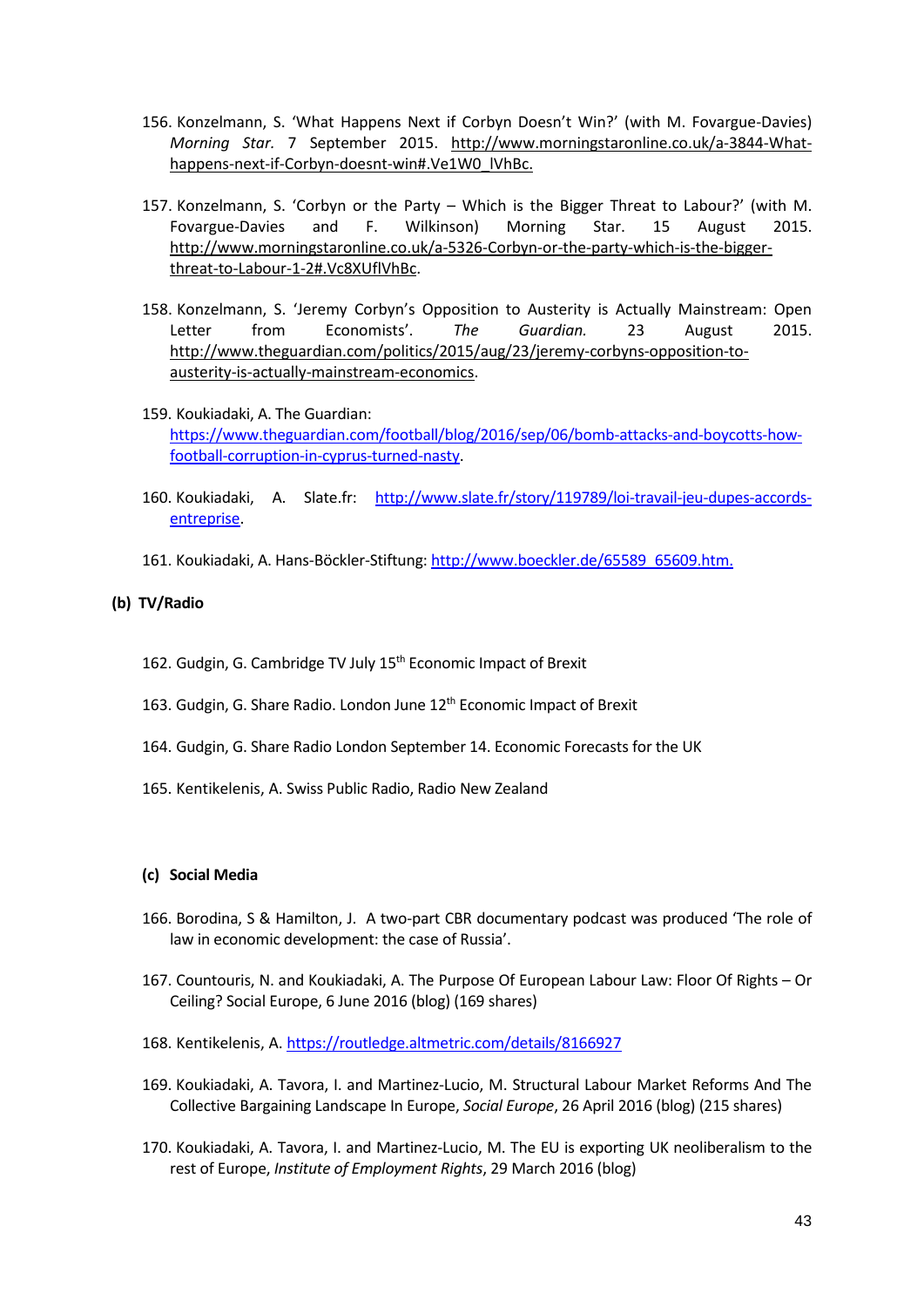## **MPhil & PhD students supervised (incl.topic)**

- <span id="page-43-4"></span>171. Deakin, S. (2016) supervised Fotis Vergis, Cambridge, 'EU social and constitutional law'.
- <span id="page-43-5"></span>172. Deakin, S. (2016) supervised Zoe Adams 'Labour law and ontology'
- <span id="page-43-6"></span>173. Deakin, S. (2016) supervised Ann Sofie Cloots, 'Corporate social responsibility'.
- 174. Deakin, S. (2016) supervised Christopher Markou, 'Law and technology'.
- <span id="page-43-1"></span>175. Gray, M. supervised Ph.D student: Samuel Strong. *The spatial politics of social abandonment*. Funding: ESRC. Began October 2013.
- <span id="page-43-0"></span>176. Gudgin, G. and Coutts,supervised K. Saite Lu Department of Development Studies. Topic: Essays on Global Imbalances and Economic Development.
- 177. Johnston, A. supervised Simisola Akintoye (PhD completed January 2016), Corporate Governance Regulation and Control Fraud in Nigerian Banks
- 178. Johnston, A. Navajyoti Samanta, (PhD completed April 2016), Impact of adopting shareholder primacy corporate governance on growth of financial market in developing countries
- 179. Koukiadaki, A. supervised Cristina Inversi (Manchester Business School): PhD thesis on working time regulation
- 180. Sanderson, P. supervised Bush, M. Creating Successful Communities (ARU)

#### **Training courses attended**

- <span id="page-43-2"></span>181. Barford, A. attended a Cambridge University training course 'Moodle: Getting Started'
- <span id="page-43-3"></span>182. Barford, A. attended a Cambridge University training course 'Excel 2016: Analysing and Summarising Data'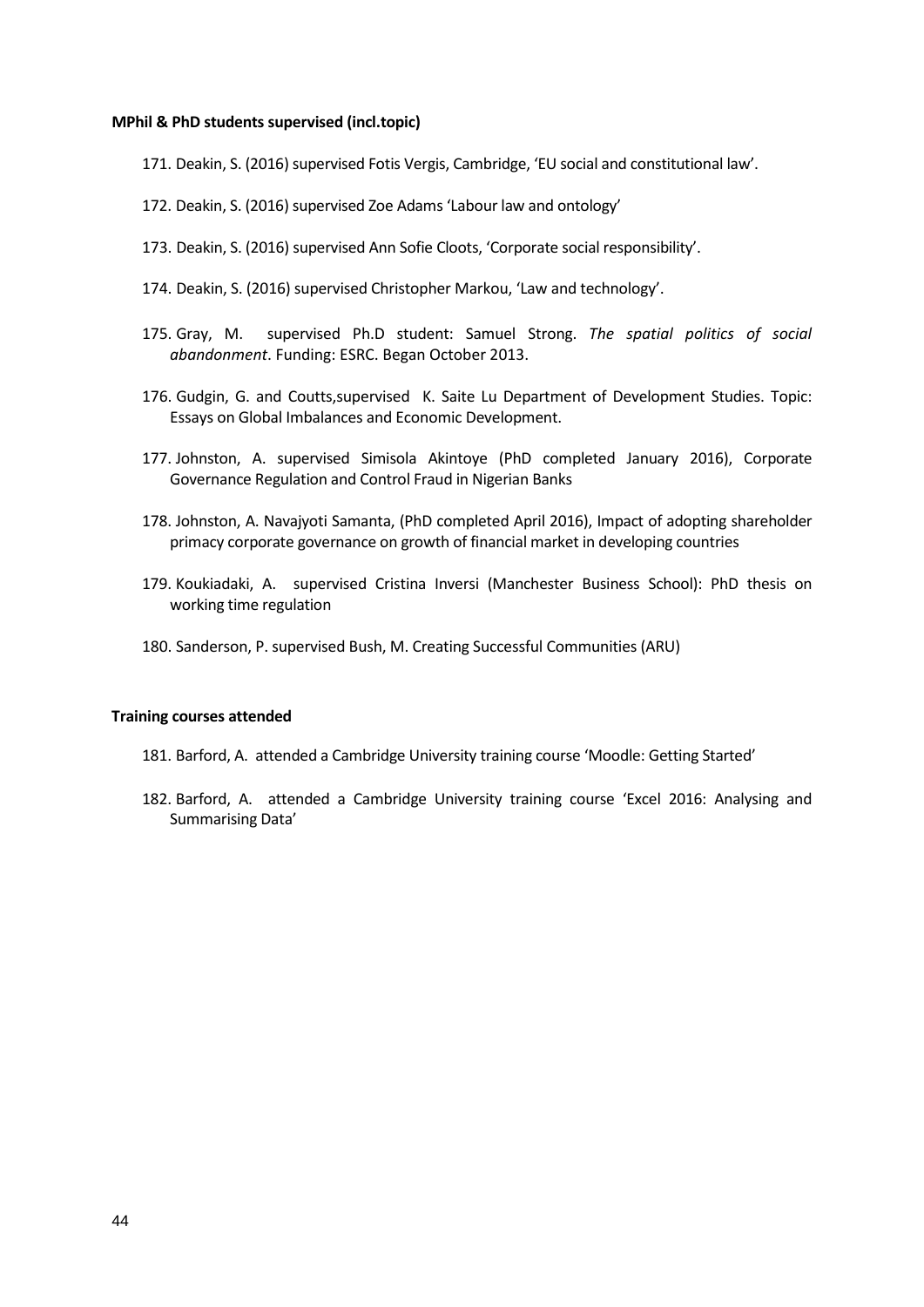## **4. Staff**

## **Research Staff**

Zoe Adams, Researcher Anna Barford, Research Fellow Parisa Bastani, Research Fellow Louise Bishop, Researcher Sveta Borodina, Research Fellow Anna Bullock, Survey and Database Manager Andy Cosh, Assistant Director Adel Daoud, Research Fellow Simon Deakin, Director John Hamilton, Research Fellow Alan Hughes, Emeritus Director Robert Hughes, Researcher Alexandros Kentikelenis, Research Fellow Michael Kitson, Assistant Director Cornelia Lawson, Research Fellow Sanjay Pinto, Researcher Bernhard Reinsberg, Research Fellow Lori Smith, Research Fellow Boni Sones, Policy Officer Boya Wang, Research Fellow

# **Administrative Staff**

Jill Bullman, Accounts Clerk Stephanie Saunders, Administrator Rachel Wagstaff, Receptionist, Publications Secretary & PA Liz Williams, PA to Alan Hughes

# <span id="page-44-0"></span>**5. Visiting Fellows/Students**

Adam Golden, Visiting Student, Costain Ltd and University College, London Marco Grazzi, Department of Economics, University of Bologna Yan Liu, Business School, Soochow University, China Prabirjit Sarkar, Jadavpur University, Kolkata Jonathan Taglialatela, Visiting Student, School of Advanced Studies, Pisa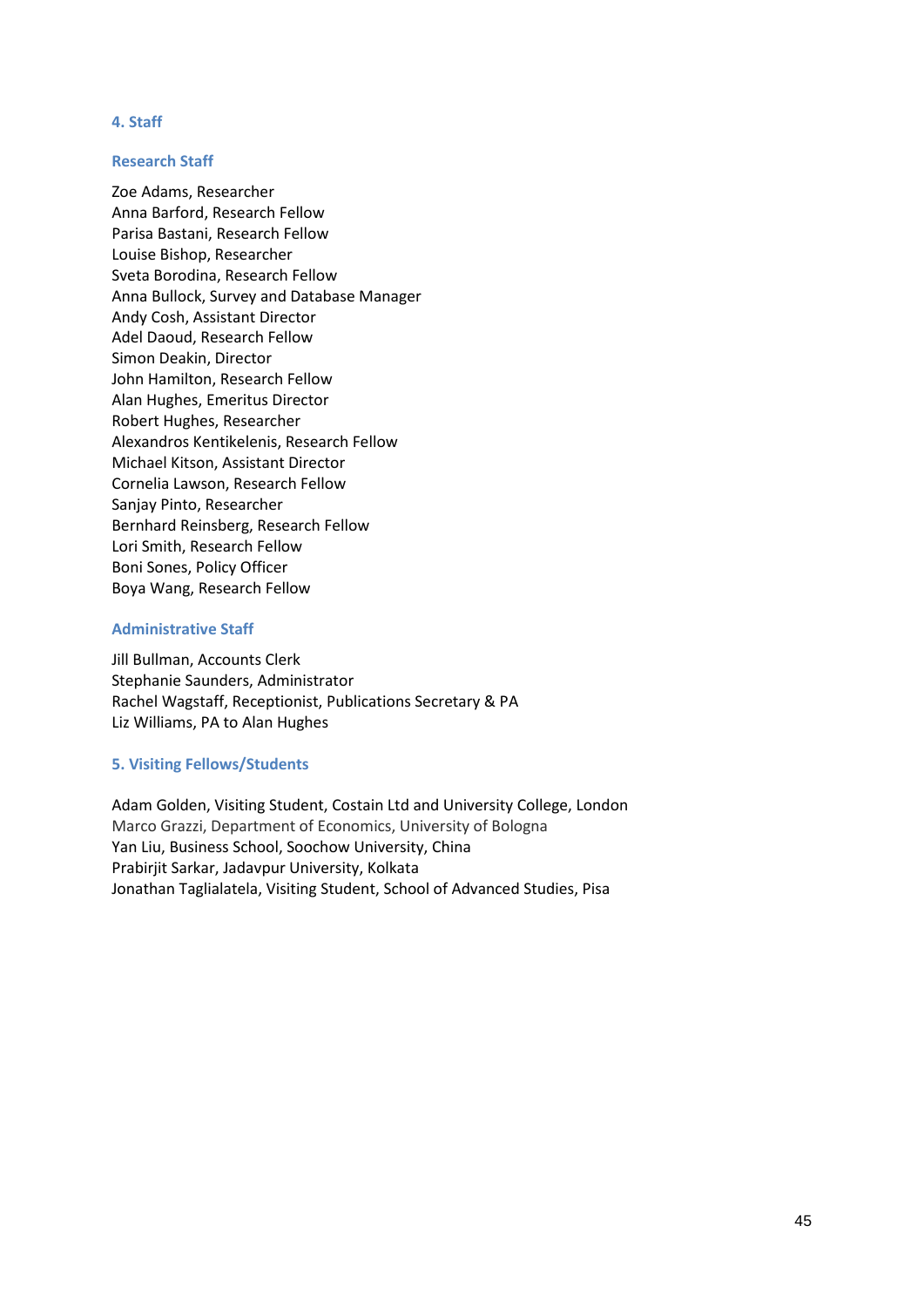## <span id="page-45-0"></span>**6. Research Associates**

Research associate status may be conferred on project leaders and members of projects who do not otherwise have a position in the CBR, and to former members of the CBR research staff who are still involved in the relevant projects. This category includes personnel in other University of Cambridge departments as well as from outside the University of Cambridge; these affiliations are indicated below. The following were research associates in the period 2015-16:

John Armour (University of Oxford) Catherine Barnard (Faculty of Law) Elif Bascavusoglu-Moreau (CBR) Robert Bennett, (Department of Geography, University of Cambridge) William Brown (Faculty of Economics, University of Cambridge) John Buchanan (CBR) Brendan Burchell (SPSS, University of Cambridge) Dominic Chai (Birkbeck, University of London) Brian Cheffins (Faculty of Law, University of Cambridge) Ding Chen (University of Sheffield) David Connell (CBR) Ken Coutts (Faculty of Economics, University of Cambridge) Panos Desyllas (University of Manchester) Xiaolan Fu (University of Oxford) Alberto Garcia Mogollon (Judge Business School) Mia Gray (Department of Geography, University of Cambridge) Graham Gudgin (Regional Forecasts Ltd) Paul Guest (University of Surrey) Antara Haldar (Faculty of Law, University of Cambridge) Jonathan Haskel (Imperial College, London) Jonathan Hay (Law Reform Institute, Washington DC) John Hendry (Birkbeck, University of London) Andrew Johnston (University of Sheffield) Ian Jones (Brasenose College, Oxford and London Business School) Alex Kentikelenis (CBR) Martin Kilduff (Judge Business School) Larry King (Department of Sociology, University of Cambridge) Jodie Kirshner (Columbia University) Suzanne Konzelmann (Birkbeck, University of London) Aristea Koukiadaki (University of Manchester) Tony Lawson (University of Cambridge) Jacqui Lagrue (Cambridge Political Economy Society) Henry Lahr (Open University) Cher Li (CBR) Niall MacKenzie (University of Ulster) Ben Martin (SPRU, Sussex) Bill Martin (CBR) Ron Martin (Department of Geography, University of Cambridge) Ewan McGaughey (King's College, London) Colm McLaughlin (University College, Dublin) Stan Metcalfe (CBR) Philippa Millerchip (Cambridge Political Economy Society) Andrea Mina (Santa Ana School of Adavanced Studies, Pisa)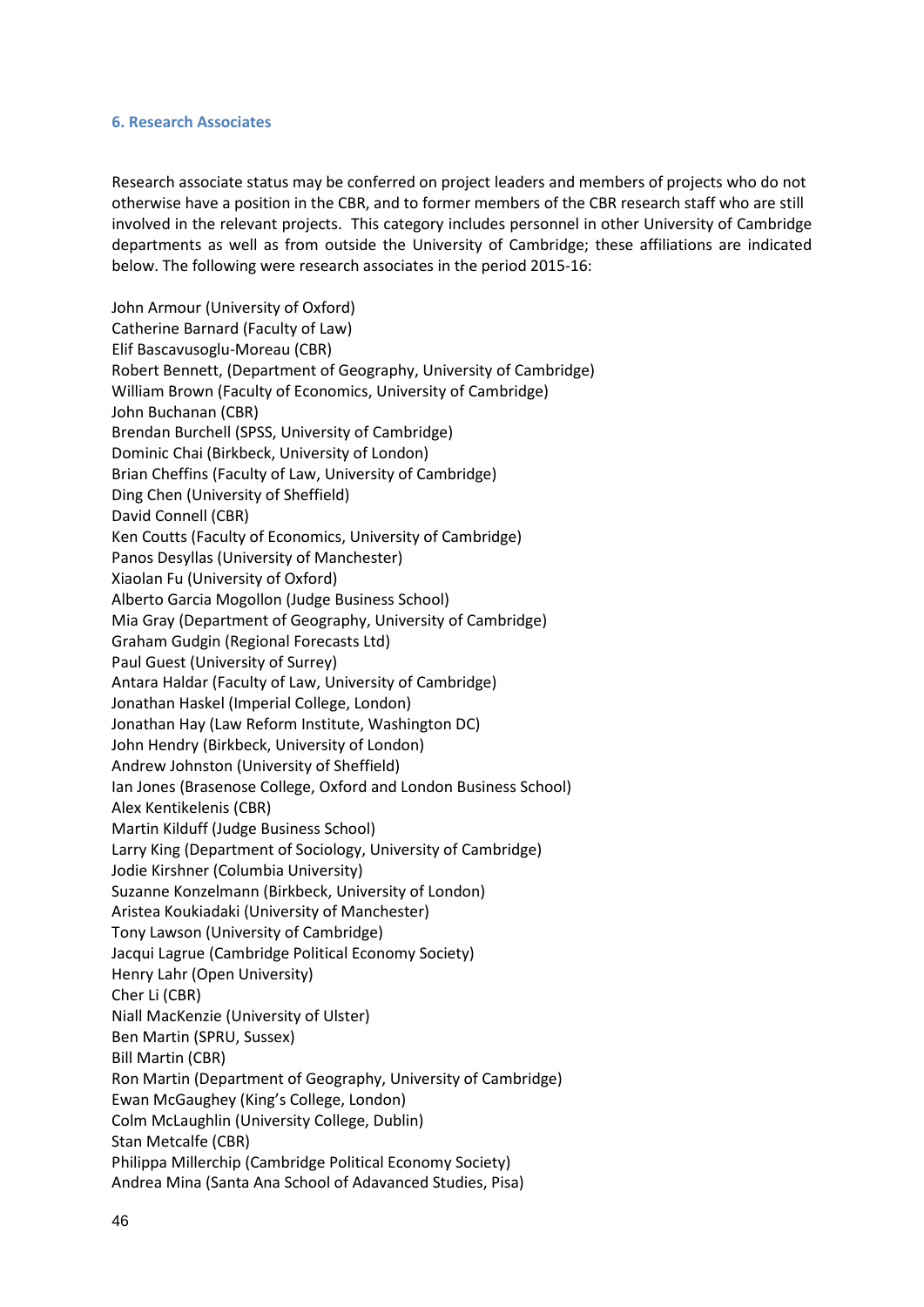Tim Minshall (Cambridge Entrepreneurship Centre) Viviana Mollica (University of East Anglia) Yoshi Nakata (Doshisha University, Kyoto, Japan) Wanjiru Njoya (Queen's University, Kingston ON, Canada) Michael Pollitt (Judge Business School, University of Cambridge) Julia Powles, (Faculty of Law, University of Cambridge) Stephen Pratten (King's College, London) Jocelyn Probert (CBR) Bob Rowthorn (Faculty of Economics, University of Cambridge) Ammon Salter (University of Bath) Paul Sanderson (Anglia Ruskin University) Prabirjit Sarkar (Jadavpur University, Kolkata) Gerhard Schnyder (King's College, London) David Seidl (ITH, Zurich) Samantha Sharpe (CBR) Mathias Siems (Durham University) Ana Siqueira (Pepperdine University) Keith Smith (Imperial College, London) Rod Spires (PACEC) Thomas Stubbs (CBR) Jonathan Tag (CBR) Bruce Tether (University of Manchester) Simon Turner (UCL) Tomas Ulrichsen (PACEC) Antoine Vernet (Imperial College London) Hugh Whittaker (University of Oxford) Frank Wilkinson (Birkbeck, University of London) Joanne Zhang (University of East Anglia) Enying Zheng (New York Institute of Technology)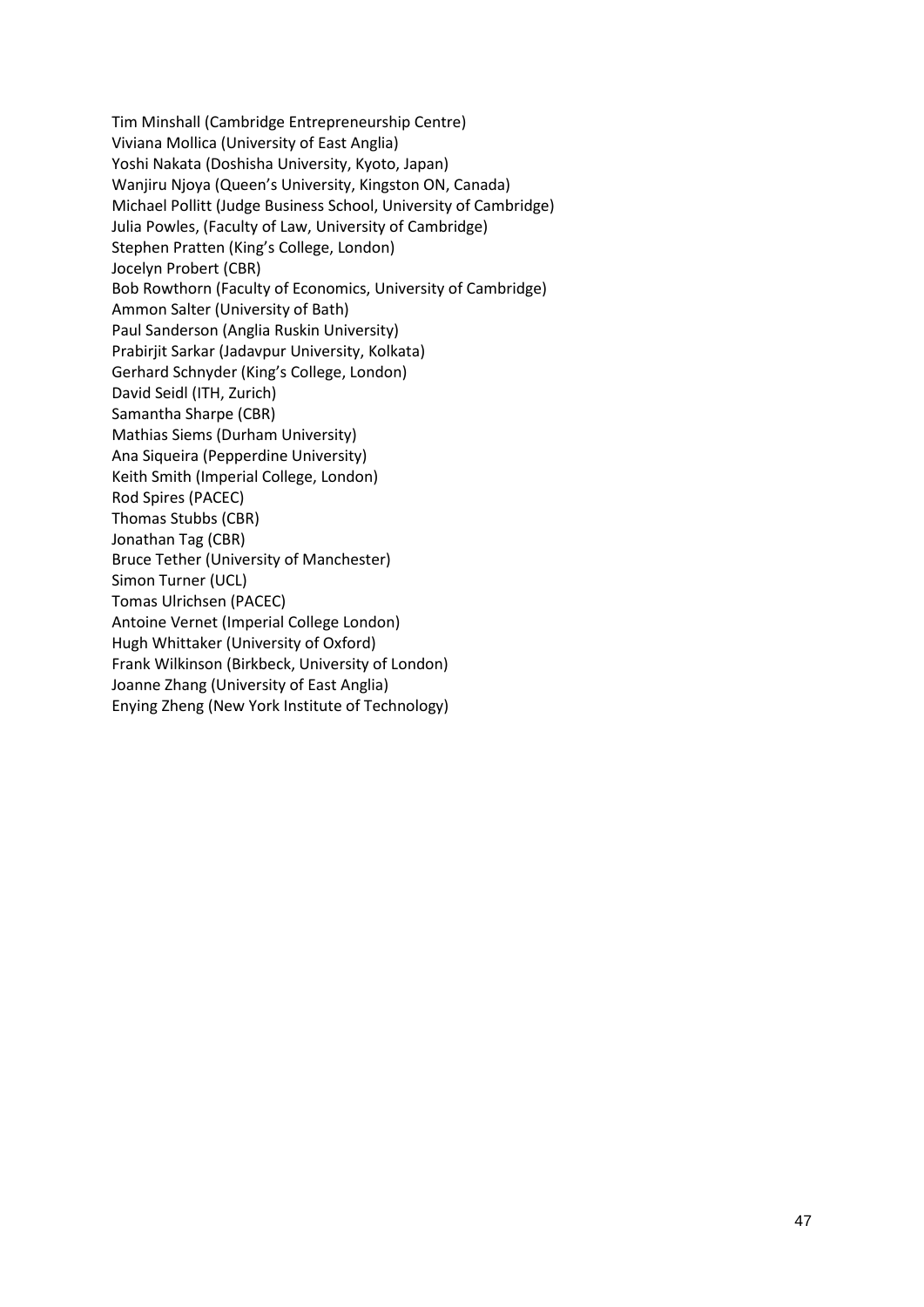## <span id="page-47-0"></span>**7. Advisory Board**

(at 31 July 2016)

Susan Acland-Hood HM Treasury

Kate Barker CBE, DBE Chair

Professor Catherine Barnard Faculty of Law University of Cambridge

Dr Ha-Joon Chang Faculty of Economics University of Cambridge

Dr Andy Cosh Assistant Director Centre for Business Research University of Cambridge

Professor Simon Deakin Director Centre for Business Research University of Cambridge

Mr Bill Hewlett Costain Ltd. Maidenhead

Professor Andy Hopper Computer Laboratory University of Cambridge

Professor Morten Hviid ESRC Centre for Competition Policy University of East Anglia

Michael Kitson Assistant Director Centre for Business Research University of Cambridge

Dr Ray Lambert Department for Business, Innovation, Universities and Skills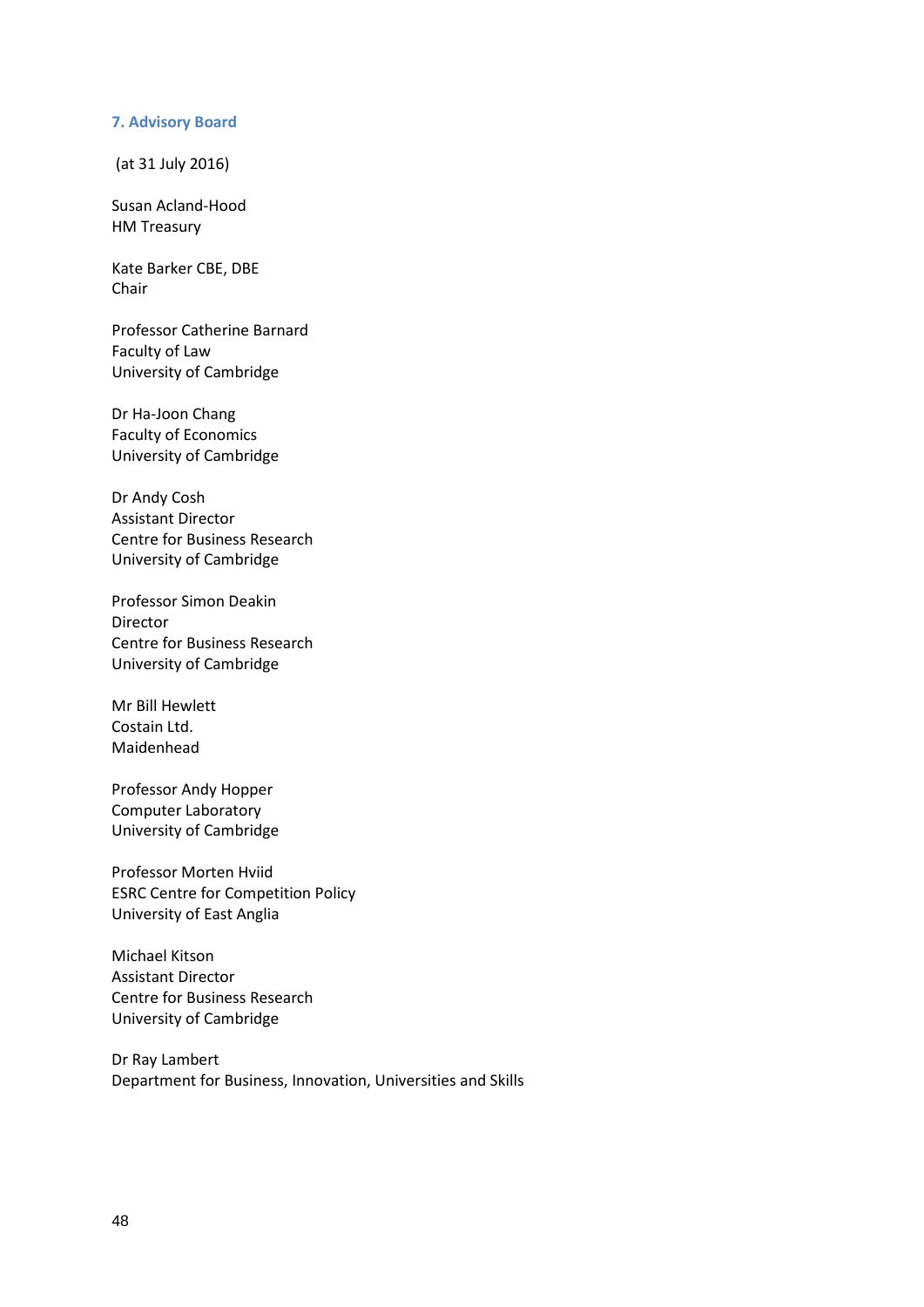Professor Iain MacNeil School of Law University of Glasgow

Kate Nealon Non-Executive Director HBOS plc

Professor Gavin C. Reid Founder/Director Centre for Research into Industry Enterprise, Finance and the Firm (CRIEFF) School of Economics and Finance University of St Andrews

Professor Robert Rowthorn Faculty of Economics University of Cambridge

Stephanie Saunders Administrative Secretary Centre for Business Research University of Cambridge

Professor Paul Stoneman Warwick Business School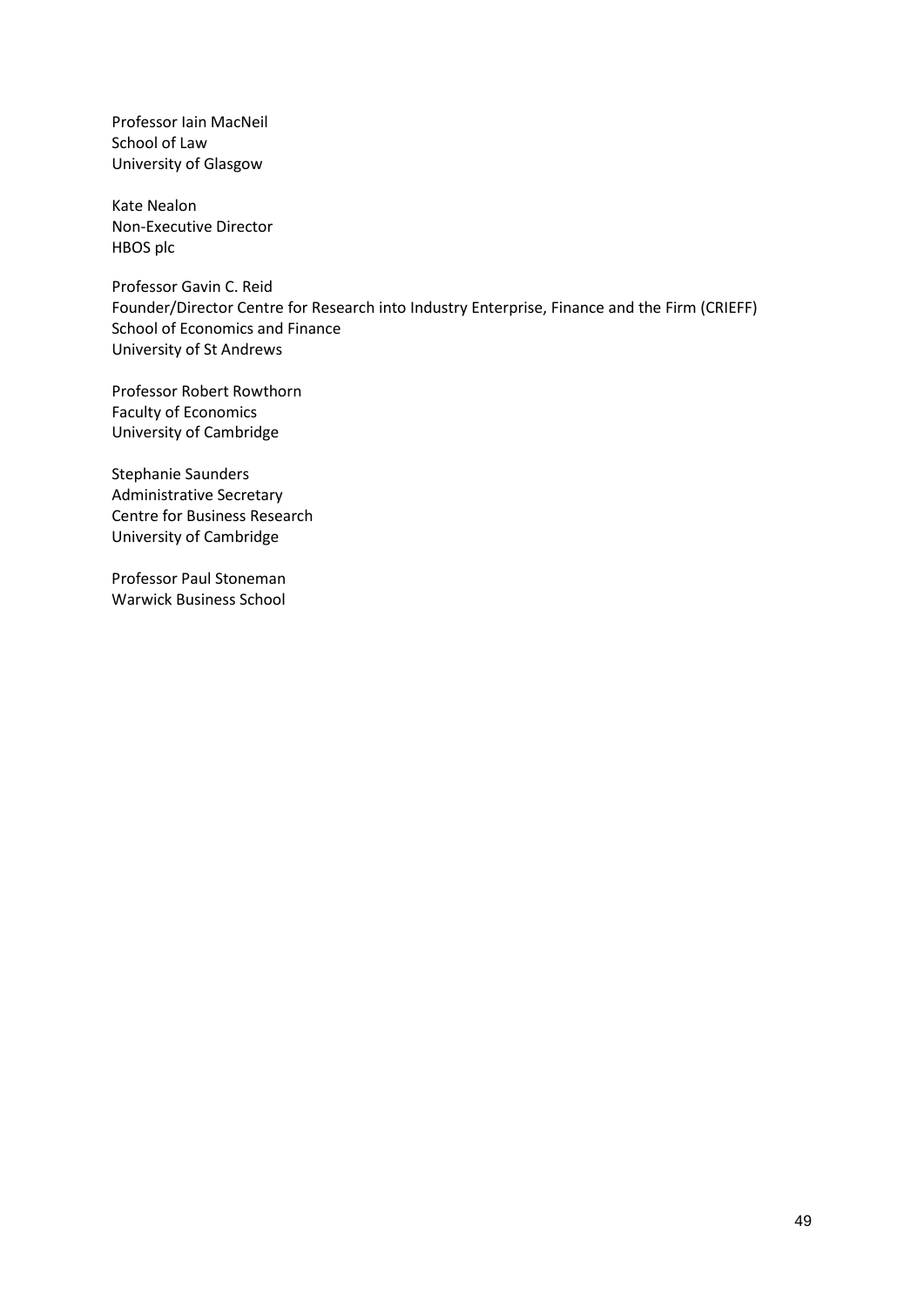#### <span id="page-49-0"></span>**8. Committee of Management**

(at 31 July 2016)

Professor Catherine Barnard Faculty of Law University of Cambridge

Dr Brendan Burchell Faculty of Social and Political Sciences University of Cambridge

Professor Simon Deakin Director Centre for Business Research University of Cambridge

Professor Andrew Harvey Faculty of Economics University of Cambridge

Dr. Sean Holly Director of Research Faculty of Economics University of Cambridge

Michael Kitson Assistant Director Centre for Business Research University of Cambridge

Professor Christoph Loch Director, Judge Business School

Professor Ron Martin Department of Geography University of Cambridge

Professor Richard Penty (Chairman) Department of Engineering University of Cambridge

Stephanie Saunders Administrative Secretary Centre for Business Research University of Cambridge

Peter Tyler Land Economy University of Cambridge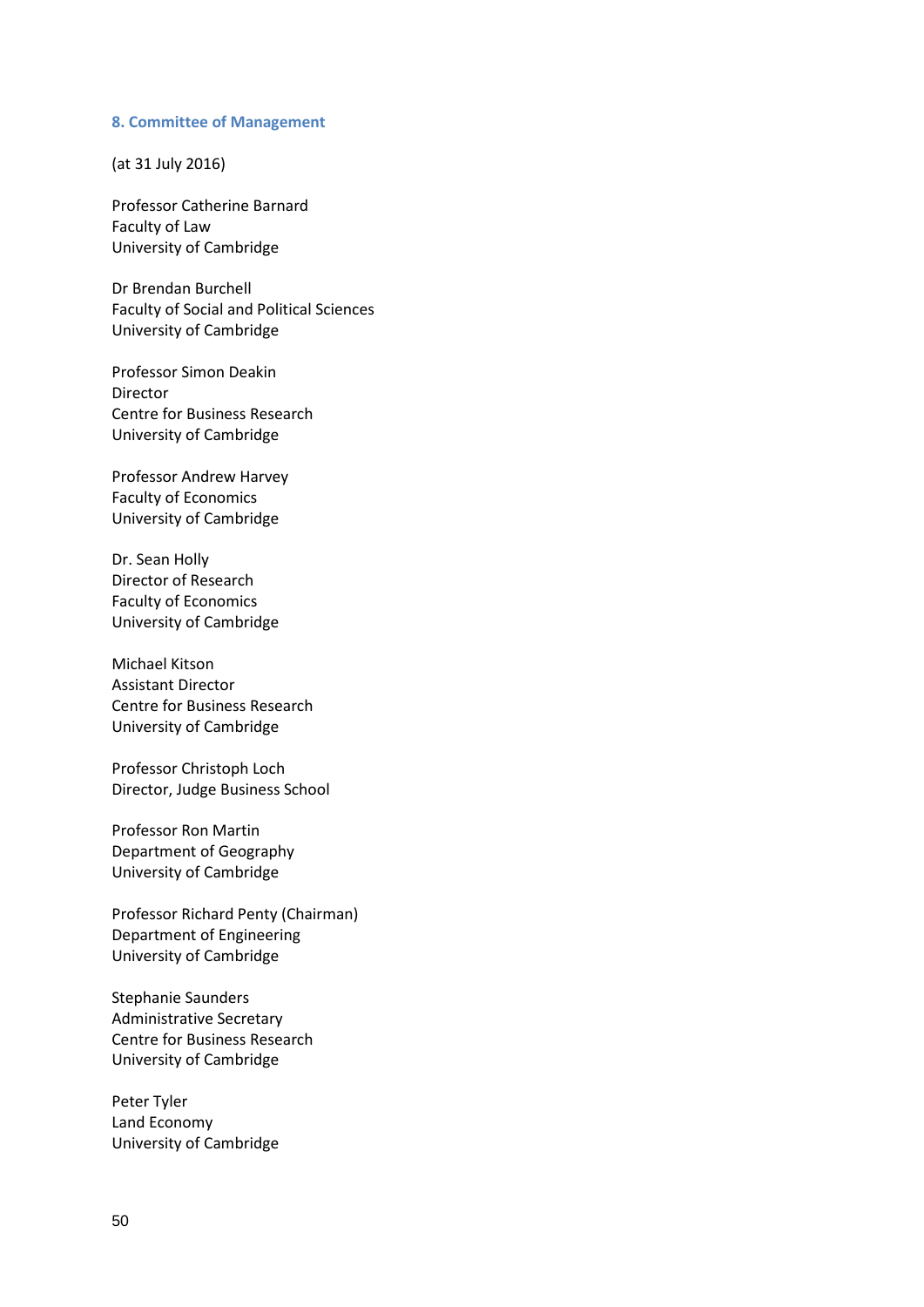# **9. Performance Indicators**

The following Tables contain details of key performance indicators. They are mostly as agreed in the original contract with the ESRC. With the end of core funding, these are no longer binding on the CBR, but we continue to benchmark our performance by reference to them.

| Year                                                         | 94-<br>95 | 95-<br>96                | 96-<br>97 | $97 -$<br>98 | 98-<br>99 | 99-<br>2000 | 00-<br>01      | $01 -$<br>02 | Jan-<br><b>Dec</b><br>2003 | Jan-<br><b>Dec</b><br>2004 | Jan<br>2005-<br><b>July 2006</b> | 06-<br>07      | $07 -$<br>08 | 08-<br>09 | 09-<br>10      | $10-$<br>11 | $11-$<br>12 | $12-$<br>13    | $13-$<br>14 | $14-$<br>15 | $15-$<br>16 | <b>Total</b><br>No. |
|--------------------------------------------------------------|-----------|--------------------------|-----------|--------------|-----------|-------------|----------------|--------------|----------------------------|----------------------------|----------------------------------|----------------|--------------|-----------|----------------|-------------|-------------|----------------|-------------|-------------|-------------|---------------------|
| Refereed<br>journal<br>articles                              | 26        | 16                       | 35        | 24           | 44        | 42          | 38             | 35           | 33                         | 33                         | 23                               | 31             | 28           | 26        | 30             | 15          | 33          | 38             | 36          | 18          | 24          | 628                 |
| <b>Books</b>                                                 | 8         | $\overline{\phantom{a}}$ | 9         | 6            | 4         | 5           | 10             | 4            | $7^{\circ}$                | 9                          | 5                                | 8              | 5            | 8         | 3              | 0           | 4           | 6              | 5           |             | 2           | 118                 |
| Chapters in books                                            | 31        | 30                       | 38        | 41           | 17        | 39          | 37             | 23           | 29                         | 9                          | 12                               | 19             | 8            | 11        | 15             | 17          | 20          | 30             | 27          | 13          | 18          | 492                 |
| Other publications                                           | 51        | 48                       | 55        | 59           | 88        | 72          | 52             | 70           | 52                         | 53                         | 48                               | 17             | 34           | 30        | 57             | 45          | 55          | 14             | 52          | 36          | 6           | 994                 |
| (deposited<br>Datasets<br>ESRC<br>Data<br>at the<br>Archive) | $\Omega$  | $\mathbf{\overline{1}}$  | $\theta$  | $\sim$       |           | $\theta$    | $\overline{r}$ | 3            | 8                          | 3                          | $\mathbf{1}$                     | $\overline{1}$ | 0            | 6         | $\overline{2}$ | 0           | 4           | $\overline{ }$ | 1           | O           | 5           | 48                  |

# **A. PUBLICATIONS**

<span id="page-50-0"></span>*\*Totals shown exclude books, chapters, articles, and papers which were in draft, in press or forthcoming as of 31 July 2014*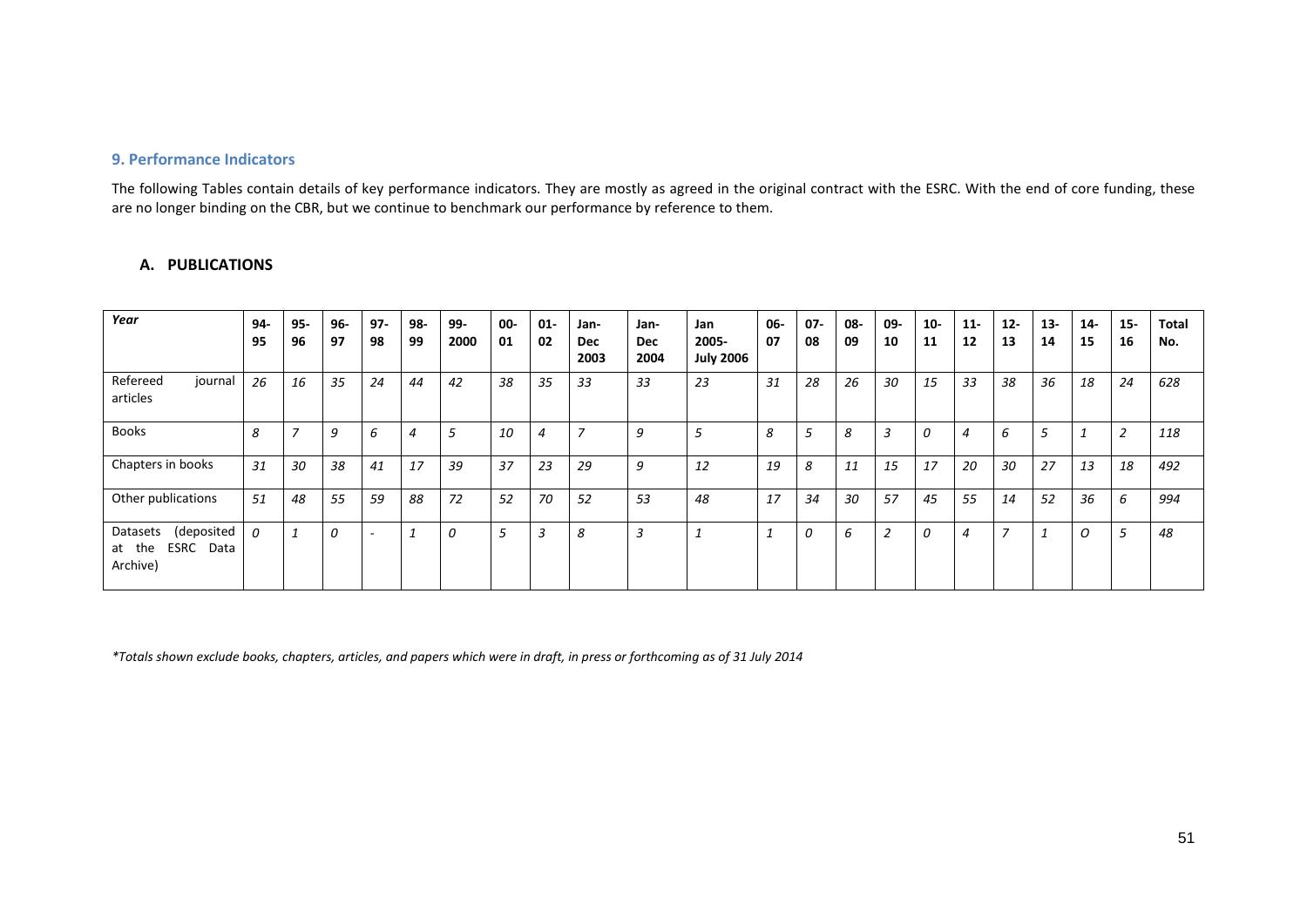# **B. EXTERNAL DISSEMINATION**

| Year                                  | 94-95                       | 95-96 | 96-97 | 97-98 | 98-99 | 99-00 | 00-01 | 01-02 | Jan-<br><b>Dec</b><br>2003 | Jan-<br>Dec<br>2004 | Jan<br>2005-<br>July<br>2006 | 06-07 | 07-08          | 08-09    | 09-10 | 10-11 | $11 - 12$ | $12 - 13$ | 13-14 | 14-15 | $15 -$<br>16 | Total |
|---------------------------------------|-----------------------------|-------|-------|-------|-------|-------|-------|-------|----------------------------|---------------------|------------------------------|-------|----------------|----------|-------|-------|-----------|-----------|-------|-------|--------------|-------|
| Conference<br>papers                  | 48                          | 117   | 75    | 77    | 72    | 48    | 54    | 126   | 75                         | 112                 | 76                           | 81    | 100            | 76       | 79    | 48    | 90        | 93        | 78    | 32    | 53           | 1537  |
| TV, Radio                             | $\boldsymbol{\vartriangle}$ | 12    | b     |       | 20    | ∠     | 3     | 3     | 4                          |                     |                              |       | ÷              | $\Omega$ | ∠     | 0     |           | 0         | b     | 8     | 4            | 84    |
| Newspapers,<br>magazines,<br>websites | 8                           | 17    | 15    | 12    | 32    | b     | 11    | 11    | 14                         | 13                  | 13                           | O     | $\overline{4}$ |          | 17    | 11    | 17        |           | 18    | 2     | 11           | 246   |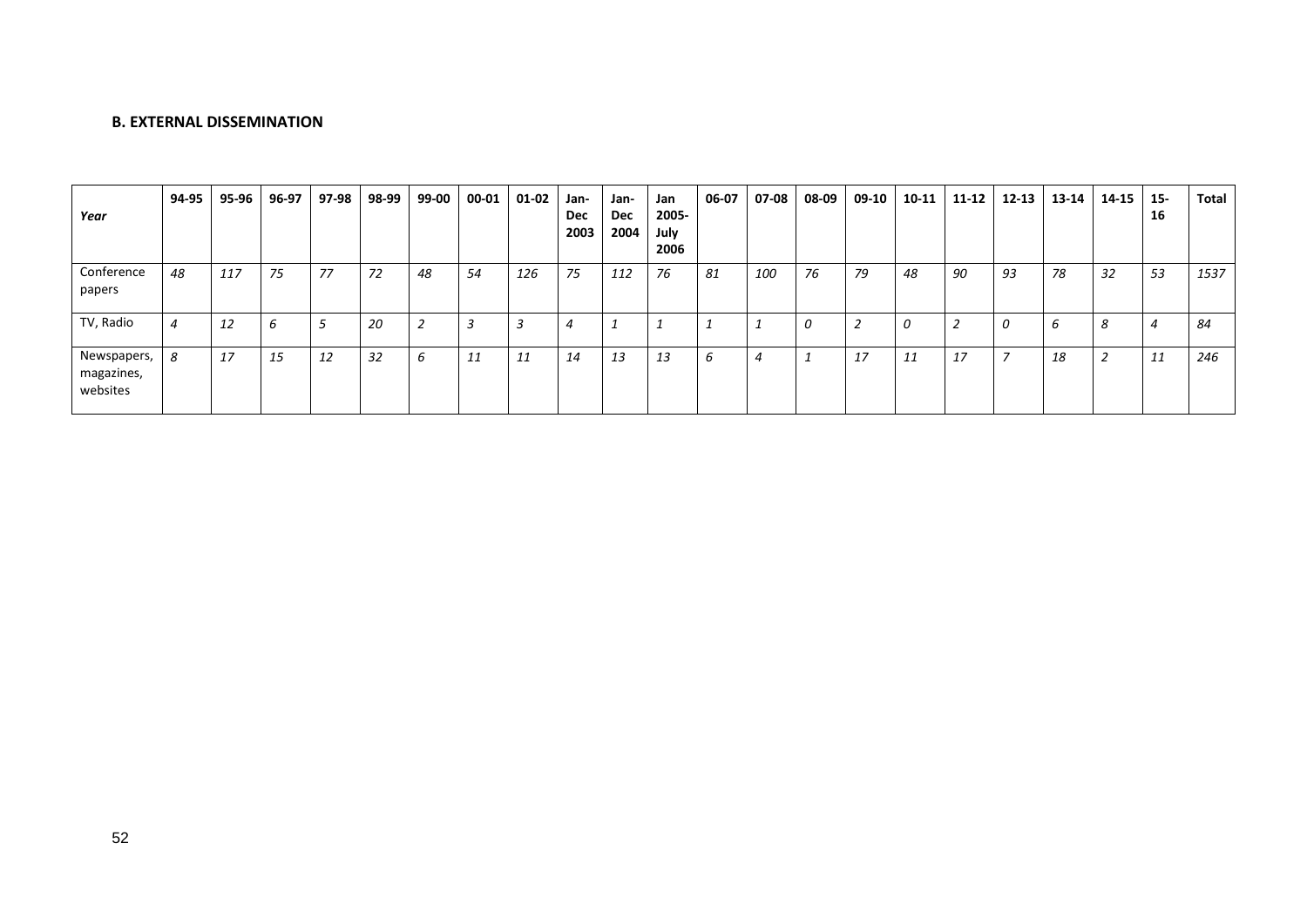# **C. STAFF RESOURCES**

| Year                     | $94-$<br>95 | $95 -$<br>96 | 96-<br>97 | $97 -$<br>98 | 98-<br>99 | $99 -$<br>2000 | 00-<br>01 | $01 -$<br>02 | Jan-<br>Dec<br>2003 | Jan-<br><b>Dec</b><br>2004 | Jan<br>2005-<br>July<br>2006 | $06-$<br>07    | $07 -$<br>08 | 08-<br>09 | 09-<br>10      | $10 -$<br>11 | $11 -$<br>12 | $12 -$<br>13 | $13 -$<br>14   | $14-$<br>15 | $15-$<br>16    |
|--------------------------|-------------|--------------|-----------|--------------|-----------|----------------|-----------|--------------|---------------------|----------------------------|------------------------------|----------------|--------------|-----------|----------------|--------------|--------------|--------------|----------------|-------------|----------------|
| <b>Research Staff</b>    |             |              |           |              |           |                |           |              |                     |                            |                              |                |              |           |                |              |              |              |                |             |                |
| Individuals              | 14          | 16           | 20        | 25           | 21        | 23             | 19        | 21           | 22                  | 26                         | 25                           | 18             | 20           | 18        | 16             | 13           | 13           | 17           | 17             | 19          | 19             |
| 2.<br>FTE <sub>s</sub> t | 11.5        | 13.5         | 15.5      | 19           | 19        | 14.5           | 13.5      | 18.5         | 14                  | 12.15                      | 17.7                         | 11.6           | 14.1         | 11.9      | 9              | 8.8          | 9.2          | 8.7          | 10.3           | 10.25       | 7.73           |
| <b>Support Staff</b>     |             |              |           |              |           |                |           |              |                     |                            |                              |                |              |           |                |              |              |              |                |             |                |
| Individuals              | 11          | 11           | 12        | 11           | 11        | 10             | 10        | 7            | 8                   | 8                          | <u>.</u>                     | $\overline{7}$ | 6            | 6         | $\overline{ }$ | 6            | 5            | 5            | 7              | 6           | $\overline{4}$ |
| <b>FTEs</b><br>2.        | 4           | 4            | 5         | 5            |           | 4.5            | 4.5       | 5.25         | 4.75                | 4.75                       | 4.5                          | 4.0            | 3.6          | 3.6       | 4.25           | 3.6          | 3.5          | 3.5          | $\overline{3}$ | 2.25        | 1.92           |

*† Including a notional allocation representing a proportion of the time of the Director and Assistant Directors (0.4 FTE in each case)*

*\** In 2010 the CBR reviewed its research associate list and redefined the category to include continuing substantive involvement in current projects and publications. This led to a reduction in numbers of individuals formerly listed for example as parts of collaborative networks, as well as normal reductions due to retirement etc.